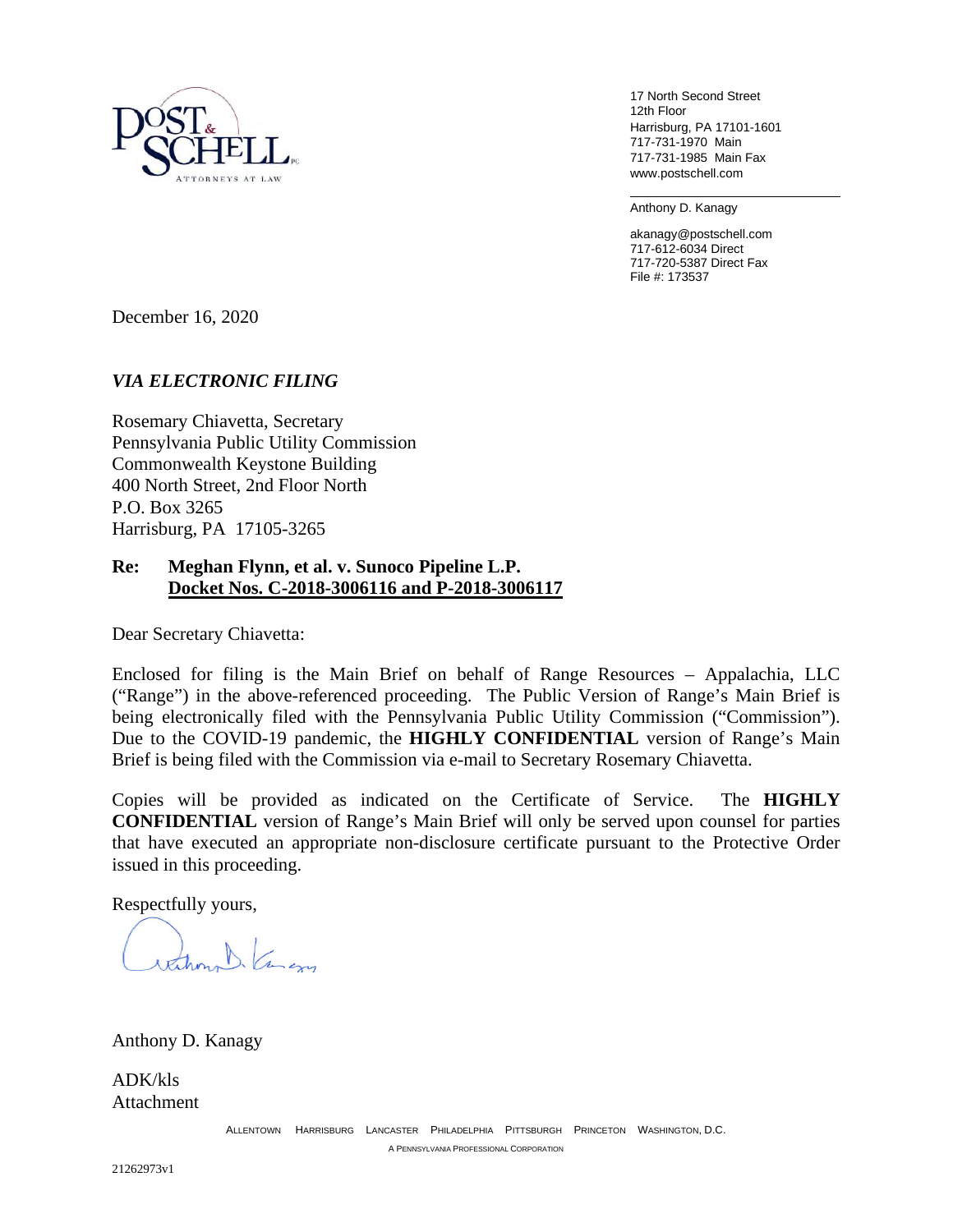Rosemary Chiavetta, Secretary December 16, 2020 Page 2

cc: Honorable Elizabeth Barnes Certificate of Service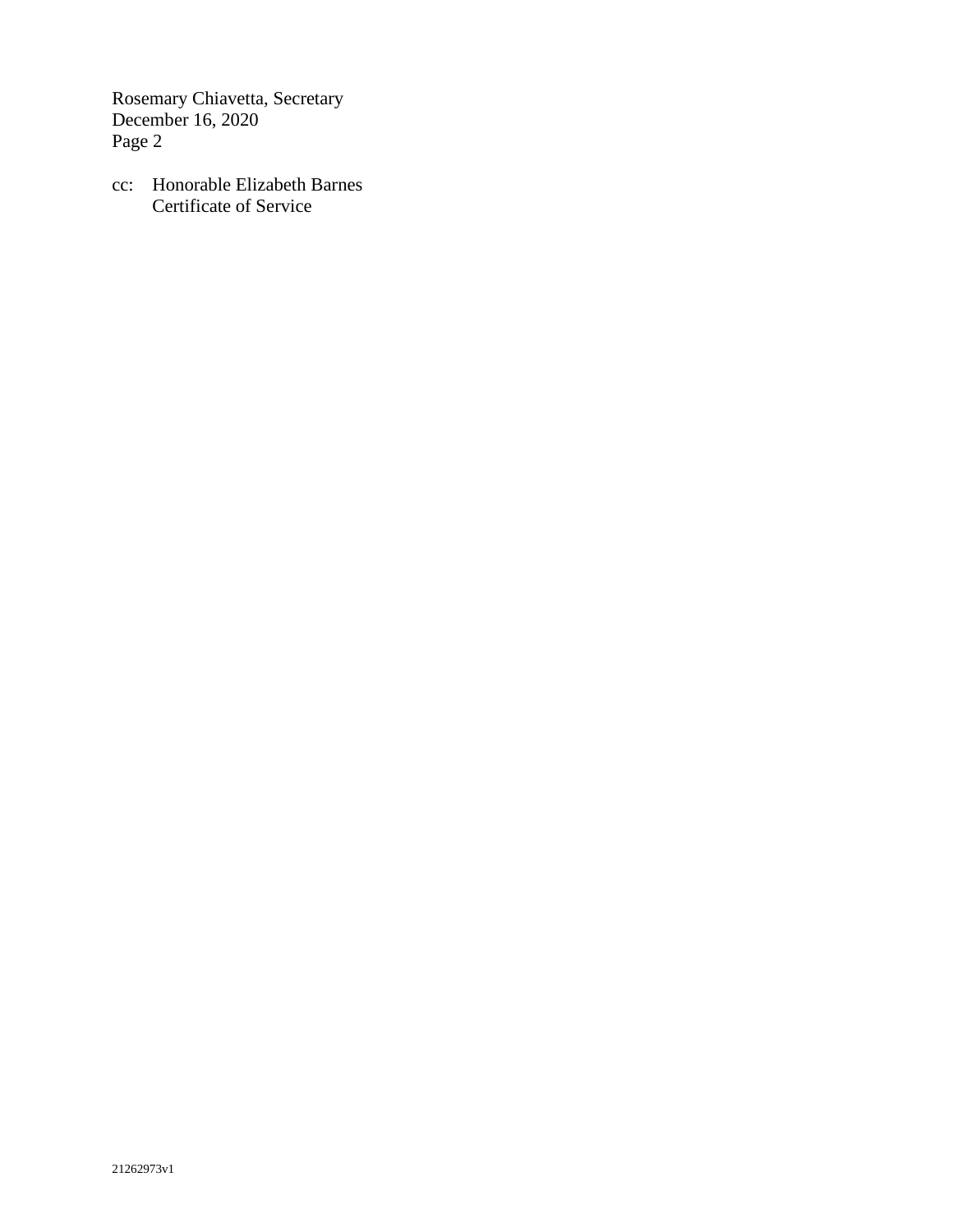## **CERTIFICATE OF SERVICE**

I hereby certify that a true and correct copy of the foregoing has been served upon the following persons, in the manner indicated, in accordance with the requirements of 52 Pa. Code § 1.54 (relating to service by a participant).

## **VIA EMAIL ONLY (HIGHLY CONFIDENTIAL and Public Versions)**

Michael Bomstein, Esquire Pinnola & Bomstein Land Title Building 100 South Broad Street, Suite 705 Philadelphia, PA 19110 *Counsel for Complainants* 

Thomas J. Sniscak, Esquire Kevin J. McKeon, Esquire Whitney E. Snyder, Esquire Hawke McKeon and Sniscak LLP 100 N. Tenth Street Harrisburg, PA 17101 *Counsel for Sunoco Pipeline L.P.* 

Rich Raiders, Esquire Raiders Law 321 East Main Street Annville, PA 17003 *Counsel for Andover Homeowners' Association, Inc.*

Vincent M. Pompo, Esquire Alex J. Baumler, Esquire Lamb McErlane, PC 24 East Market Street Box 565 West Chester, PA 19381-0565 *Counsel for Intervenor West Whiteland Twp.*

James R. Flandreau, Esquire Paul, Flandreau & Berger, LLP 320 West Front Street Media, PA 19063 *Counsel for Intervenor Middletown Township* Diana A. Silva, Esquire Robert D. Fox, Esquire Neil S. Witkes, Esquire Manko Gold Katcher & Fox LLP 401 City Ave, Suite 901 Bala Cynwyd, PA 19004 *Counsel for Sunoco Pipeline L.P.* 

Joel L. Frank, Esquire Guy A. Donatelli, Esquire Alex J. Baumler, Esquire Lamb McErlane, P.C. 24 East Market Street P.O. Box 565 West Chester, PA 19381 *Counsel for Intervenor Downingtown Area School District, Intervenor Rose Tree Media School District, and Intervenor Senator Thomas H. Killion*

Margaret A. Morris, Esquire Reger Rizzo & Darnall LLP Cira Centre, 13<sup>th</sup> Floor 2929 Arch Street Philadelphia, PA 19104 *Counsel for Intervenors East Goshen Twp., and the County of Chester*

Kelly S. Sullivan, Esquire James J. Byrne, Esquire McNichol Byrne & Matlawski PC 1223 North Providence Road Media, PA 19063 *Counsel for Intervenor Thornbury Township*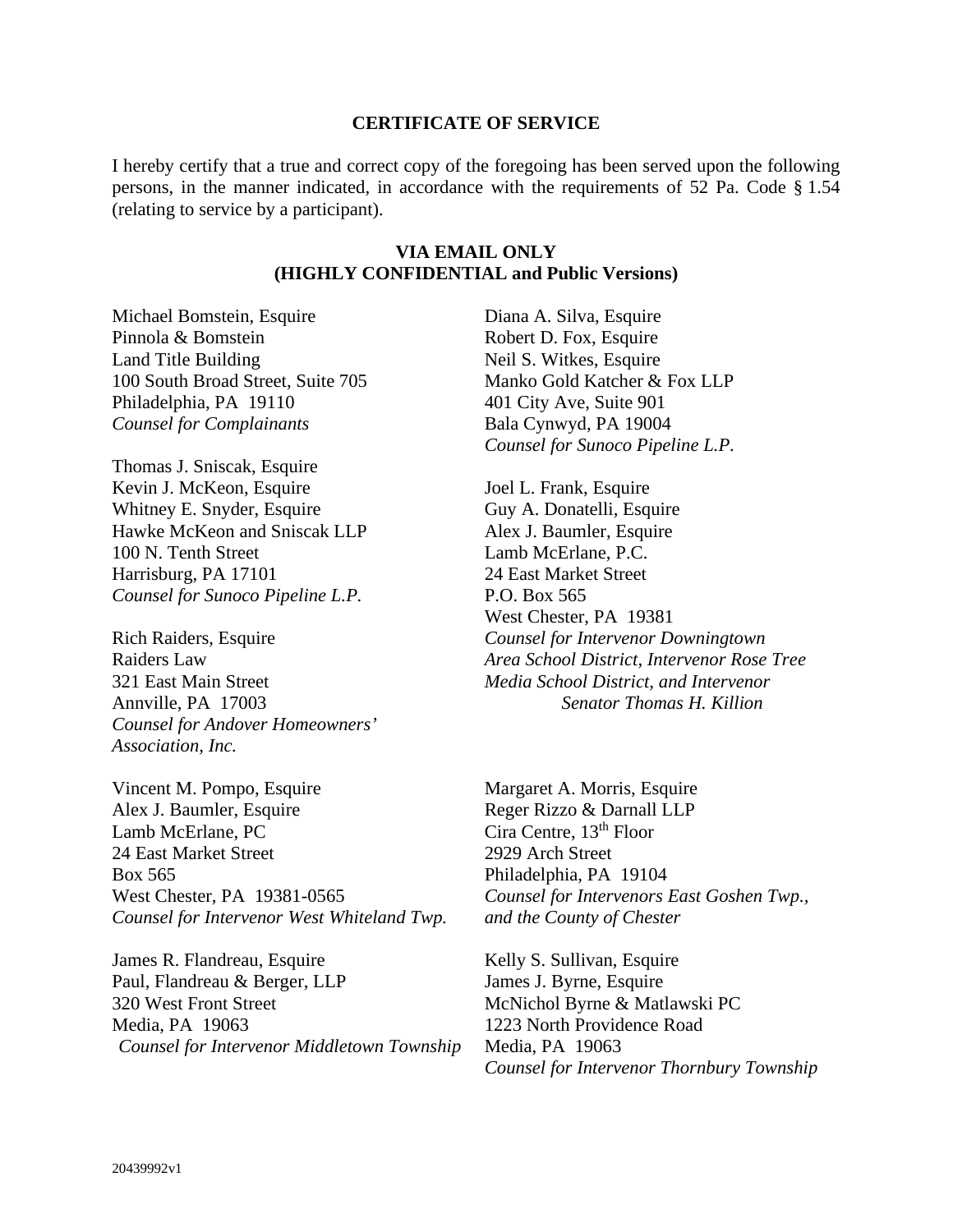Michael P. Pierce, Esquire Pierce & Hughes, P.C. 17 Veterans Square P.O. Box 604 Media, PA 19063 *Counsel for Intervenor Edgmont Township* James C. Dalton, Esquire Daniel LePera, Esquire Unruh, Turner, Burke & Frees, P.C. P.O. Box 515 West Chester, PA 19381-0515 *Counsel for Intervenor West Chester Area School District, Chester County, PA*

# **VIA E-MAIL (Public Version Only)**

Leah Rotenberg, Esquire Mays, Connard & Rotenberg, LLP 1235 Penn Avenue, Suite 202 Wyomissing, PA 19610 *Counsel for Intervenor Twin Valley School District*

Mark L. Freed, Esquire Curtin & Heefner, LLP 2005 South Easton Road, Suite 100 Doylestown, PA 18901 *Counsel for Intervenor Uwchlan Township*

Thomas Casey 1113 Windsor Drive West Chester, PA 19380 *Pro Se Intervenor* 

Josh Maxwell Mayor of Downingtown 4 West Lancaster Avenue Downingtown, PA 19335 *Pro Se Intervenor*

Rebecca Britton 211 Andover Drive Exton, PA 19341 *Pro Se Complainant* Michael L. Swindler, Deputy Chief Prosecutor Stephanie M. Wimer, Senior Prosecutor PUC-Bureau of Investigation & Enforcement P.O. Box 3265 Harrisburg, PA 17105-3265 *Counsel for Intervenor I&E*

Patricia S. Biswanger, Esquire 217 North Monroe Street Media, PA 19073 *Counsel for Intervenor Delaware County* 

Michael Maddren, Esquire Office of the Solicitor County of Delaware Government Center Building 201 West Front Street Media, PA 19063 *Counsel for Intervenor Delaware County*

Virginia Marcielle-Kerslake 103 Shoen Road Exton, PA 19341 *Pro Se Intervenor*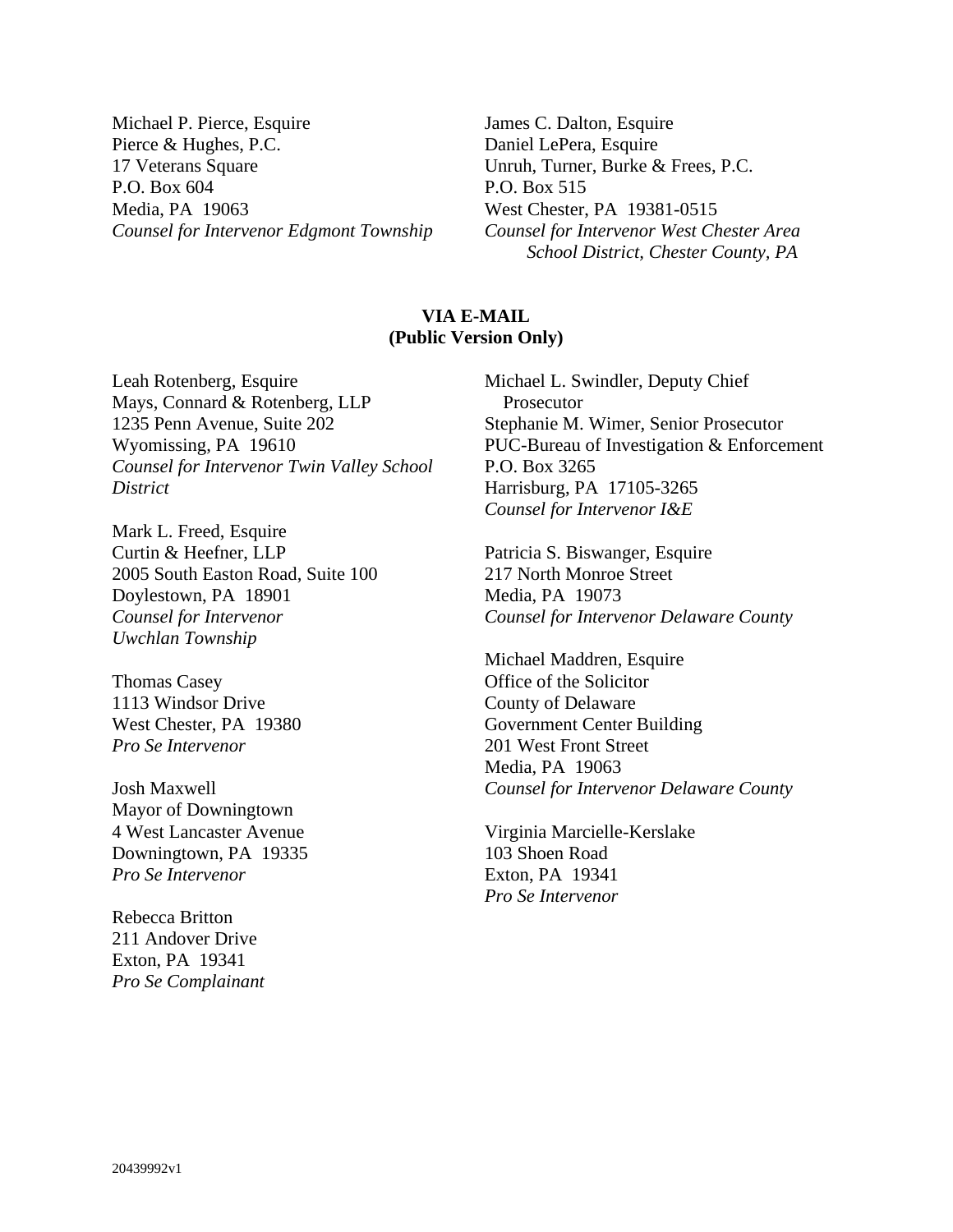Melissa DiBernardino 1602 Old Orchard Lane West Chester, PA 19380 *Pro Se Complainant*

Laura Obenski 14 South Village Avenue Exton, PA 19341 *Pro Se Complainant*

Date: December 16, 2020

Anthony D. Kanagy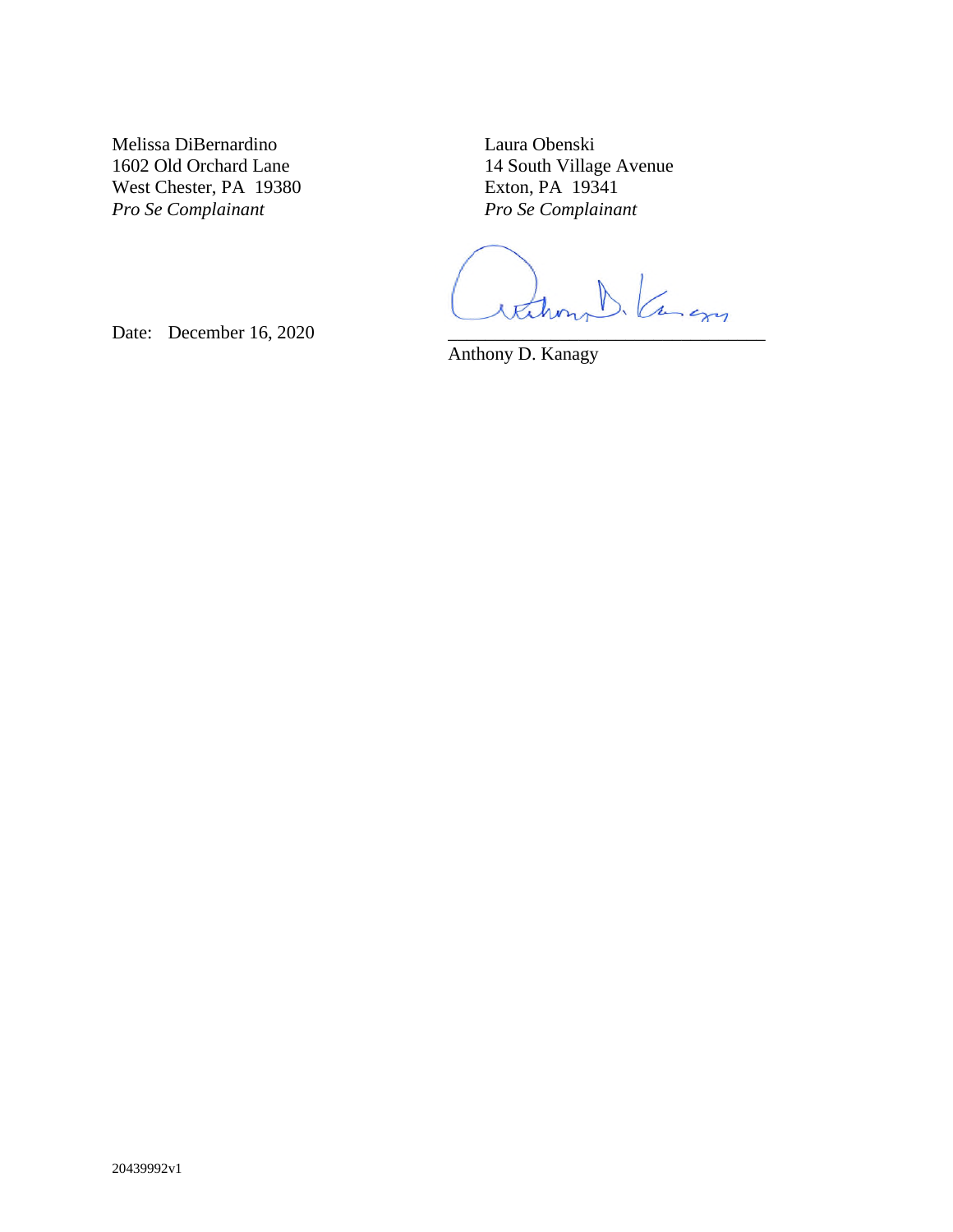# **BEFORE THE PENNSYLVANIA PUBLIC UTILITY COMMISSION**

| Meghan Flynn                          | Docket No. C-2018-3006116 |
|---------------------------------------|---------------------------|
| <b>Rosemary Fuller</b>                | Docket No. P-2018-3006117 |
| Michael Walsh                         |                           |
| Nancy Harkins                         |                           |
| Gerald McMullen                       |                           |
| Caroline Hughes                       |                           |
| <b>Melissa Haines</b>                 |                           |
|                                       |                           |
| <b>Andover Homeowners Association</b> | Docket No. C-2018-3003605 |
|                                       |                           |
| Melissa DiBernardino                  | Docket No. C-2018-3005025 |
|                                       |                           |
| Rebecca Britton                       | Docket No. C-2018-3006898 |
|                                       |                           |
| Laura Obenski                         | Docket No. C-2018-3996905 |
|                                       |                           |
| V.                                    |                           |
|                                       |                           |
| Sunoco Pipeline L.P.                  |                           |

## **INITIAL BRIEF OF RANGE RESOURCES – APPALACHIA, LLC**

Erin McDowell (PA ID # 93684) Division Counsel – Appalachia Range Resources – Appalachia, LLC 3000 Town Center Boulevard Canonsburg, Pennsylvania 15317 Phone: (725) 754-5352 E-mail: emcdowell@rangeresources.com

Anthony D. Kanagy, Esquire (PA ID #85522) Garrett P. Lent, Esquire (PA ID #321566) Post & Schell, P.C. 17 North Second Street, 12th Floor Harrisburg, PA 17101-1601 Phone: (717) 731-1970 Fax: (717) 731-1985 E-mail: akanagy@postschell.com E-mail: glent@postschell.com

Date: December 16, 2020 *Counsel for Range Resources - Appalachia, LLC*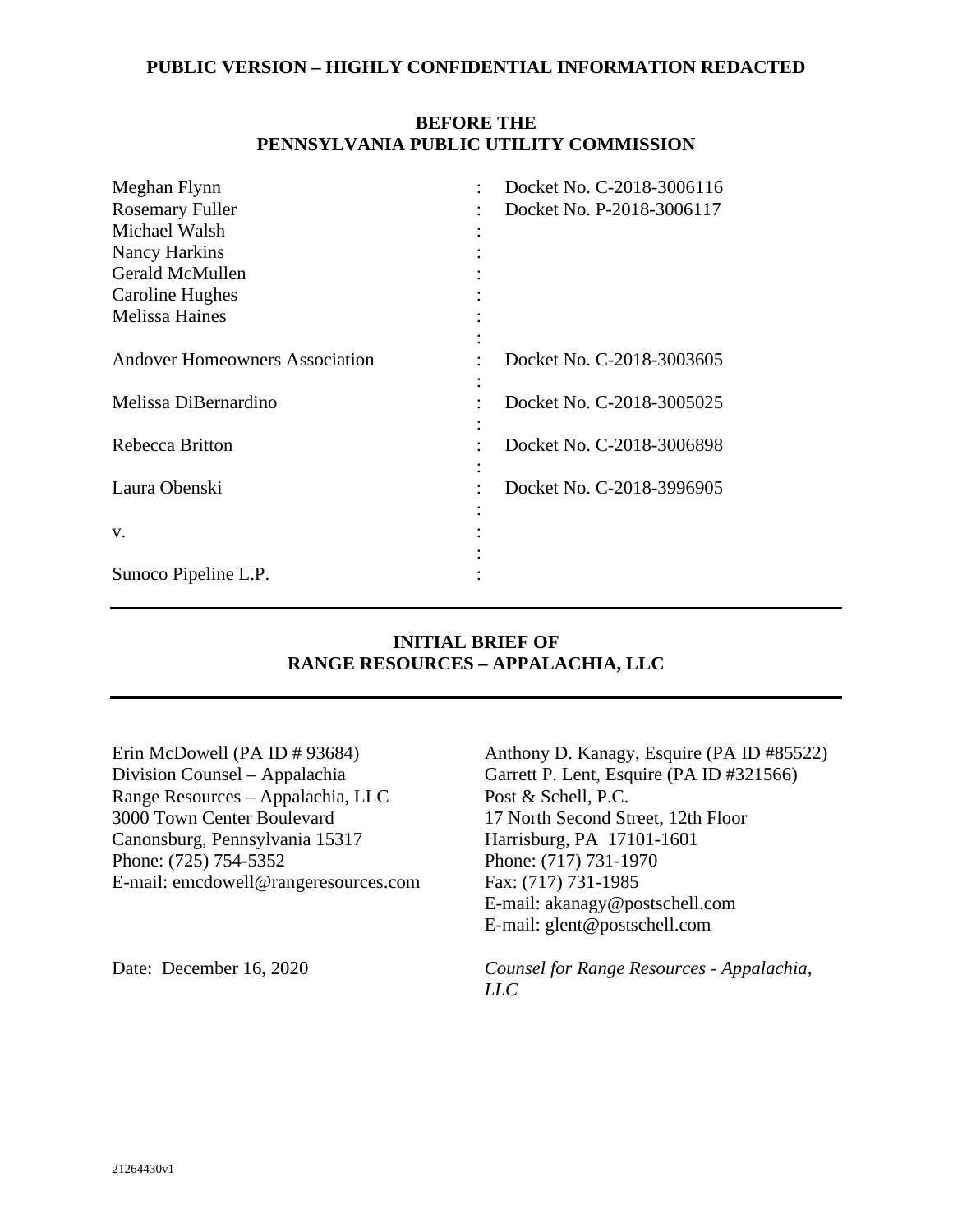# **Table of Contents**

| $\mathbf{I}$ . |           |    |                                                                                                                                          |
|----------------|-----------|----|------------------------------------------------------------------------------------------------------------------------------------------|
| Π.             |           |    |                                                                                                                                          |
| III.           |           |    |                                                                                                                                          |
|                | A.        |    |                                                                                                                                          |
|                | <b>B.</b> |    |                                                                                                                                          |
| IV.            |           |    |                                                                                                                                          |
| V.             |           |    |                                                                                                                                          |
|                | A.        |    | THE COMPLAINANTS' REQUESTED SHUTDOWN OF THE<br>MARINER EAST PIPELINES WILL CAUSE SUBSTANTIAL                                             |
|                |           | 1. | A Shutdown Of The Mariner East Pipelines Will Result In Significant                                                                      |
|                |           | 2. | A Shutdown Of The Mariner East Pipelines Will Result In Substantial                                                                      |
|                |           | 3. |                                                                                                                                          |
|                | <b>B.</b> |    | THE COMPLAINANTS HAVE FAILED TO DEMONSTRATE<br>THAT THEY ARE ENTITLED TO INJUCTIVE RELIEF<br>REQUIRING A CESSATION OF OPERATIONS ON THE  |
|                |           | 1. | The Complainants Have Failed To Demonstrate Their Right To                                                                               |
|                |           | 2. | The Complainants Have Failed To Demonstrate That The Need For The                                                                        |
|                |           | 3. | The Complainants Have Failed To Demonstrate That The Requested<br>Mandatory Injunctive Relief Is Necessary To Avoid Irreparable Injury36 |
|                |           | 4. | The Complainants Have Failed To Demonstrate That The Requested<br>Injunctive Relief Is Necessary To Avoid A Legal Harm For Which They    |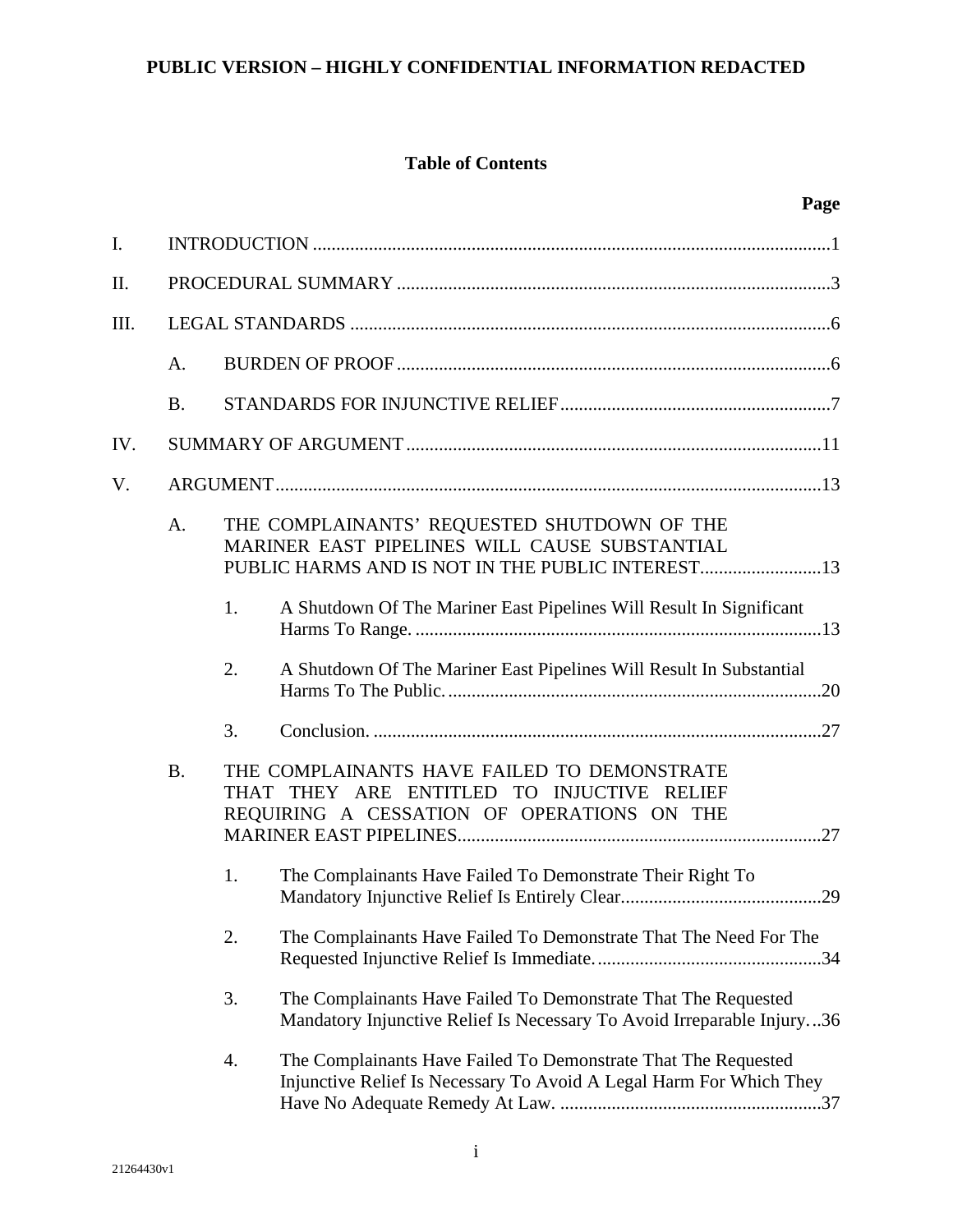|  | The Relief Sought By The Complainants Is Not Narrowly Tailored To The |
|--|-----------------------------------------------------------------------|
|  |                                                                       |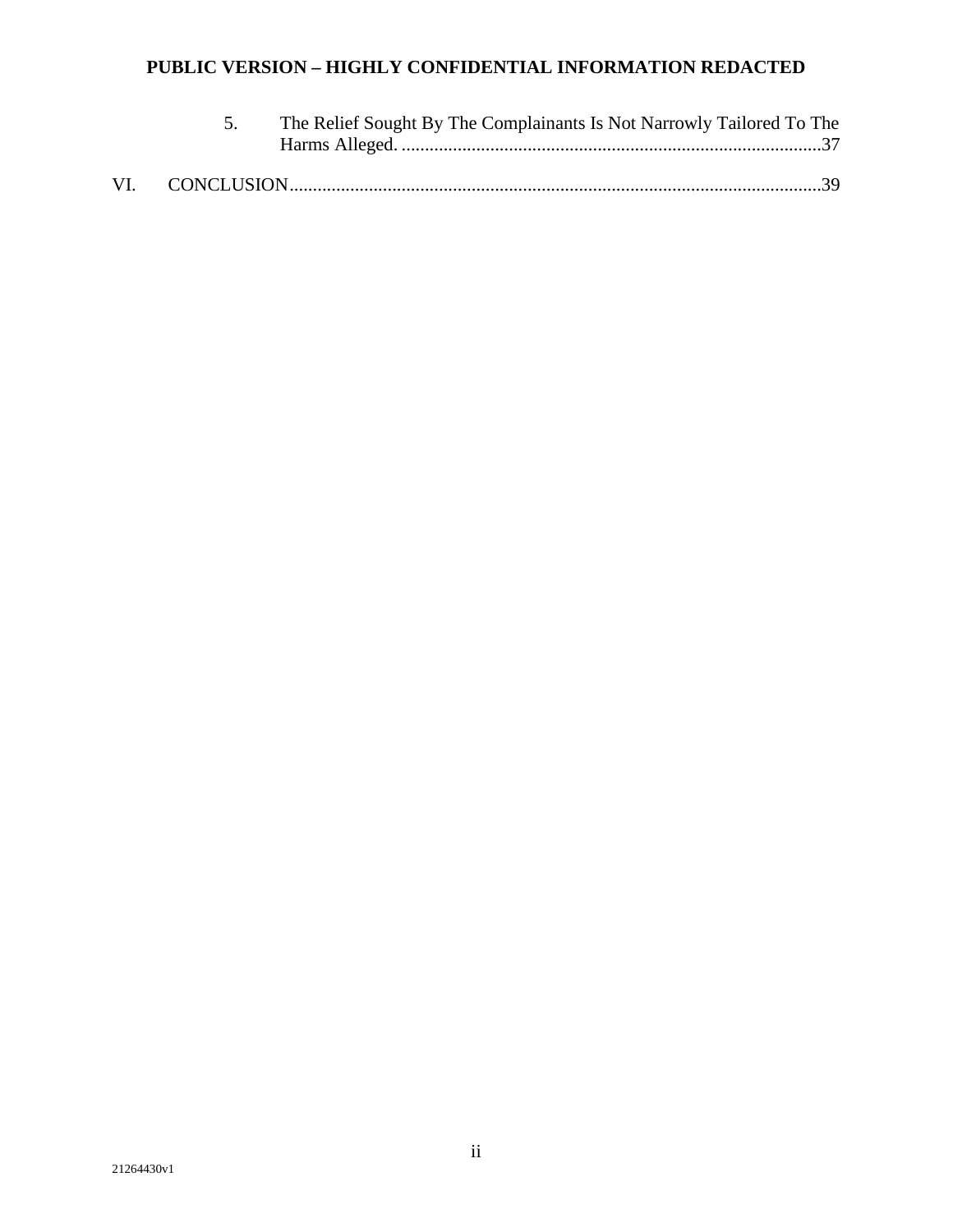# **TABLE OF AUTHORITIES**

## **Page**

# **Pennsylvania Statutes**

| <b>Pennsylvania Appellate Court Decisions</b>                                             |  |  |  |  |
|-------------------------------------------------------------------------------------------|--|--|--|--|
|                                                                                           |  |  |  |  |
| Allied Mechanical and Elec., Inc. v. Pa. Prevailing Wage Appeals Bd., 923 A.2d 1220, 1228 |  |  |  |  |
| Big Bass Lake Community Assoc. v. Warren, 950 A.2d 1137, 1144 (Pa. Cmwlth. 2008)  10, 29  |  |  |  |  |
| Borough of E. McKeesport v. Special/Temporary Civil Serv. Comm'n, 942 A.2d 274 (Pa.       |  |  |  |  |
| Buffalo Twp. v. Jones, 571 Pa. 637, 813 A.2d 659 (Pa. 2002), cert. denied, 157 L. Ed.     |  |  |  |  |
| Burleson v. Pa. Pub. Util. Comm'n, 443 A.2d 1373 (Pa. Cmwlth. 1982), aff'd, 461 A.2d      |  |  |  |  |
|                                                                                           |  |  |  |  |
|                                                                                           |  |  |  |  |
| County of Allegheny v. Commonwealth, 518 Pa. 556, 544 A.2d 1305, 1307 (Pa. 1988).  9      |  |  |  |  |
| Met-Ed Indus. Users Group v. Pa. Pub. Util. Comm'n, 960 A.2d 189 (Pa. Cmwlth. 2008)7      |  |  |  |  |
|                                                                                           |  |  |  |  |
|                                                                                           |  |  |  |  |
| Peoples Natural Gas Co. v. Pa. Pub. Util. Comm'n, 555 A.2d 288 (Pa. Cmwlth. 1989)  9      |  |  |  |  |
|                                                                                           |  |  |  |  |
| Samuel J. Lansberry, Inc. v. Pa. Pub. Util. Comm'n, 578 A.2d 600 (Pa. Cmwlth. 1990)  6    |  |  |  |  |
|                                                                                           |  |  |  |  |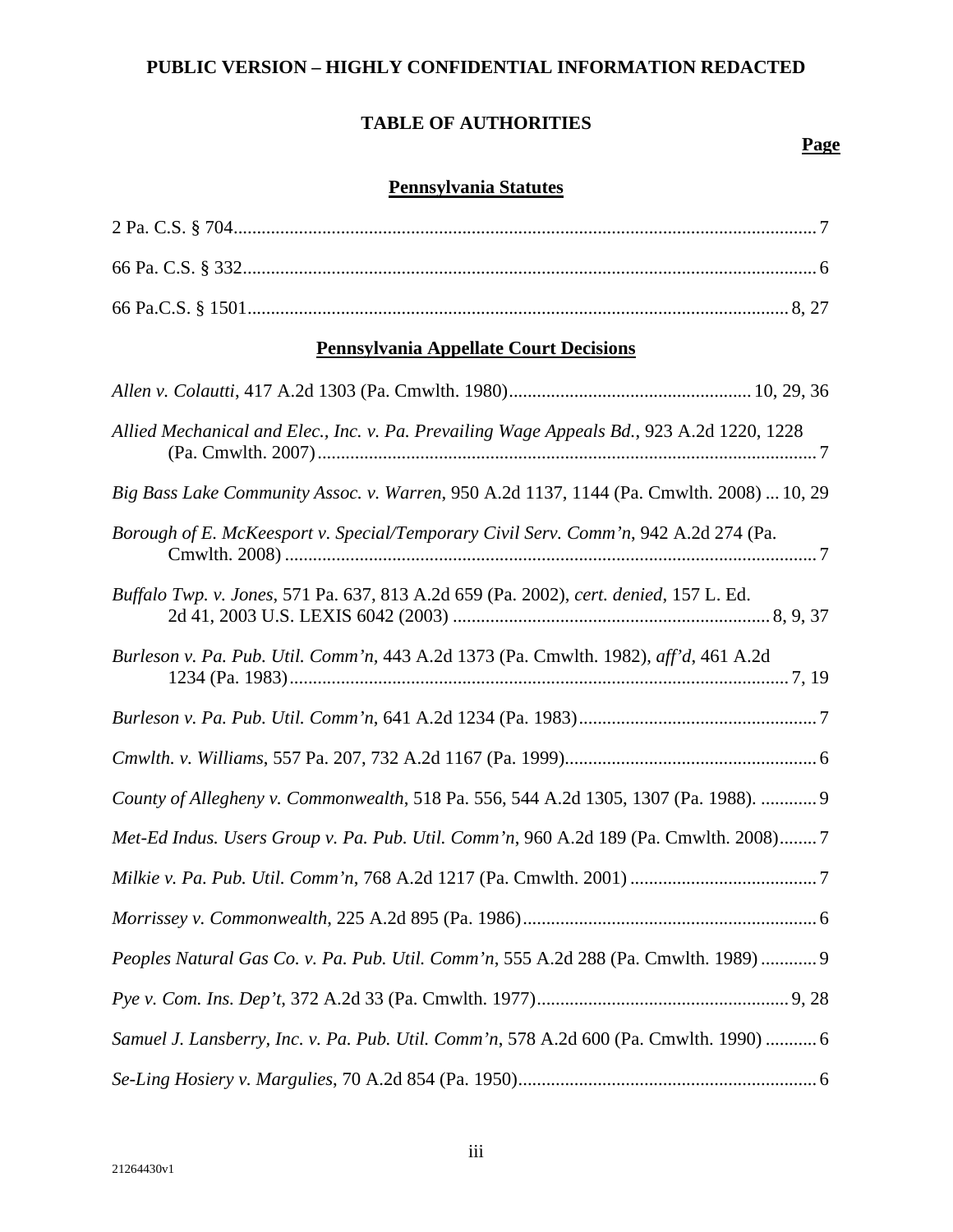| Soja v. Factoryville Sportsmen's Club, 361 Pa. Super. 473, 522 A.2d 1129 (Pa. Super. 1987)9 |  |
|---------------------------------------------------------------------------------------------|--|
|                                                                                             |  |
| West Penn Power Co. v. Pa. Pub. Util. Comm'n, 478 A.2d 947 (Pa. Cmwlth. 1984)               |  |
|                                                                                             |  |
|                                                                                             |  |

# **Pennsylvania Administrative Agency Decisions**

| Application of Fink Gas Company for Approval of the Abandonment of Service by Fink Gas<br>Company to 22 Customers Located in Armstrong County, Pennsylvania, and the<br>Abandonment by Fink Gas Company of all Natural Gas Services and Natural Gas<br>Distribution Services, Docket No. A-2015-2466653, 2015 Pa. PUC LEXIS 408 |
|---------------------------------------------------------------------------------------------------------------------------------------------------------------------------------------------------------------------------------------------------------------------------------------------------------------------------------|
| Baker v. SPLP, Docket No. C-2018-3004294, at 6 (Opinion and Order entered Sept. 23,                                                                                                                                                                                                                                             |
| Crums Mill Assoc., et al. v. Dauphin Consolidated Water Supply Company, Docket No.<br>C-00934810, 1993 Pa. PUC LEXIS 89 (Interim Emergency Order Denying Relief                                                                                                                                                                 |
| Crums Mill Assoc. v. Dauphin Consolidated Water Supply Co., 1993 Pa. PUC LEXIS 90                                                                                                                                                                                                                                               |
| Pennsylvania State Senator Andrew E. Dinniman v. Sunoco Pipeline, L.P., Docket Nos.<br>C-2018-3001451 and P-2018-3001453 (Order entered June 15, 2018) ("Dinniman                                                                                                                                                               |
| Pennsylvania State Senator Andrew E. Dinniman v. Sunoco Pipeline, L.P., Docket Nos.<br>C-2018-3001451, P-2018-3001453 (Secretarial Letter dated Aug. 24, 2018)<br>("Secretarial Letter Further Lifting ME2 and ME2X Injunction") 5                                                                                              |
| Replogle v. Pennsylvania Electric Company, 54 Pa. PUC 528, 1980 Pa. PUC LEXIS 20                                                                                                                                                                                                                                                |
| Township of Spring et al. v. Pennsylvania-American Water Company, Docket Nos.                                                                                                                                                                                                                                                   |
| West Goshen Township v. Sunoco Pipeline L.P., Docket No. C-2017-2589346 (Recommended<br>Decision dated July 16, 2018) (Barnes, J.), adopted in full,                                                                                                                                                                            |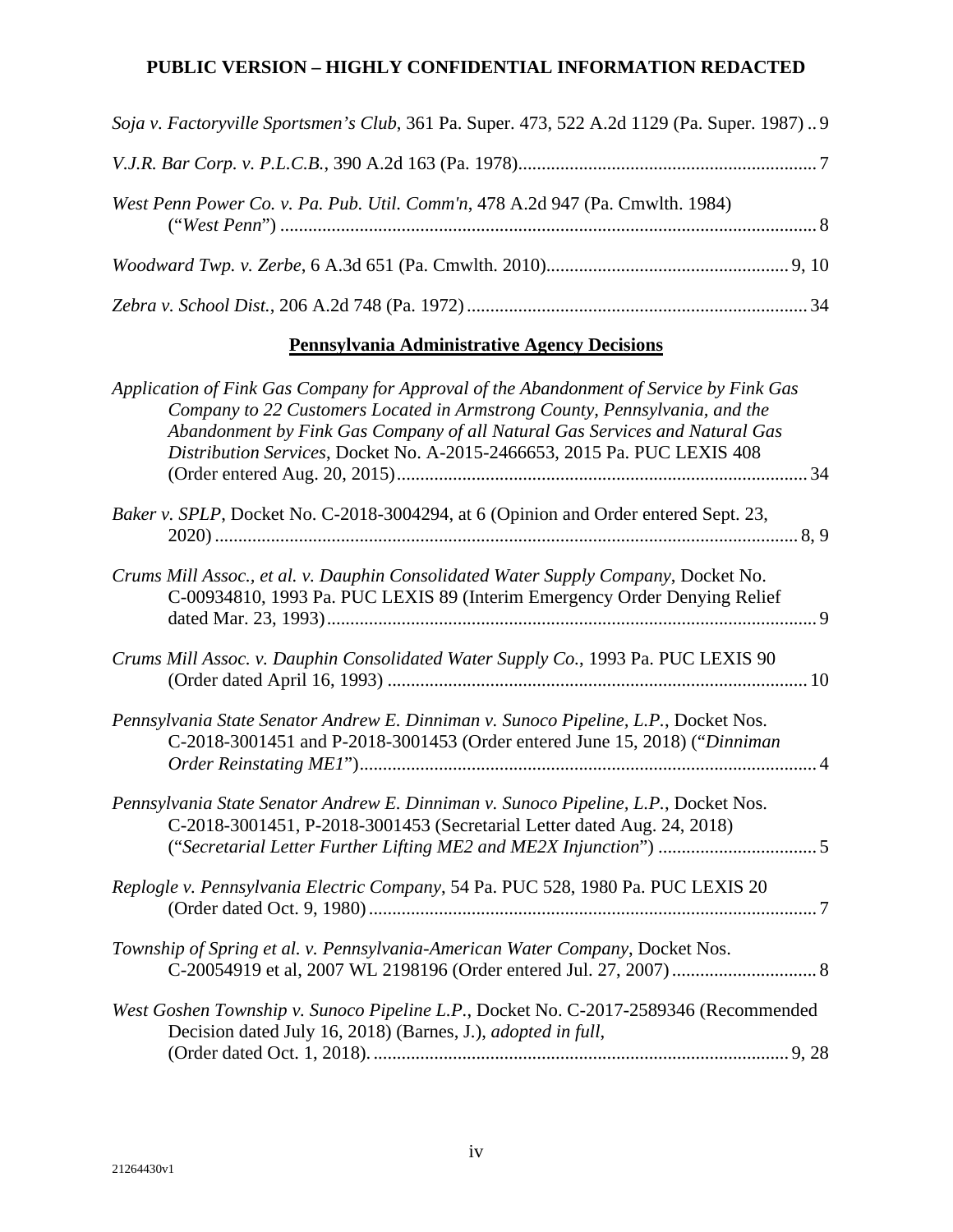| <b>Federal Regulations</b>      |  |  |
|---------------------------------|--|--|
| <b>Pennsylvania Regulations</b> |  |  |
|                                 |  |  |
|                                 |  |  |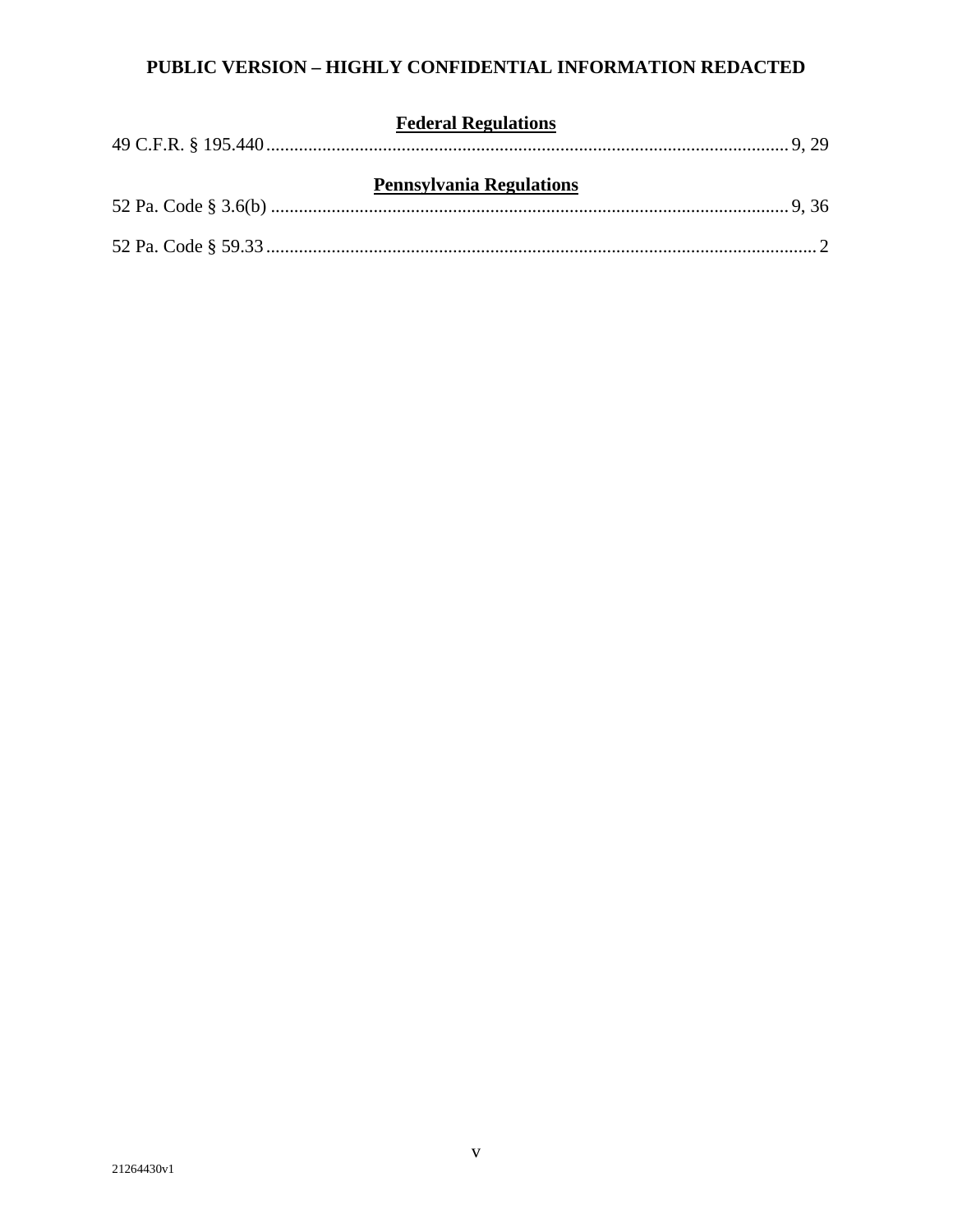# **I. INTRODUCTION**

Intervenor, Range Resources – Appalachia, LLC ("Range" or the "Company") is an independent natural gas and natural gas liquids ("NGLs")<sup>1</sup> producer in Pennsylvania and relies heavily on the operation of the Mariner East Pipelines<sup>2</sup> so that it may continue to operate and produce its wells and move its products to market. The relief sought by the Complainants, including complete shut-down of these critical pipelines, would have far-reaching negative impacts on Range and its ability to produce both natural gas and NGLs, its royalty owners, consumers and the Commonwealth. Despite the Commission's prior reviews of the Mariner East Pipelines, the Complainants continue to seek an absolute shut-down of these pipelines contrary to the law and salient facts.

Therefore, Range files this Post-Hearing Brief in Opposition to the relief sought in: (1) the Second Amended Formal Complaint filed by Meghan Flynn, Rosemary Fuller, Michael Walsh, Nancy Harkins, Gerald McMullen, Caroline Hughes, and Melissa Haines ("Flynn Complainants") on June 18, 2019 at Pennsylvania Public Utility Commission ("Commission") Docket No. C-2018-3006116 (the "Flynn Complaint"); (2) the Formal Complaint filed by Andover Homeowners' Associations, Inc. ("Andover") on July 24, 2018 at Docket No. C-2018- 3003605; (3) the *pro se* Formal Complaint filed by Melissa DiBernardino on October 1, 2018 at Docket No. C-2018-3005025; (4) the *pro se* Formal Complaint filed by Rebecca Britton on December 27, 2018 at Docket No. C-2018-3006898; and (5) the *pro se* Formal Complaint filed

<sup>&</sup>lt;sup>1</sup> When Range refers to "NGLs," it is specifically referring to ethane, propane, normal butane, isobutane and pentanes. Range St. 1-R at 2.

<sup>&</sup>lt;sup>2</sup> The Mariner East 1 pipeline ("ME1"), Mariner East 2 pipeline ("ME2") and the Mariner East 2X pipeline ("ME2X") are collectively referred to as the "Mariner East Pipelines."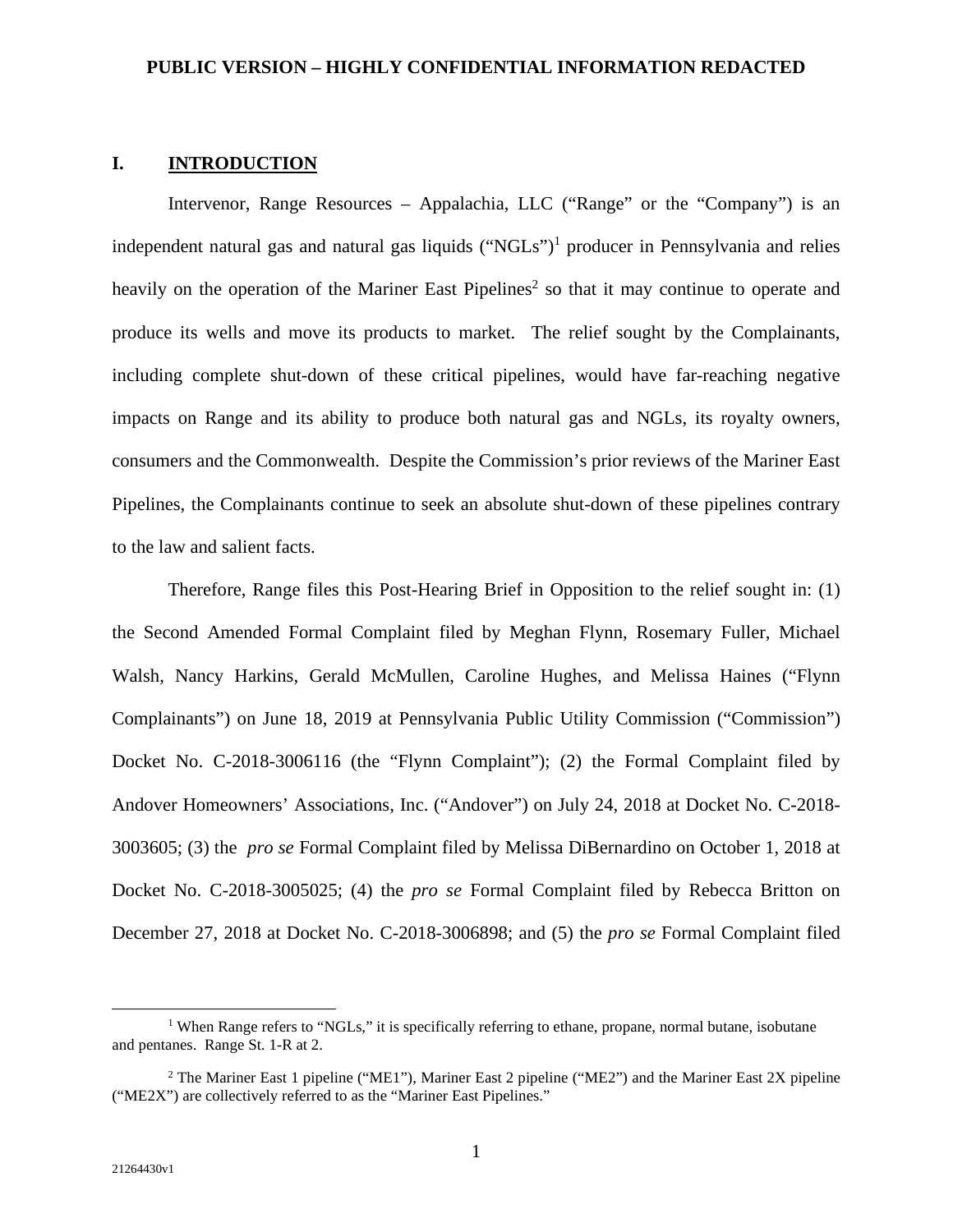by Laura Obenski at Docket No. C-2018-3996905 (hereinafter the "the Complaints" and the "Complainants").

Range supports Sunoco Pipeline, L.P.'s ("Sunoco" or "SPLP") arguments in opposition to the specific allegations and relief sought by the Complainants. Range intervened in this proceeding to underscore and demonstrate the substantial harms to Range, Range's royalty owners, other shippers on ME1, ME2 and ME2X, and the public as a whole. Therefore, Range focuses on the substantial public harms that would result if the Complainants' requested injunctive relief were to be granted and the Complainants' failure to satisfy the requirements for injunctive relief.

The Complainants and the Complainant-Aligned Intervenors<sup>3</sup> continue to re-litigate issues which have been reviewed and resolved in prior proceedings. Petitioners and counsel are aware of these proceedings, many have participated in these proceedings and yet they continue to present the same issues. The Complainants have failed to demonstrate that the Commission should order: (1) the permanent cessation of operations on Sunoco's 8-inch ME1, its workaround pipeline, ME2, or ME2X (*see* Flynn Compl. Count I, ¶ 122 (alleging Sunoco has a noncompliant public awareness program); *see also* Flynn Compl. Count II, ¶ 126 (alleging a violation of 66 Pa. C.S.  $\S$  1501 and 52 Pa. Code  $\S$  59.33)), (2) a temporary cessation of operations on Sunoco's 8-inch ME1, the 12-inch workaround pipeline, ME2, and ME2X "until

<sup>&</sup>lt;sup>3</sup> The following parties intervened in this proceeding and aligned themselves with the Complainants: Andover, which filed a separate petition to intervene in the Flynn Complaint proceeding; Clean Air Council ("CAC"); Downingtown Area School District ("DASD"); Rose Tree Media School District ("Rose Tree"); Twin Valley School District ("TVSD"); East Goshen Township ("East Goshen"); West Whiteland Township ("WWT"); Uwchlan Township ("Uwchlan"); Middletown Township ("Middletown"); the County of Delaware ("Delaware"); West Chest Area School District ("WCASD"); Thornbury Township, Delaware County ("Thornbury"); Edgmont Township ("Edgmont"); the County of Chester ("Chester"); and Pennsylvania Senator Thomas Killion ("Pa. Sen. Killion"). Although not all of the Complainant-Aligned Intervenors have joined in the Complainants' requests for injunctive relief, Range expects that the Complainants may rely upon certain of the testimony and exhibits presented by the Complainant-Aligned Intervenors to argue in support of their requested injunctive relief.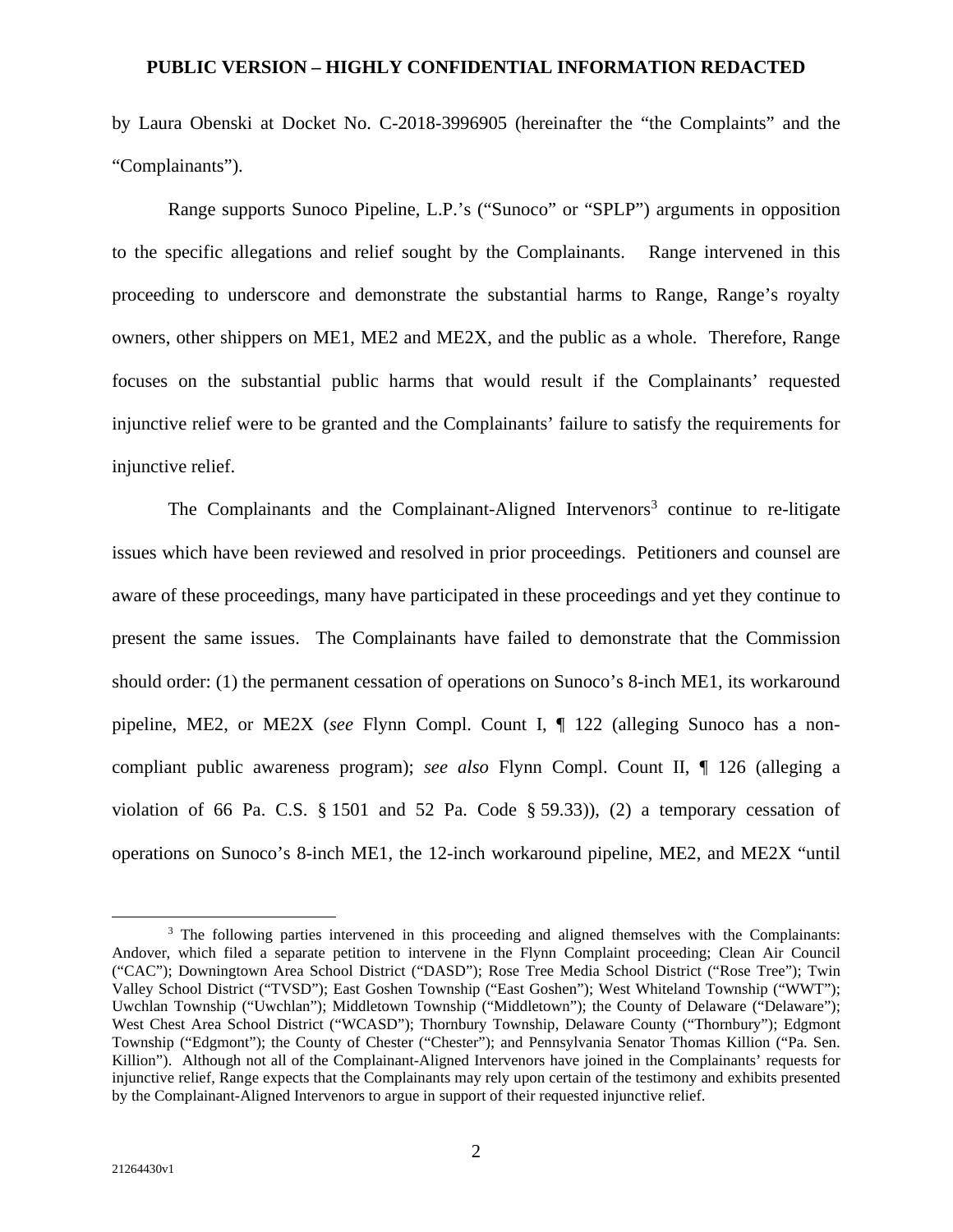such time as the Commission has evaluated the potential loss of human life, property, and public infrastructure, and has ensured the risk is reduced to a tolerable level" (*see* Flynn Compl. Count III, ¶ 136 (alleging inherent risk of harm)), and/or (3) a temporary cessation of operations on Sunoco's ME1 pipeline<sup>4</sup> and 12-inch workaround pipeline until a remaining life study of those pipelines by an independent consultant is completed (*see* Flynn Compl. Count IV, ¶ 143). As explained below, Range submitted unrebutted, material evidence that the injunctive relief sought by the Complainants would cause substantial harm to the public and substantially increase the costs of an essential energy source across the Commonwealth and the Northeastern region of the United States. These substantial public harms demonstrate that the Complainants' requested injunctive relief is not in the public interest and should be denied. Moreover, the Complainants have failed to satisfy the elements required to obtain an injunction under Pennsylvania law, and Range supports Sunoco's arguments in this regard.

For these reasons and the reasons more fully explained below, the Complainants' requests for injunctive relief should be denied by the ALJ and the Commission.

# **II. PROCEDURAL SUMMARY**

The extensive procedural history of the above-captioned proceeding is more fully set forth in the Main Brief of Sunoco. Range makes reference to and adopts the summary of the procedural history set forth in Sunoco's Main Brief, but provides the following information specific to Range's participation in these proceedings.

<sup>4</sup> By Order dated September 25, 2020, the ALJ granted in part Sunoco's Motion in Limine To Narrow Issues and concluded that "the relief requested of an independent consultant conducting a remaining life study on Mariner East 1 is stricken as moot." September 25, 2020 Order, at Ordering Paragraph 9. However, the ALJ also concluded that "the relief requested of an independent consultant conducting a remaining life study on the 12-inch workaround pipeline in Chester and Delaware Counties remains in the Flynn Complainants' complaint." *Id.* As such, this aspect of the Complainants' requested relief is narrowed to exclude consideration of the ME1 pipeline.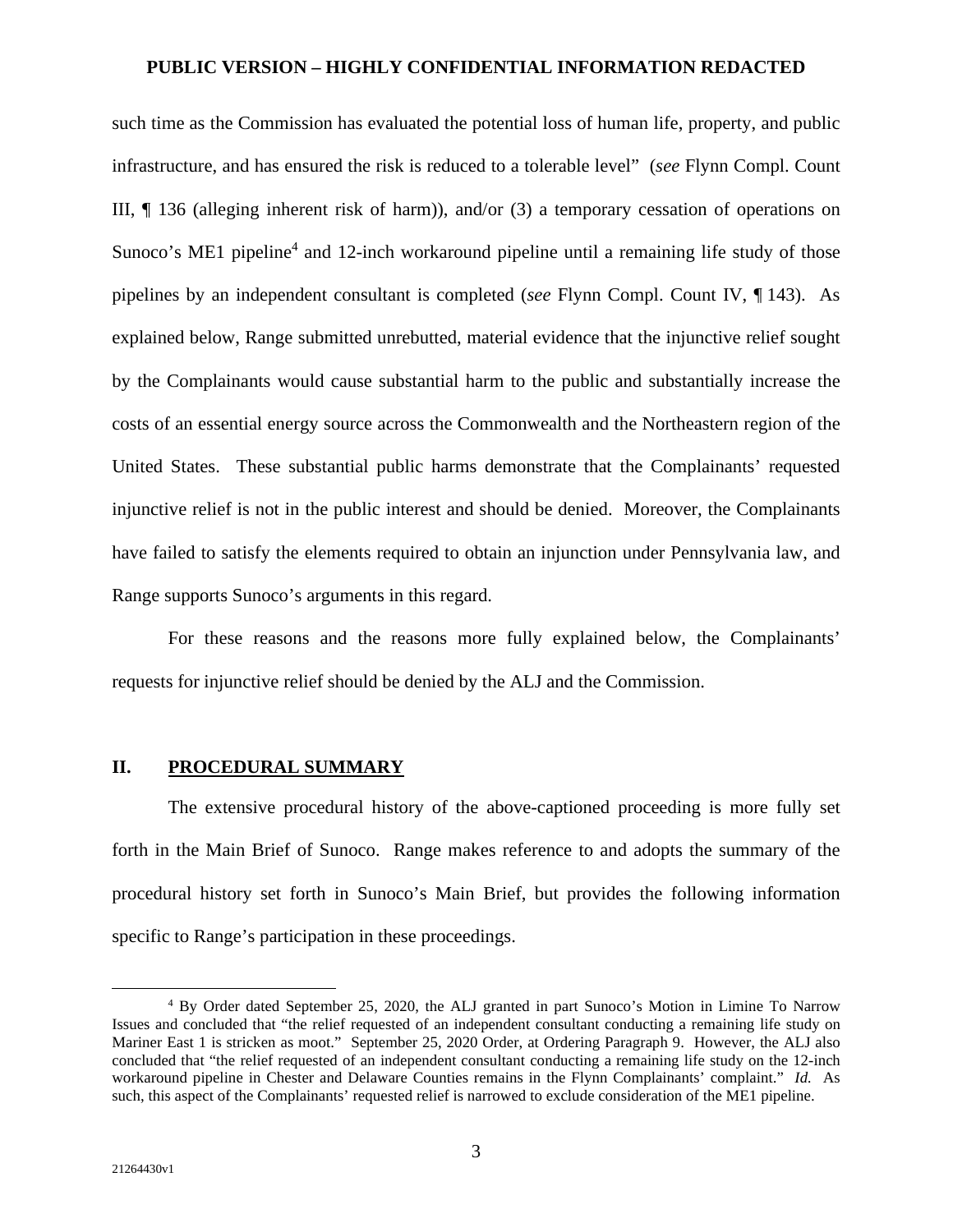Importantly, the Commission has twice previously comprehensively reviewed ME1 operations. On May 3, 2018, the Commission relied upon the comprehensive investigation of its Bureau of Investigation and Enforcement ("I&E") to unanimously lift its prior suspension of ME1 operations. *Commission's Unanimous Order Reinstating ME1*, p. 13. Therein, the Commission approved I&E's assessment and permitted SPLP to reinstate utility transportation of NGLs over ME1, subject to certain enumerated conditions. *Commission's Unanimous Order Reinstating ME1*, Ordering Paragraphs 1-6.

 Concurrent with the Commission's review and resolution of I&E's investigation of ME1, Pennsylvania State Senator Andrew E. Dinniman sought to enjoin ME1 operation, ME2 and ME2X. *See* Amended Petition for Interim Emergency Relief and Amended Complaint at the consolidated Docket Nos. C-2018-3001451 and P-2018-3001453. While the ALJ granted Sen. Dinniman's Amended Petition for Interim Emergency Relief,<sup>5</sup> the Commission relied upon its prior *Unanimous Order Reinstating ME1* and reversed the Interim Emergency Order dated May 21, 2018, with respect to ME1 operations. *Pennsylvania State Senator Andrew E. Dinniman v. Sunoco Pipeline, L.P.*, Docket Nos. C-2018-3001451 and P-2018-3001453, at Ordering Paragraph 3 (Order entered June 15, 2018) ("*Dinniman Order Reinstating ME1*"). In addition, the Commission indicated it would lift the injunction on ME2 and ME2X imposed by the ALJ's Interim Emergency Order if SPLP complied with certain conditions set forth in the order. *Dinniman Order Reinstating ME1*, pp. 51-53, Ordering Paragraphs 6-8 (setting forth specific reporting conditions for SPLP to comply with). Thereafter, Sunoco made the requisite Compliance Filings as recognized by the Commission, and the pipelines have remained in service. *See, e.g.*, *Pennsylvania State Senator Andrew E. Dinniman v. Sunoco Pipeline, L.P.*,

<sup>5</sup> *Pennsylvania State Senator Andrew E. Dinniman v. Sunoco Pipeline, L.P.*, Docket Nos. C-2018-3001451, P-2018-3001453 (Interim Emergency Order dated May 21, 2018).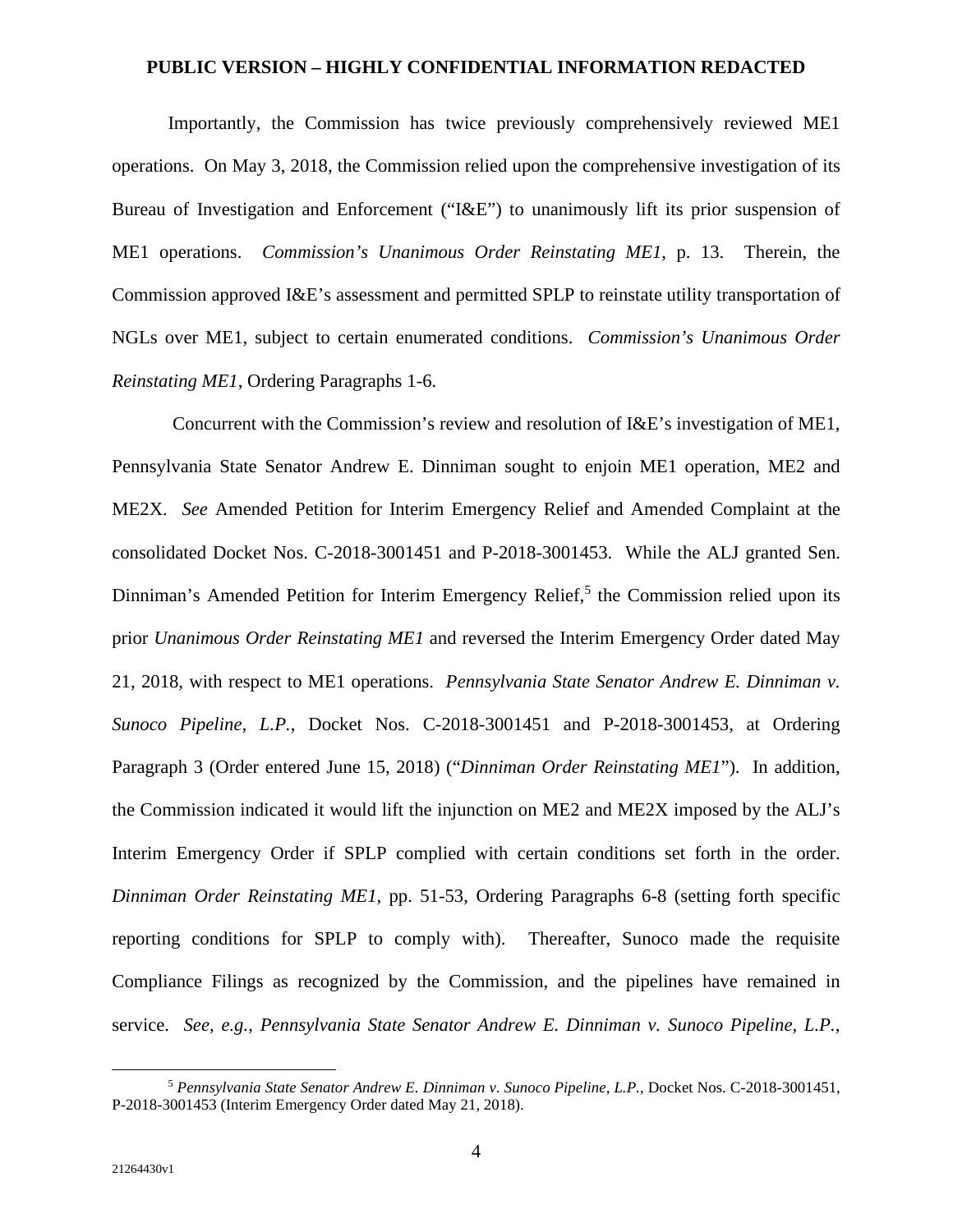Docket Nos. C-2018-3001451, P-2018-3001453 (Secretarial Letter dated Aug. 24, 2018) ("*Secretarial Letter Further Lifting ME2 and ME2X Injunction*").

Despite these prior findings and conclusions, and the continued service provided by ME1 and ME2, which went into service in December 2018, the Petitioners filed the Flynn Petition and an associated Complaint on November 20, 2018, which yet again sought Commission review of the safety and reasonableness of ME1, ME2 and ME2X operations.

Range filed its Petition to Intervene in this proceeding on November 27, 2018. Range was granted intervenor status at the November 29, 2018 evidentiary hearing regarding the Flynn Petition.

On December 7, 2018, Range filed a Brief in Opposition to the Interim Emergency Relief sought by the Flynn Petition.

On December 11, 2018, the ALJ issued an Order Denying the Petition for Interim Emergency Relief. The order summarily and correctly denied the Flynn Complainants' request for interim emergency relief and certified the denial of the relief requested to the Commission as a material question requiring interlocutory review.

On December 18, 2028, Range filed a Brief in Support of the Order Denying Interim Emergency Relief.

On February 1, 2019, the Commission affirmed the ALJ's December 11, 2018 Order Denying the Petition for Interim Emergency relief and returned this matter to the ALJ for disposition.

In-person lay, pro se litigant hearing(s) were held over multiple days in October 2019.

The Complainants and Complainant-Aligned Intervenors submitted pre-served written direct testimony on January 1, 2020.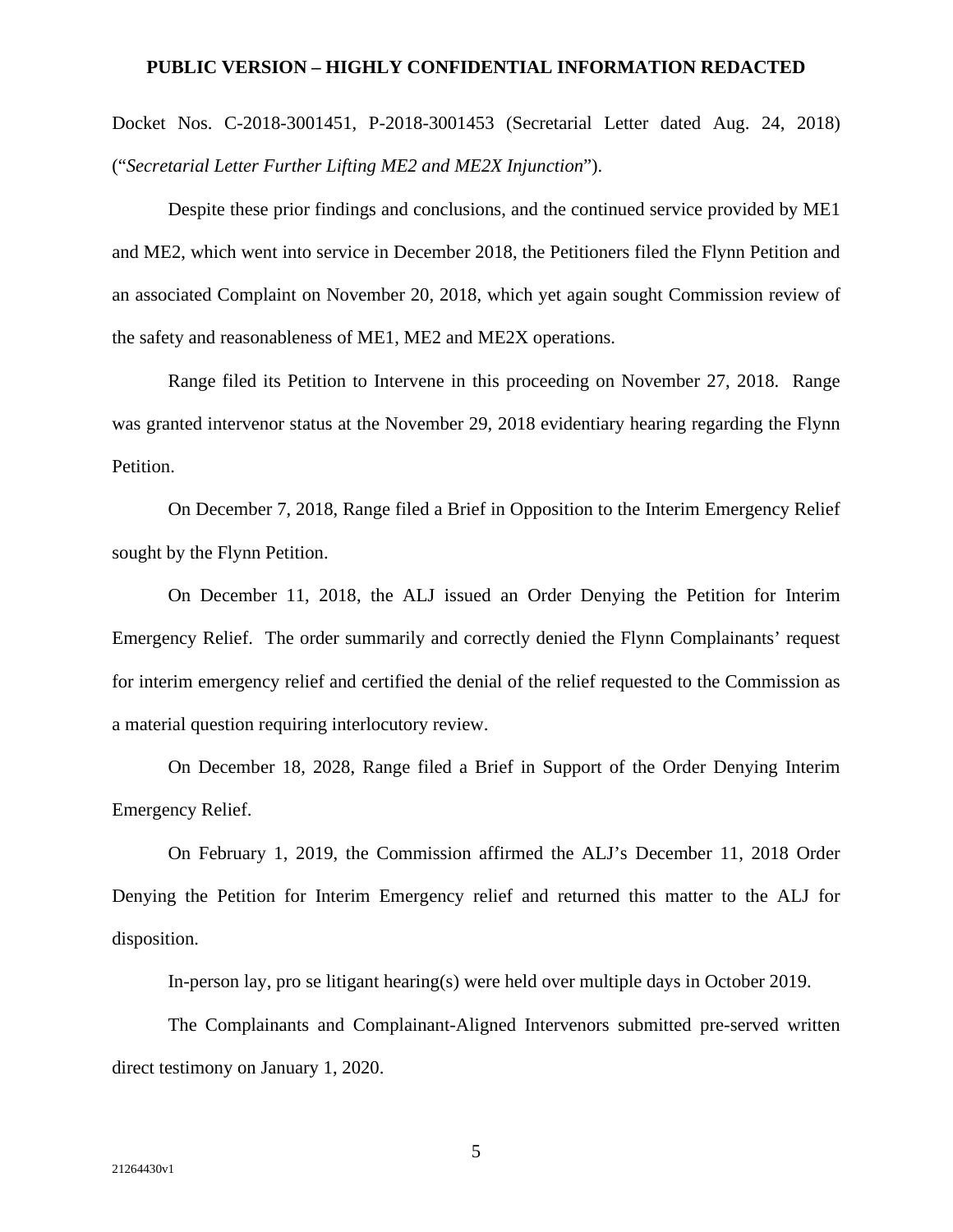Range submitted its pre-served written direct testimony, Range Statement No. 1-R – Rebuttal Testimony of Alan Engberg (public and HIGHLY CONFIDENTIAL versions) on June 15, 2020, pursuant to the amended procedural schedule established in the ALJ's May 28, 2020 Order.

The Complainants and Complainant-Aligned Intervenors submitted preserved written surrebuttal testimony on June 15, 2020.

Range participated in the evidentiary hearings held via ZOOM video-teleconferencing on September 29, 2020 through October 9, 2020 and October 13-14, 2020. Range witness Mr. Engberg appeared at the hearing and was subject to cross-examination on the October 5, 2020 hearing date.

A Briefing Order was issued on October 23, 2020, and Range hereby submits its Main Brief in accordance with the Briefing Order.

#### **III. LEGAL STANDARDS**

## **A. BURDEN OF PROOF**

Section 332(a) of the Public Utility Code, 66 Pa. C.S. § 332(a), provides that the party seeking a rule or order from the Commission has the burden of proof in that proceeding. A litigant's burden of proof before administrative tribunals as well as before most civil proceedings is satisfied by establishing a preponderance of evidence, which is substantial and legally credible. *Se-Ling Hosiery v. Margulies*, 70 A.2d 854 (Pa. 1950); *Samuel J. Lansberry, Inc. v. Pa. Pub. Util. Comm'n*, 578 A.2d 600, 602 (Pa. Cmwlth. 1990). The preponderance of evidence standard requires proof by a greater weight of the evidence. *Cmwlth. v. Williams*, 557 Pa. 207, 732 A.2d 1167 (Pa. 1999). Only if the proponent of the rule or order present evidence found to be of greater weight than the other parties, will it have carried its burden of proof. *Morrissey v.*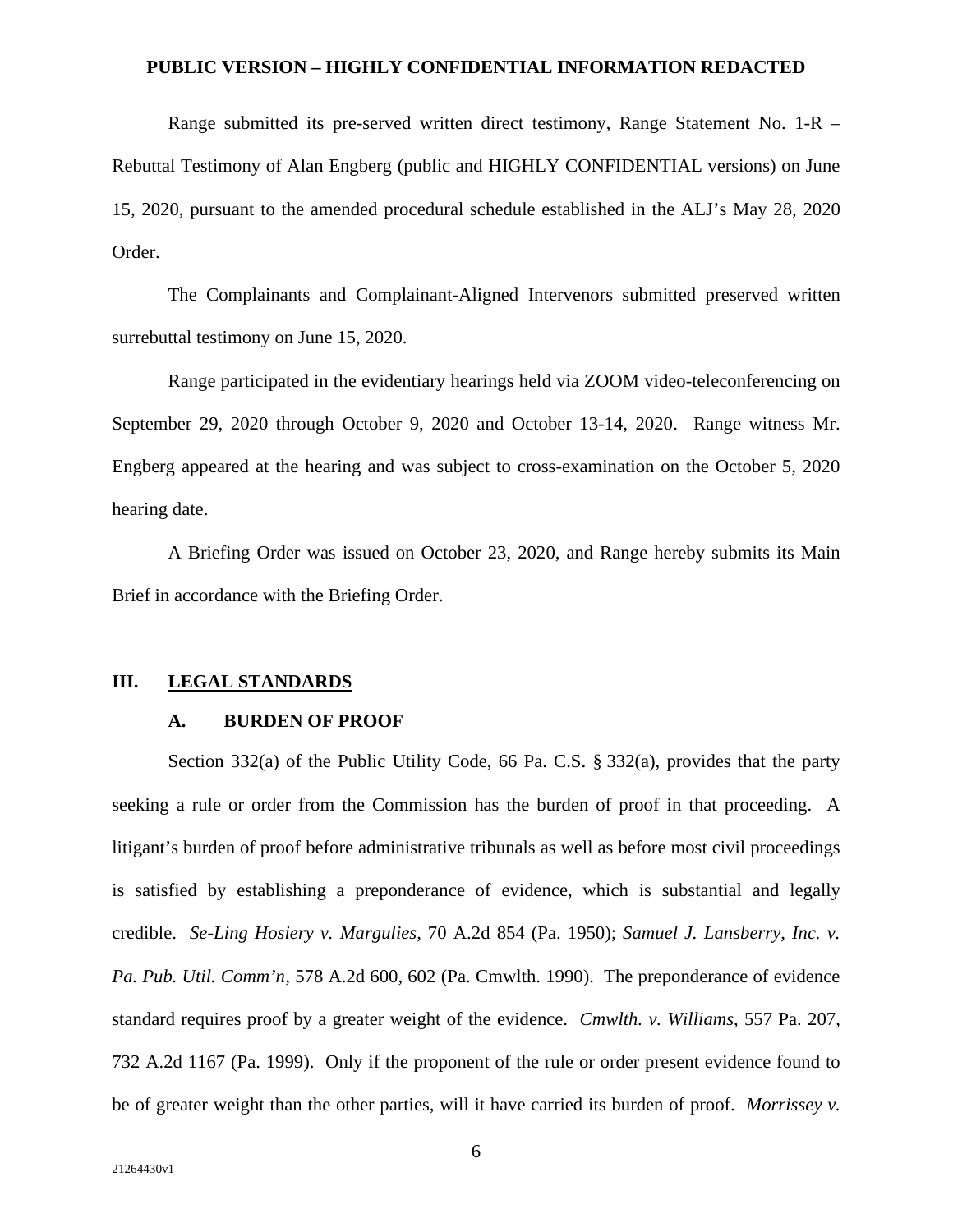*Commonwealth*, 225 A.2d 895 (Pa. 1986); *Burleson v. Pa. Pub. Util. Comm'n*, 641 A.2d 1234, 1236 (Pa. 1983); *V.J.R. Bar Corp. v. P.L.C.B.*, 390 A.2d 163 (Pa. 1978); *Milkie v. Pa. Pub. Util. Comm'n*, 768 A.2d 1217, 1220 (Pa. Cmwlth. 2001). Consequently, as the parties seeking affirmative relief in this proceeding, the Complainants bear the burden of proving that Sunoco has violated the Public Utility Code, or a Commission regulation or order, and proving that they are entitled to the relief they seek.

Although the factual burden may shift during a proceeding, the proponent of the rule or order (*i.e.*, the complainant) always maintains the overarching burden of proof. *Burleson v. Pa. Pub. Util. Comm'n,* 443 A.2d 1373 (Pa. Cmwlth. 1982), *aff'd*, 461 A.2d 1234 (Pa. 1983). The burden of going forward with the evidence may shift from one party to another, but the burden of proof never shifts; it always remains on a complainant. *Milkie v. Pa. Pub. Util. Comm'n*, 768 A.2d 1217 (Pa. Cmwlth. 2001); *Replogle v. Pennsylvania Electric Company*, 54 Pa. PUC 528, 1980 Pa. PUC LEXIS 20 (Order dated Oct. 9, 1980).

Finally, any finding of fact necessary to support an adjudication of the Commission must be based upon substantial evidence. *Met-Ed Indus. Users Group v. Pa. Pub. Util. Comm'n*, 960 A.2d 189, 193 n.2 (Pa. Cmwlth. 2008) (citing 2 Pa. C.S. § 704). Substantial evidence is such relevant evidence that a reasonable mind might accept as adequate to support a conclusion. *Borough of E. McKeesport v. Special/Temporary Civil Serv. Comm'n*, 942 A.2d 274, 281 (Pa. Cmwlth. 2008). The "presence of conflicting evidence in the record does not mean that substantial evidence is lacking." *Allied Mechanical and Elec., Inc. v. Pa. Prevailing Wage Appeals Bd.*, 923 A.2d 1220, 1228 (Pa. Cmwlth. 2007) (citation omitted).

#### **B. STANDARDS FOR INJUNCTIVE RELIEF**

In order to obtain any relief, a complainant must demonstrate that a utility violated the Public Utility Code, a Commission regulation or order or a Commission-approved tariff. *West*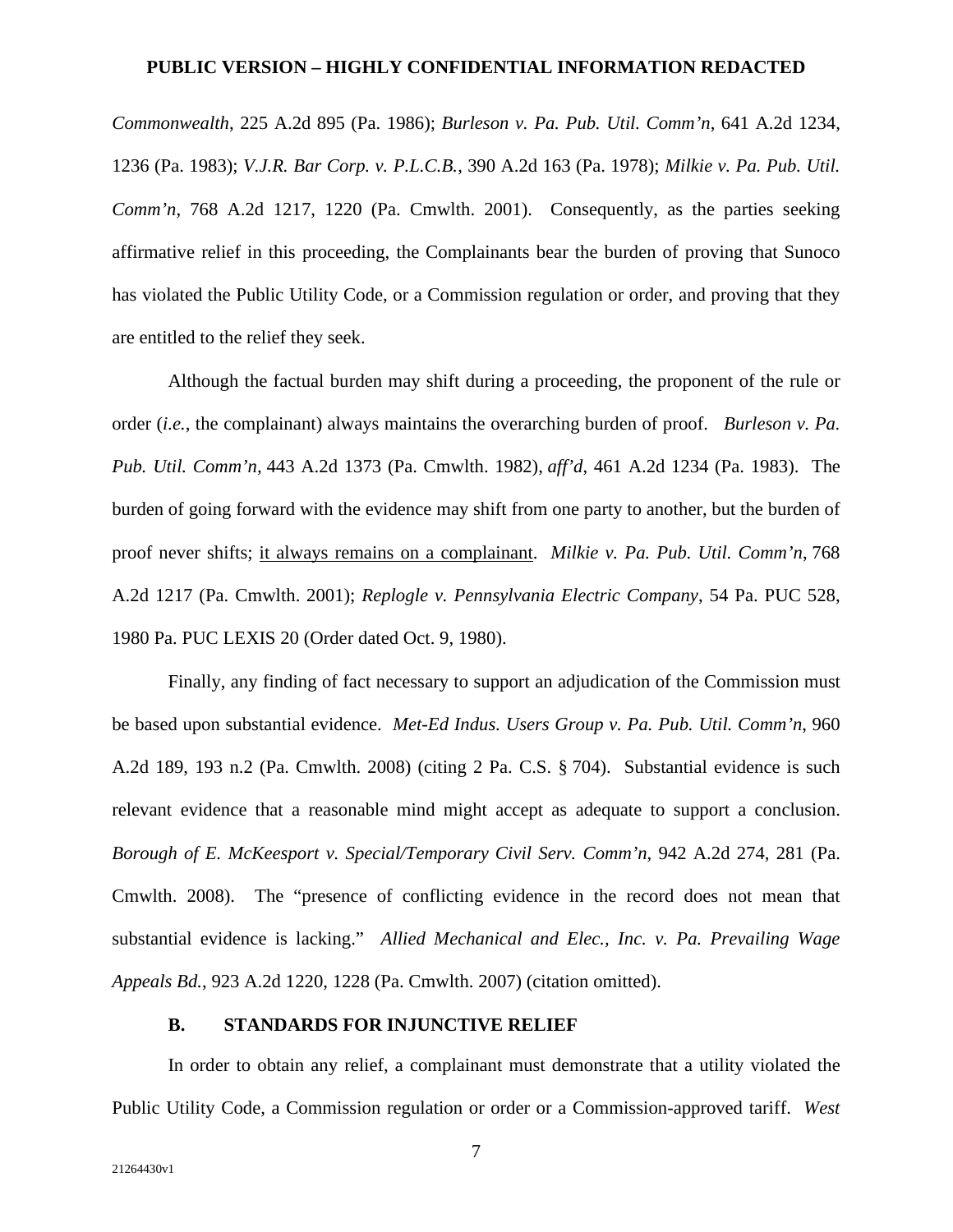*Penn Power Co. v. Pa. Pub. Util. Comm'n*, 478 A.2d 947, 949 (Pa. Cmwlth. 1984) ("*West Penn*") ("We hold that in order for the PUC to sustain a complaint brought under this section [66] Pa. C.S. § 1501], the utility must be in violation of its duty under this section. Without such a violation by the utility, the PUC does not have the authority, when acting on a customer's complaint, to require any action by the utility." (emphasis added)); *Township of Spring et al. v. Pennsylvania-American Water Company*, Docket Nos. C-20054919 et al, 2007 WL 2198196 at \*6 (Order entered Jul. 27, 2007) ("If we were to order PAWC to conduct testing of the property in the Stonegate community, we would have to base that order on credible evidence that some act or omission by PAWC in violation of the Code or our Regulations would be remedied by the testing.") (citing *West Penn*); *Baker v. SPLP*, Docket No. C-2018-3004294, at 6 (Opinion and Order entered Sept. 23, 2020) ("*Baker*") (citing 66 Pa. C.S. § 701).

In order to obtain permanent injunctive relief,  $6$  a party must establish that his or her right to relief is clear and that the relief is necessary to prevent a legal wrong for which there is no adequate redress at law. *See Buffalo Twp. v. Jones*, 571 Pa. 637, 644, 813 A.2d 659, 663 (Pa. 2002), *cert. denied*, 157 L. Ed. 2d 41, 2003 U.S. LEXIS 6042 (2003). Where a complainant seeks temporary injunctive relief,<sup>7</sup> however, they must also demonstrate that  $(1)$  the need for relief is immediate; and (2) injury would be irreparable if relief is not granted. *See Buffalo Twp.*  813 A.2d at 663 (citing *Soja v. Factoryville Sportsmen's Club*, 361 Pa. Super. 473, 522 A.2d 1129, 1131 (Pa. Super. 1987)). In addition, the Commission's regulations contemplate a party

<sup>6</sup> The Flynn Complainants have specifically sought the permanent cessation of operations on Sunoco's 8 inch ME1, its workaround pipeline, ME2, and ME2X. *See* Flynn Compl. Counts I and II, ¶¶ 122 and 126.

<sup>&</sup>lt;sup>7</sup> The Flynn Complainants have specifically sought a temporary cessation of operations on Sunoco's 8-inch ME1, the 12-inch workaround pipeline, ME2, and ME2X "until such time as the Commission has evaluated the potential loss of human life, property, and public infrastructure, and has ensured the risk is reduced to a tolerable level" (*see* Flynn Compl. Count III, ¶ 136 (alleging inherent risk of harm)), and/or a temporary cessation of operations on Sunoco's 12-inch workaround pipeline until a remaining life study of those pipelines by an independent consultant is completed (*see* Flynn Compl. Count IV, ¶ 143).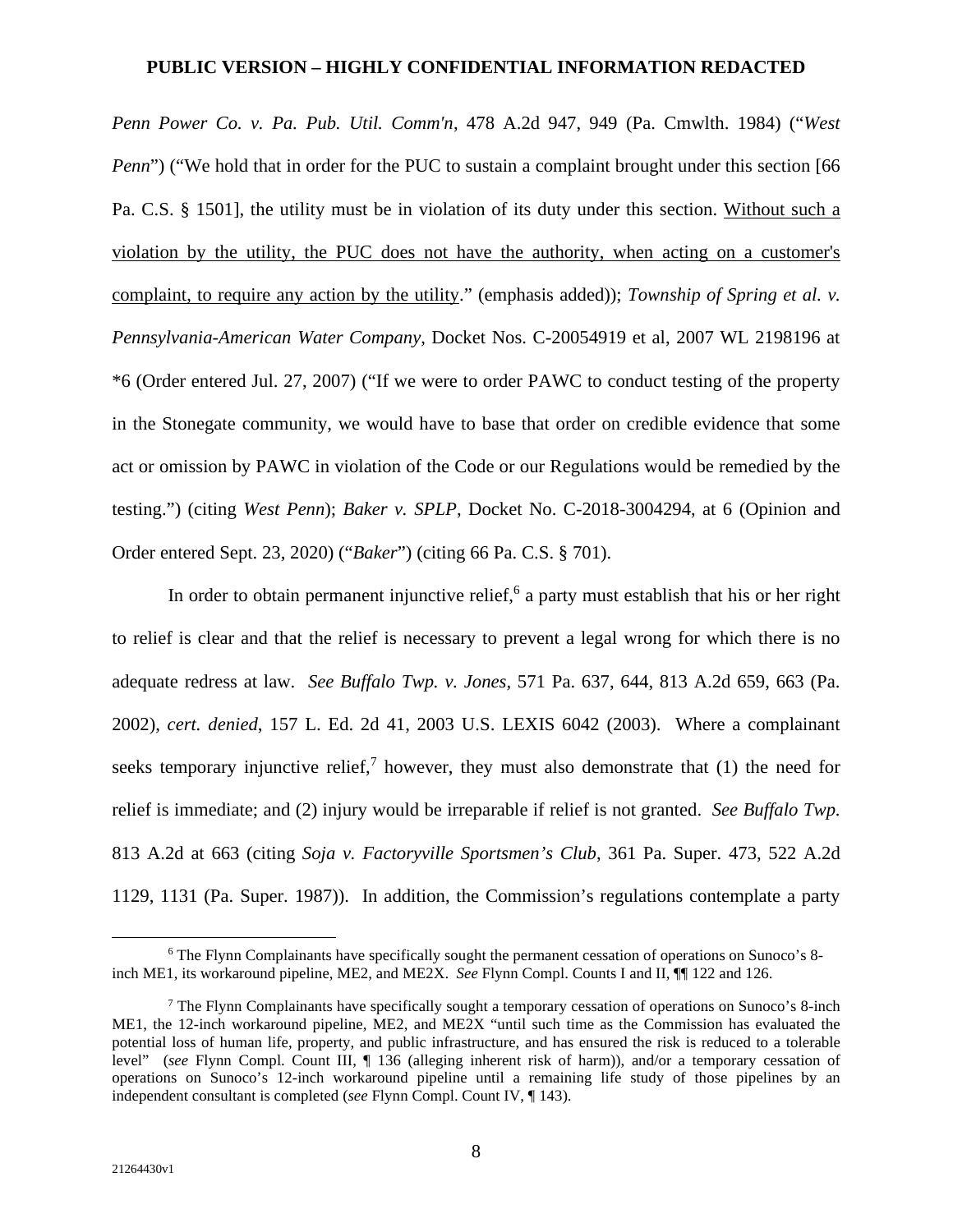seeking a temporary injunction must also demonstrate that the requested relief is not injurious to the public interest. 52 Pa. Code § 3.6(b); *see also Peoples Natural Gas Co. v. Pa. Pub. Util. Comm'n*, 555 A.2d 288, 291 (Pa. Cmwlth. 1989). If any one of these essential pre-requisites is not proved by a complainant, the Commission will deny the relief requested. *See Crums Mill Assoc. v. Dauphin Consolidated Water Supply Co.*, 1993 Pa. PUC LEXIS 90 (Order dated April 16, 1993); *see also County of Allegheny v. Commonwealth*, 518 Pa. 556, 544 A.2d 1305, 1307 (Pa. 1988).

Importantly, however, the ALJ and this Commission have previously held that injunctive relief must be narrowly tailored to abate the harm complained of:

> Injunctive relief must be narrowly tailored to abate the harm complained of. *Pye v. Com. Ins. Dep't*, 372 A.2d 33, 35 (Pa. Cmwlth. 1977) ("An injunction is an extraordinary remedy to be granted only with extreme caution"); *Woodward Twp. v. Zerbe*, 6 A.3d 651, 658 (Pa. Cmwlth. 2010) ("Even where the essential prerequisites of an injunction are satisfied, the court must narrowly tailor its remedy to abate the injury"); *West Goshen Township v. Sunoco Pipeline L.P.*, Docket No. C-2017-2589346 at 17-18 (Order entered Mar. 15, 2018).

*West Goshen Township v. Sunoco Pipeline L.P.*, Docket No. C-2017-2589346, at p. 42 (Recommended Decision dated July 16, 2018) (Barnes, J.), *adopted in full*, (Order dated Oct. 1, 2018). *See also Baker* at 26 (holding directives to provide additional training, submit a plan to enhance public awareness and emergency training plans and record keeping, and complete an audit of public awareness program by a third-party "were not justified on the basis of the finding of a violation of the duty meet public awareness and outreach obligations under 49 C.F.R. § 195.440").

Moreover, the Commonwealth Court held that an injunction that commands the performance of an affirmative act, a "mandatory injunction," is the rarest form of injunctive relief and is often described as an extreme remedy. *Woodward Twp. v. Zerbe*, 6 A.3d 651 (Pa.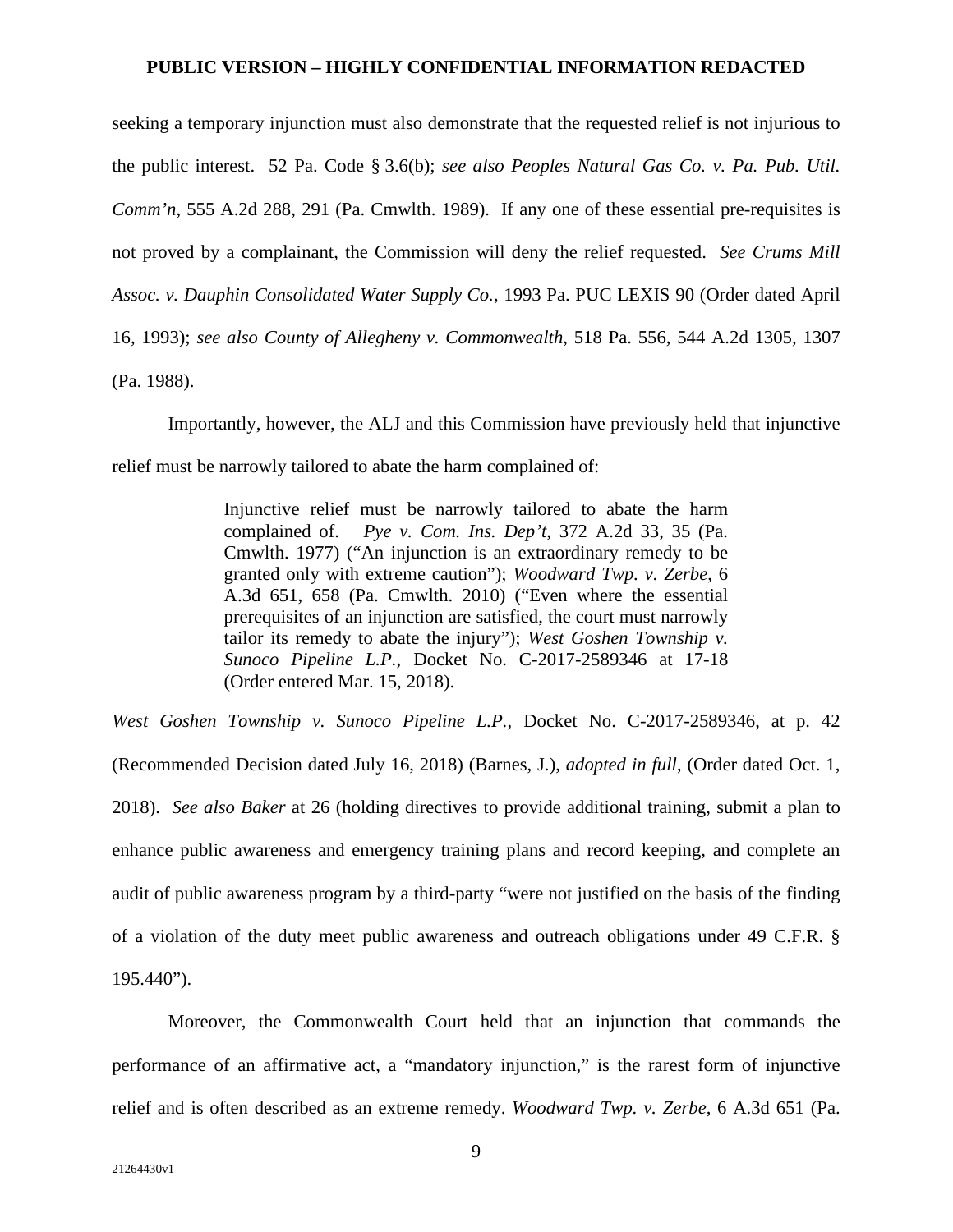Cmwlth. 2010) (citing *Big Bass Lake Community Assoc. v. Warren*, 950 A.2d 1137, 1144 (Pa. Cmwlth. 2008)). The case for a mandatory injunction must be made by a very strong showing, one stronger than that required for a restraining-type injunction. *Id.* at 1145; *see also Crums Mill Assoc., et al. v. Dauphin Consolidated Water Supply Company*, Docket No. C-00934810, 1993 Pa. PUC LEXIS 89, at \*10 (Interim Emergency Order Denying Relief dated Mar. 23, 1993) (citing *Allen v. Colautti*, 417 A.2d 1303 (Pa. Cmwlth. 1980)). Indeed, Pennsylvania courts have previously held that a party seeking a mandatory injunction "must demonstrate that they are clearly entitled to immediate relief and that they will suffer irreparable injury if relief is not granted." *See Allen*, 417 A.2d at 401.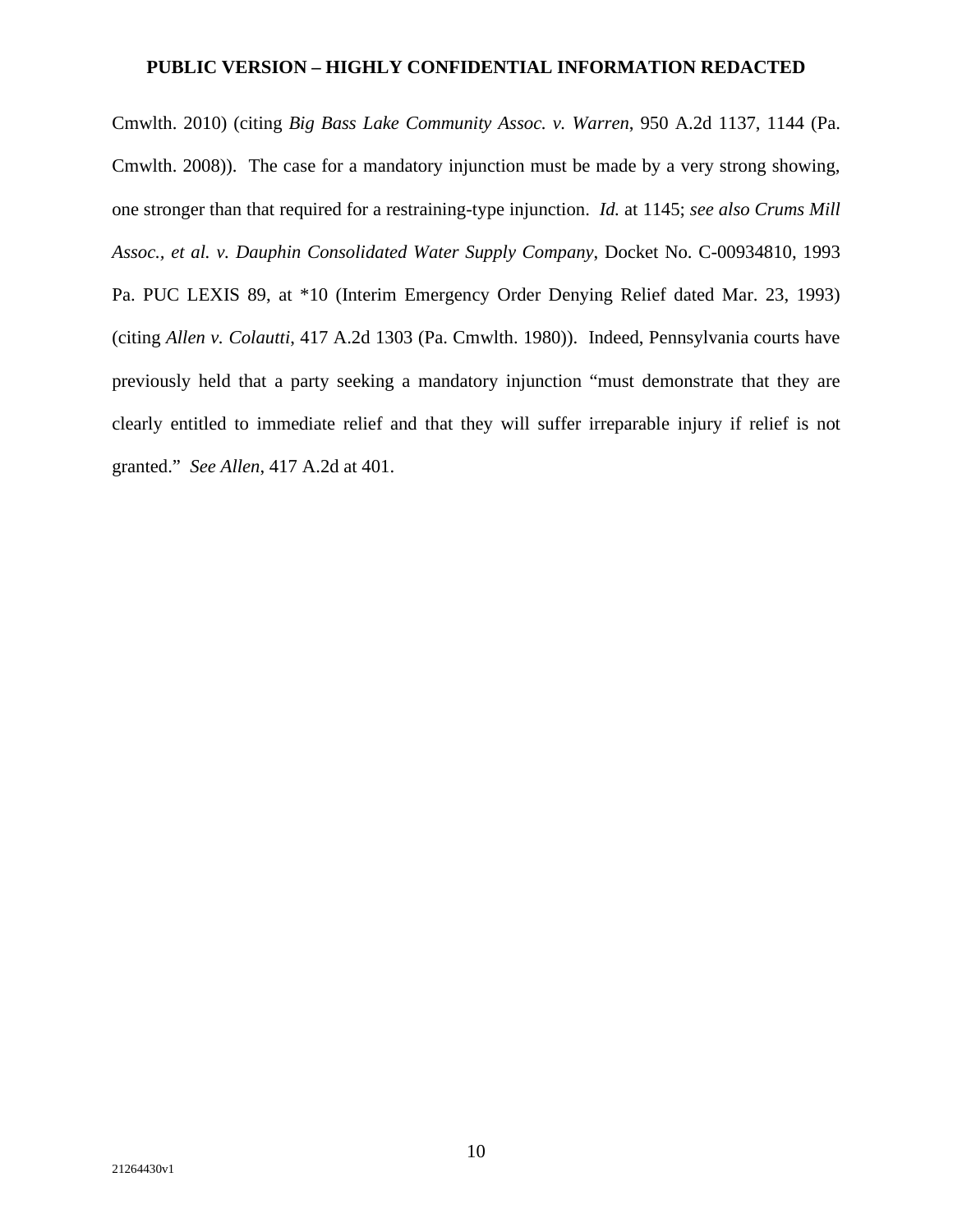# **IV. SUMMARY OF ARGUMENT**

The Complainants have failed to demonstrate that they are entitled to the extraordinary remedies they seek, let alone any relief at all, with respect to the consolidated Complaints at issue in this proceeding. The Complainants' allegations that Sunoco's public awareness program, emergency management plan and/or integrity management plan are somehow insufficient, and that the Mariner East Pipelines' construction and/or operation are somehow so inherently dangerous that they should be permanent enjoined from operating are unfounded and unsupported by credible record evidence.

Importantly, the Complainants' request that the Commission order Sunoco to cease operations of the Mariner East Pipelines—in some cases permanently—would substantially harm Range and the public at large. Range presented extensive unrebutted evidence that the Complainants' requests to cease operations over the Mariner East Pipelines would substantially harm the public and Range. Among these harms, Range showed that:

- The Complainants' requested relief would eliminate the primary means by which NGL producers such as Range transport NGL products across Pennsylvania;
- The Complainants' requested relief would undermine Range's ability to utilize the safest and most reliable means of transporting natural gas and NGLs across Pennsylvania, *i.e.*, pipeline transportation;
- The Complainants' requested relief would force Range, and likely other producers to shut-in natural gas production, resulting in losses to production, capital investment, jobs and revenue for the entire natural gas supply chain;
- The Complainants' requested relief would harm Range's Pennsylvania-based royalty owners, in the form of reduced or non-existent royalty payments resulting from shutins of natural gas production;
- The Complainants' requested relief would decrease ethane, propane, butane and natural gas supplies and would very likely increase the price of NGLs and natural gas to consumers in Pennsylvania and across the Northeastern United States;
- The Complainants' requested relief would decrease available feedstock supplies used to manufacture products such as detergents, hygiene products, face masks, medical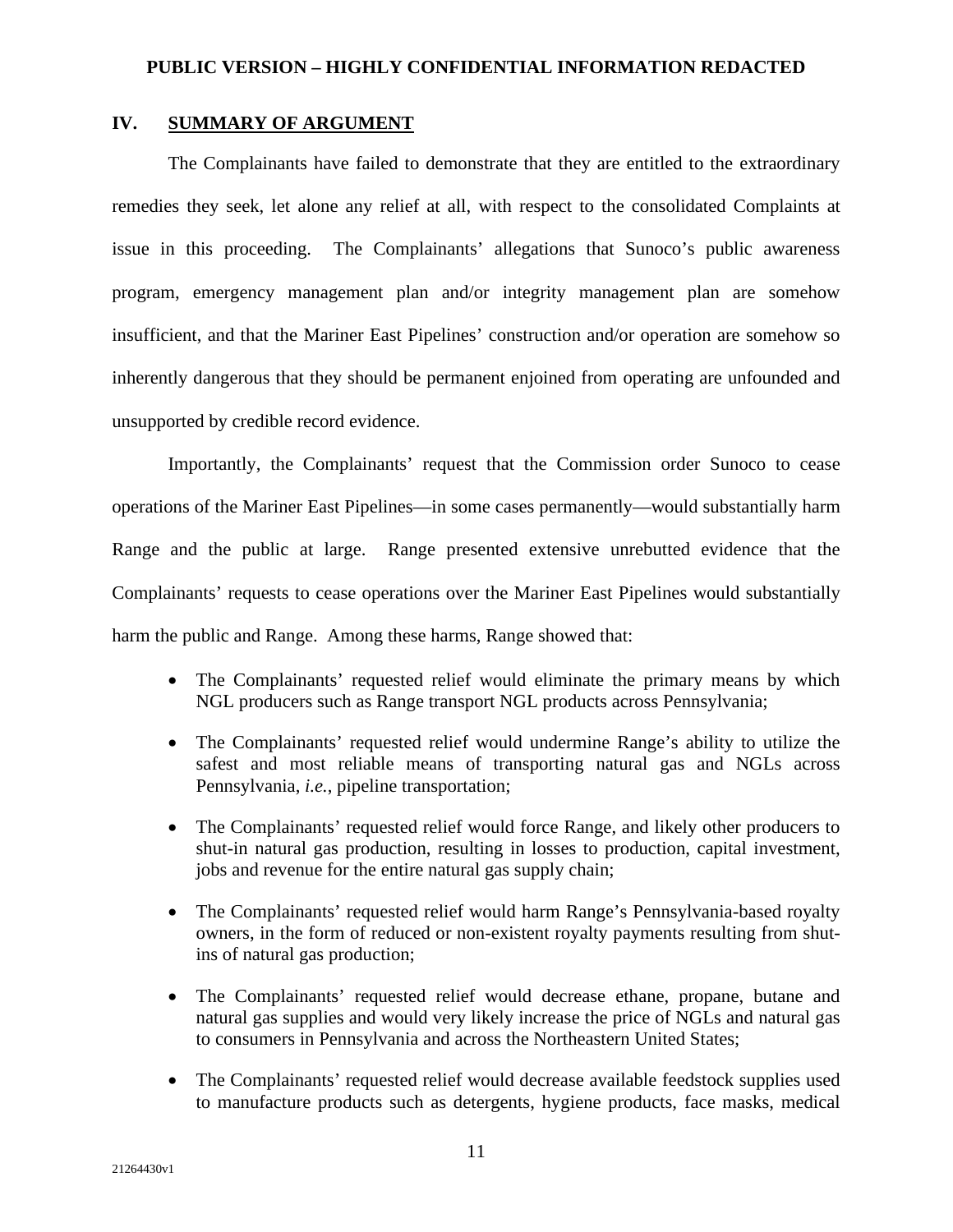gowns and medical devices, which are essential for fighting the COVID-19 pandemic;

- The Complainants' requested relief would substantially reduce the amount of drilling impacts fees collected by the Commonwealth and deprive communities in Pennsylvania in millions of dollars in annual revenues; and
- The Complainants' requested relief could exacerbate the economic impacts of COVID-19 on the Commonwealth at a time when access to less-expensive, locally produced energy products is critical.

The evidence presented by Range demonstrates that the Complainants' requested injunctive relief will result in significant and widespread harms to the public. Rather than addressing any alleged violation of the Public Utility Code, a Commission regulation or a Commission order, the Complainants' requested injunctive relief would directly harm Range, other shippers on the Mariner East Pipelines and members of the public that rely upon the products shipped. In this regard, Range's evidence shows that the injunctions sought are neither tailored toward the unproven harms alleged by the Complainants nor in the public interest.

Furthermore, Range supports Sunoco's arguments on the merits of each alleged violation advanced by the Complainants, and for each, Complainants have failed to demonstrate that they are entitled to any relief, let alone the injunctive relief sought. For purposes of its Main Brief, however, Range specifically notes that the Complainants have failed to demonstrate that their right to the mandatory injunctive relief sought is "entirely clear" or that the injunctive relief sought is necessary to prevent a legal harm for which there is no adequate remedy at law.

Indeed, the Complainants failed to demonstrate that their right to relief is "entirely clear." Because the Complainants seek mandatory injunctive relief that alters the status quo, *i.e.*, the Mariner East Pipelines currently transport NGLs across Pennsylvania and the Complainants have sought a Commission order requiring such transportation to cease, the Complainants must make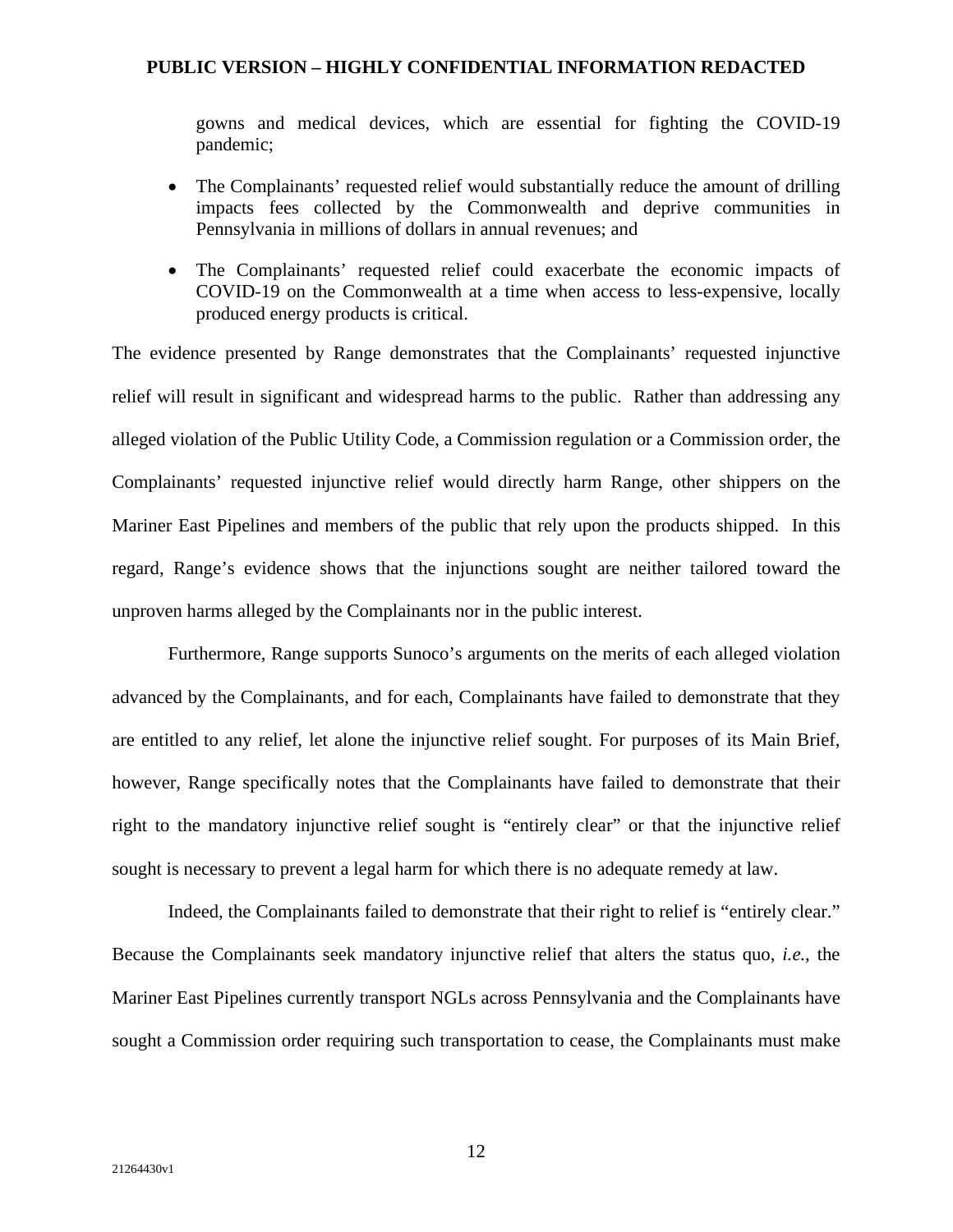a very strong showing, one stronger than that required for a restraining-type injunction. The Complainants have failed to do so.

For these reasons, and the reasons more fully explained below, the ALJ and the Commission should deny the Complaints and decline to aware the Complainants any of the relief they seek.

### **V. ARGUMENT**

# **A. THE COMPLAINANTS' REQUESTED SHUTDOWN OF THE MARINER EAST PIPELINES WILL CAUSE SUBSTANTIAL PUBLIC HARMS AND IS NOT IN THE PUBLIC INTEREST.**

**1. A Shutdown Of The Mariner East Pipelines Will Result In Significant Harms To Range.** 

# **a. Range Is A Large Producer Of Marcellus Gas In Pennsylvania And An Active Shipper On The Mariner East Pipelines.**

Range presented unrebutted and credible testimony that a shutdown of the Mariner East Pipelines will result in substantial harms to Range and the public at large. Unlike any of the other parties to this proceeding, Range is a shipper on the Mariner East Pipelines. *See* Range St. 1-R at 5. Range witness Mr. Alan Engberg, Vice President of Liquids Marketing, provides the ALJ and the Commission with a unique and important perspective on the impacts of the Complainants' requested injunctive relief.

Range is a pioneer in the development of the Marcellus Shale in Pennsylvania and, since 2004, has acquired approximately 833,00 net acres across the Commonwealth. Range St. 1-R at 3. Range is a top 10 natural gas producer and a top 5 NGL producer in the country. Range St. 1- R at 3. Since 2004, Range has invested over \$7 billion of capital in the Commonwealth. Range St. 1-R at 3. In addition, since 2015, Range has paid Pennsylvania-based royalty owners over \$1.115 billion. Range St. 1-R at 3. Furthermore, Range has paid over \$216 million to the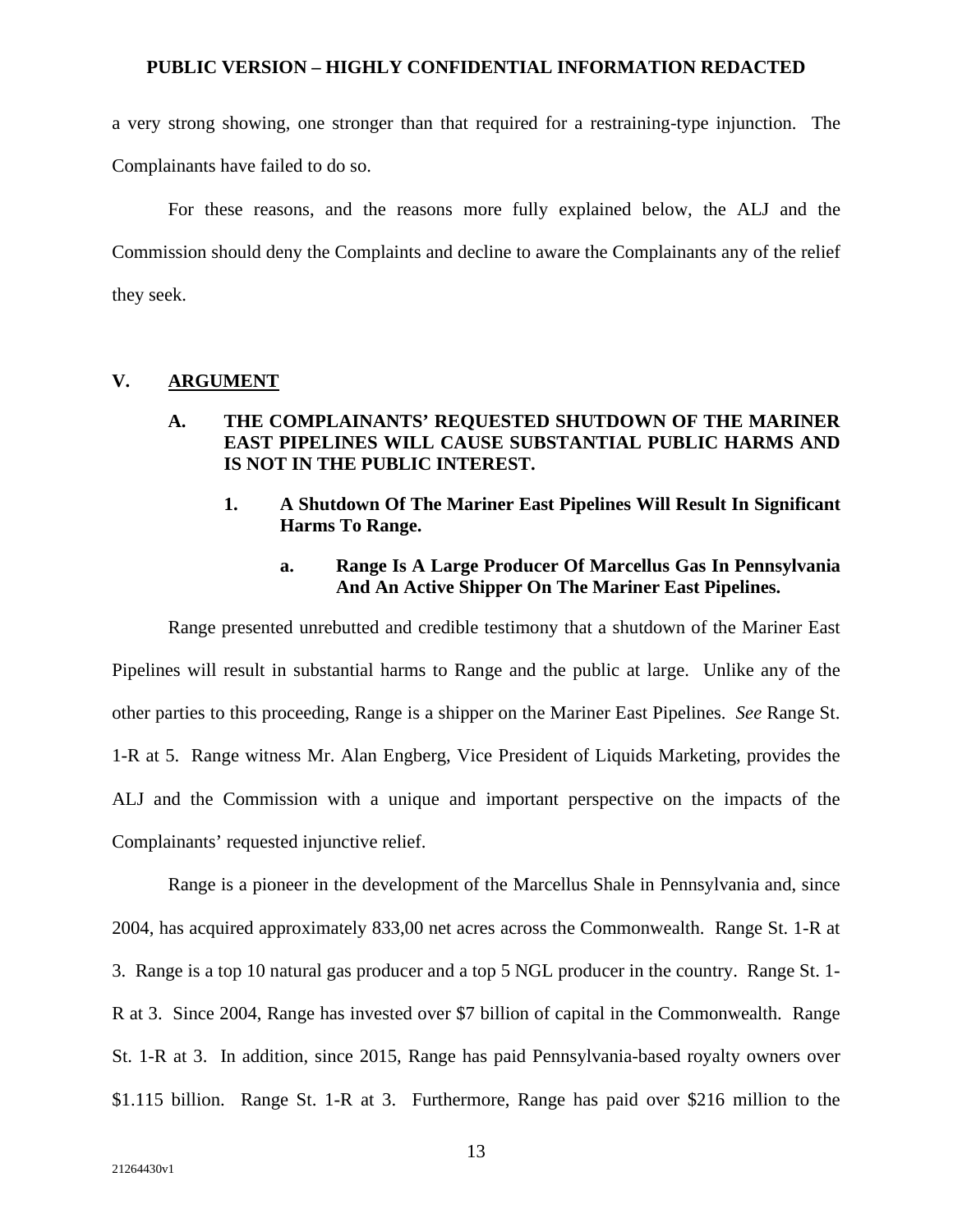Commonwealth via the drilling impact fee. Range St. 1-R at 4. In sum, Range has a substantial presence in the Commonwealth and its drilling activities result in significant economic contributions throughout Pennsylvania.

## **b. The Mariner East Pipelines Are Essential To Range's Business.**

The ME1 and ME2 pipelines are essential to Range's business. Range currently directly and indirectly transports 70,000 barrels per day ("BPD") of natural gas liquids on ME1 and ME2, as follows:

- Range transports 20,000 BPD of ethane on ME1. Range St. 1-R at 5.
- Range transports 30,000 BPD or propane and 10,000 BPD of normal butane on the ME2 pipeline. Rate St. 1-R at 5.
- Range sells 10,000 BPD of a combination of propane and normal butane to a third party that transports this product on ME2.

Range's shipments on the Mariner East Pipelines represents approximately 32% of its typical ethane and 100% of its current propane and normal butane production in Pennsylvania. Range St. 1-R at 5.

Pipeline transportation provides the safest and most reliable means of transportation of natural gas and natural gas liquids. Range St. 1-R at 7. More specifically, the Mariner East Pipelines provide Range with a safe and reliable takeaway capacity for the NGLs it produces from the NGL-rich natural gas that is produced in portions of the southwestern region of Pennsylvania. Range St. 1-R at 7. In addition, the Mariner East Pipelines alleviate NGL supply congestion and over-supply in the Appalachian market. Range St. 1-R at 7. Without these pipelines, products produced in the local Appalachian market could not be reliably transported to downstream consumers. And, as explained below, the lack of reasonable alternatives means that these products would likely be shut-in rather than transported by alternative means to alternative markets.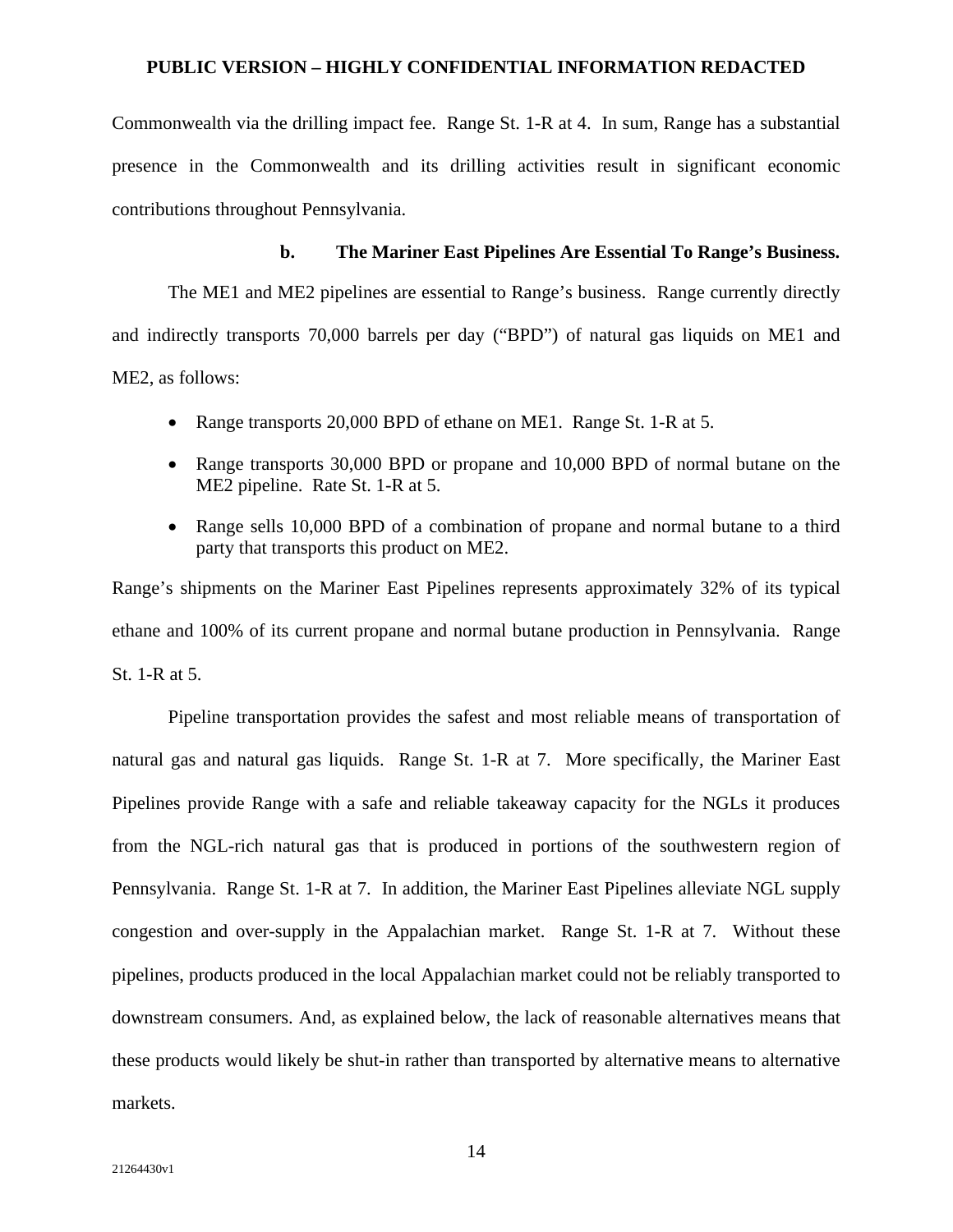## **c. Range Has No Reasonable Alternatives To Transport Its Products.**

Range has no reasonable alternatives to transport its products across Pennsylvania to its customers other than the Mariner East Pipelines. Truck or rail transportation are inadequate and/or inefficient methods for transporting the products Range produces in and across Pennsylvania. With respect to the ethane that Range produces, large volumes can only be transported by pipeline due to its boiling point that makes large scale bulk truck or rail transportation ineffective and uneconomic. *See* Range St. 1-R at 7-8. In the absence of pipeline capacity, Mr. Engberg explained that a natural gas producer would be forced to limit or possibly shut in production after it reaches the maximum level of ethane in the gas stream. Range St. 1-R at 8.

At the hearing, CAC suggested in cross-examination that there may soon be additional rail transportation alternatives for Range's ethane production. Tr. 2820. Although CAC attempted to question Mr. Engberg about a prospective rail alternative for liquified natural gas transportation through Pennsylvania being planned by New Fortress Energy, Mr. Engberg explained that this alternative is not applicable to the transport of ethane and therefore does not alleviate the restraints on shipping ethane by rail. Tr. 2820. Furthermore, Mr. Engberg explained that he was unaware of a project similar to that being planned by New Fortress Energy having been implemented in any part of the country and that, because it will involve train switches, only a relatively small volume of natural gas relative to total production and consumption will be able to be transported. *See* Tr. 2820. In any event, this hypothetical alternative cannot reasonably be expected to supplement the existing limited rail transportation alternatives that Mr. Engberg has concluded are inadequate, particularly with respect to ethane.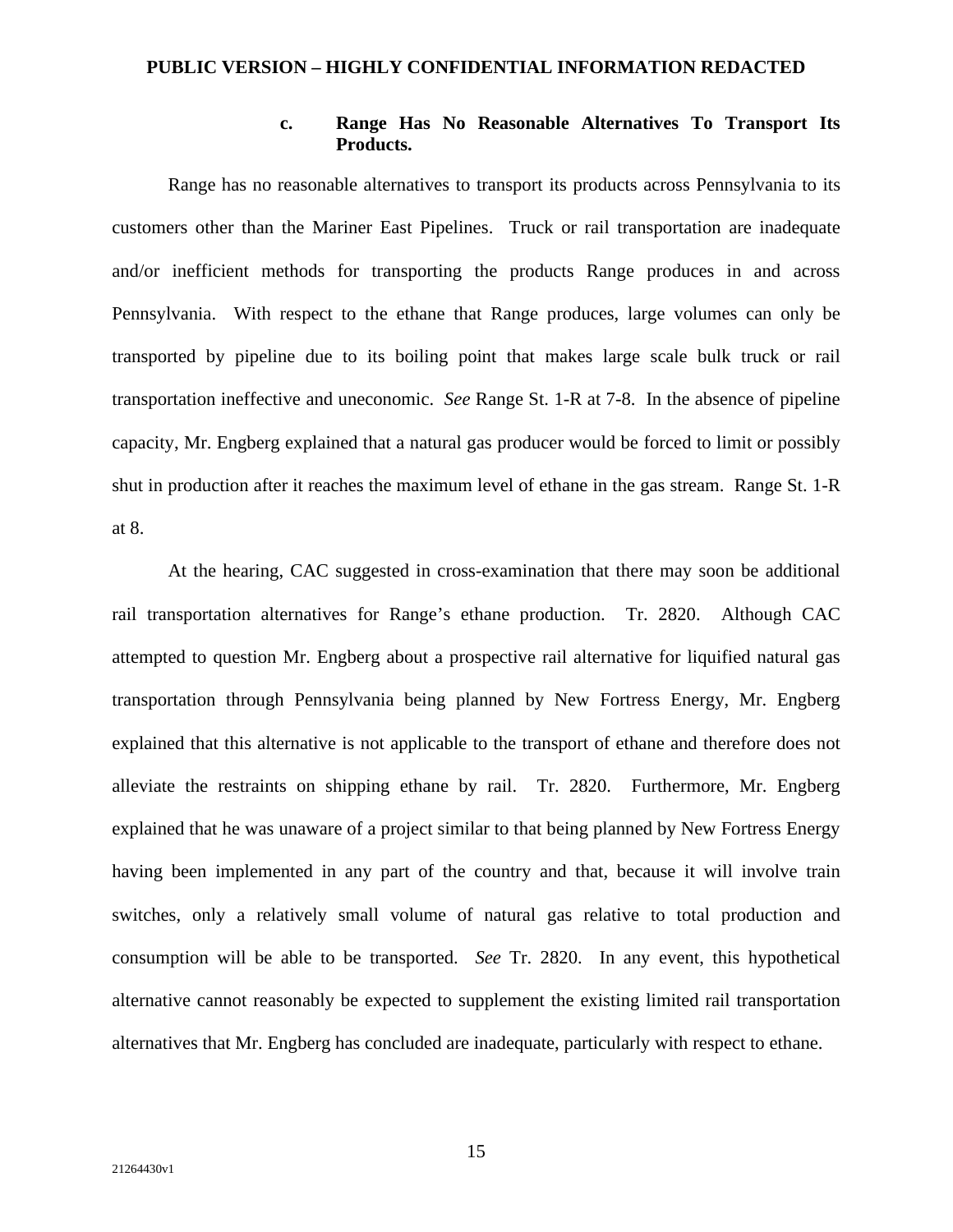With respect to propane and butane, Mr. Engberg acknowledged that these products can be more easily chilled and/or compressed for transportation by rail or truck. Range St. 1-R at 8. However, the volume of these products transported by Range on the Mariner East Pipelines in any given month would necessitate 2,130 railcars or 7,600 trucks. Range St. 1-R at 8. Setting aside the significant impacts this increased transportation could have on local rails and roads, Mr. Engberg further noted that "the total volumes of Appalachian-produced propane and normal butane flowing on the Mariner East Pipelines today (estimated at a maximum of 200,000 barrels/day) exceed the available railcar and truck loading capacity in Appalachia." Range St. 1- R at 8 (emphasis added). This fact is particularly significant because, without sufficient loading capacity, it does not matter if additional railcars or trucks could be made available to transport these products.<sup>8</sup> If there is insufficient loading capacity, then the products themselves cannot be moved onto and by these methods of transportation.

Finally, Mr. Engberg made clear that other pipelines in the region are not viable alternatives for the movement of propane and butane currently transported on the Mariner East Pipelines.<sup>9</sup> Importantly, he explained that the Mariner East Pipelines are one of only two pipeline systems transporting propane from production in western Pennsylvania, Ohio and West Virginia. Range St. 1-R at 9-10. The only other pipeline system is Enterprise's TEPPCO pipeline, but it only has approximately 12.5% of ME2's capacity for reaching the Marcus Hook storage, distribution and export terminal. Range St. 1-R at 9. Similarly, there is no other

<sup>&</sup>lt;sup>8</sup> Range specifically noted that, in the past, it had confirmed the rail loading facilities operated by its midstream service provider did not have adequate loading capacity to accommodate the current NGL flows on the Mariner East Pipelines, *i.e.*, 226,000 BPD of NGLs. Range St. 1-R at 9.

<sup>&</sup>lt;sup>9</sup> Mr. Engberg acknowledged other pipeline alternatives were available for the transportation of ethane. Tr. 2821-2822.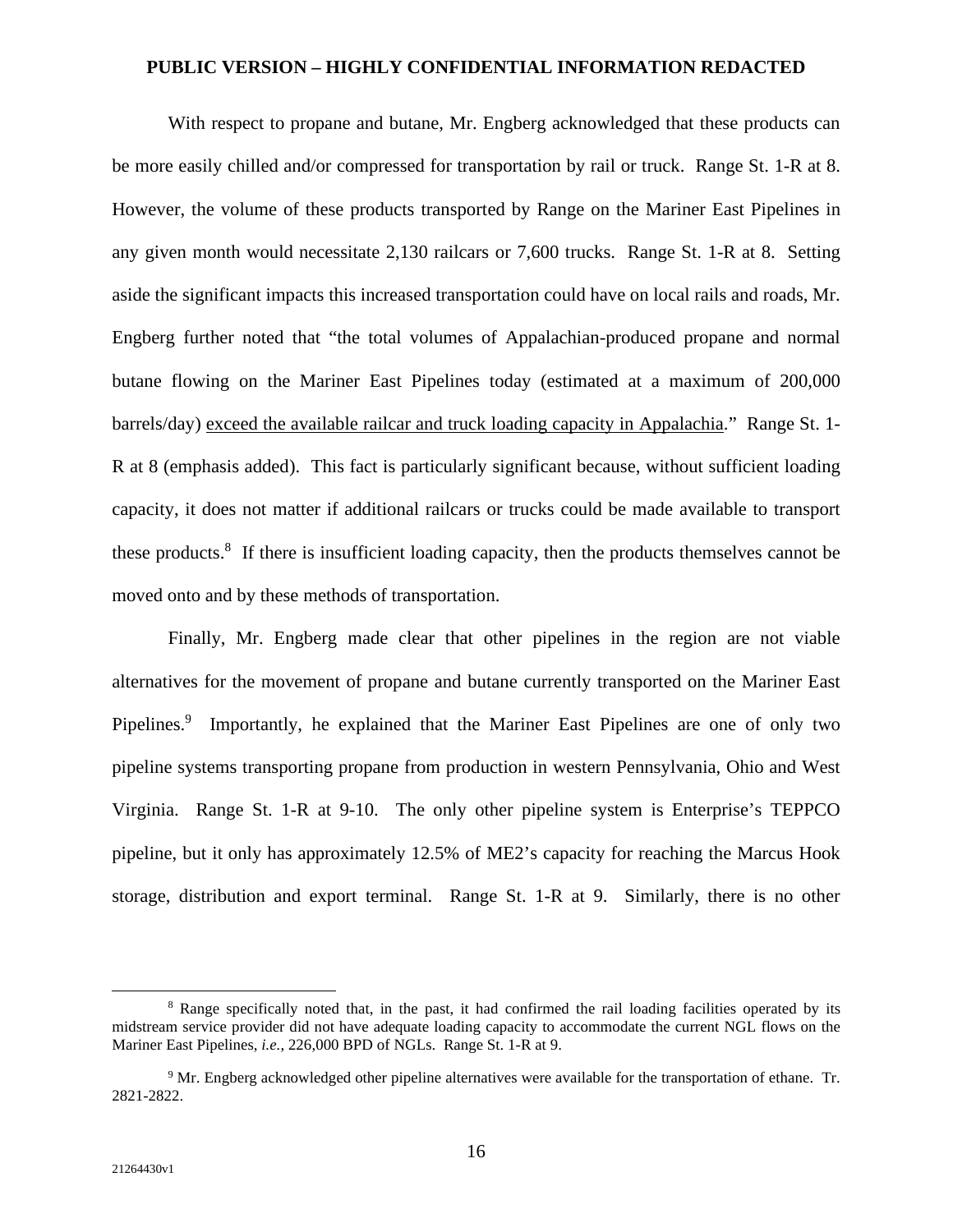pipeline alternative for transporting normal butane out of western Pennsylvania. Therefore, Mr.

Engberg concluded:

if western Pennsylvania production is prohibited from flowing on the Mariner East Pipelines, and the TEPPCO pipeline is already subscribed, the remainder of this Pennsylvania-based production would be forced to flow on available rail and truck loading capacity which would be quickly overwhelmed resulting in wellpad shut-ins followed by the attendant consequences described above.

Range St. 1-R at 9.

# **d. If The Complainants' Requested Cessation Of Operations Of The Mariner East Pipelines Occurs, Range Will Be Significantly Harmed.**

If the Mariner East Pipelines are forced to cease operations as the Complainants have requested, then Range, and possibly other producers, would be forced to shut-in natural gas production throughout Pennsylvania, resulting in significant economic harms. Range St. 1-R at 8-9. The negative impacts of a cessation of Mariner East Pipeline operations on Range are welldocumented and substantial.

With respect to the direct harms to Range, Mr. Engberg explained that Range's ethane that normally flows on ME1 would either be sold into an alternate market or be rejected into the gas stream, but only in limited quantity, resulting in significant financial losses. Range St. 1-R at 12. Mr. Engberg differentiated between a scenario where Range would be able to identify an alternative market for its ethane and a scenario where it could not be placed into an alternative market. Assuming Range could find an alternative market for the ethane it normally flows on ME1, Range would incur approximately **[BEGIN HIGHLY CONFIDENTIAL]**

**[END HIGHLY CONFIDENTIAL]** in additional transportation costs and lost profits per year. Moreover, Mr. Engberg explained: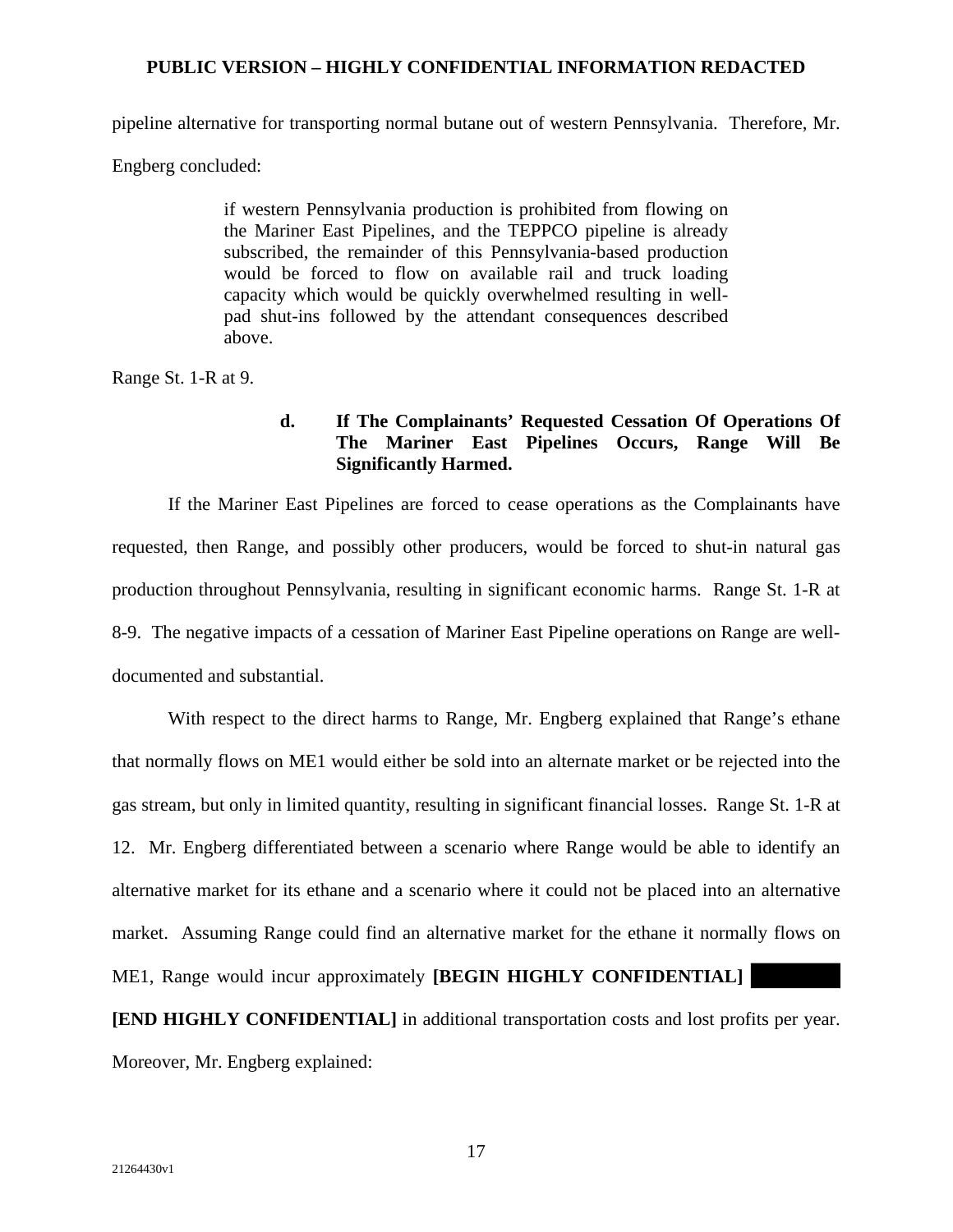

Range St. 1-R at 13 (emphasis added).

If the ME2 system were forced to cease operations, Mr. Engberg explained that approximately 50,000 BPD of propane and normal butane would be at risk. Assuming, railcars and railcar loading facilities were available in adequate quantities to transport the 50,000 BPD production and alternate rail markets were available, Mr. Engberg estimated that Range would

incur **[BEGIN HIGHLY CONFIDENTIAL] [END HIGHLY** 

**CONFIDENTIAL]** in increased costs (e.g., increased logistics fees and lower priced markets) per year. Range St. 1-R at 13. Mr. Engberg further explained however, that it was more likely that Range would only be able to access rail cars and railcar loading capacity for the equivalent of 19,000 BPD of propane and butane and specifically noted that truck loading is not available for Range's NGL production. Range St. 1-R at 13. In this scenario, 31,000 BPD of Range's propane and butane production would be without access to rail or pipe loading **[BEGIN** 

**HIGHLY CONFIDENTIAL]**

**[END HIGHLY CONFIDENTIAL]** Range St. 1-R at 13-14.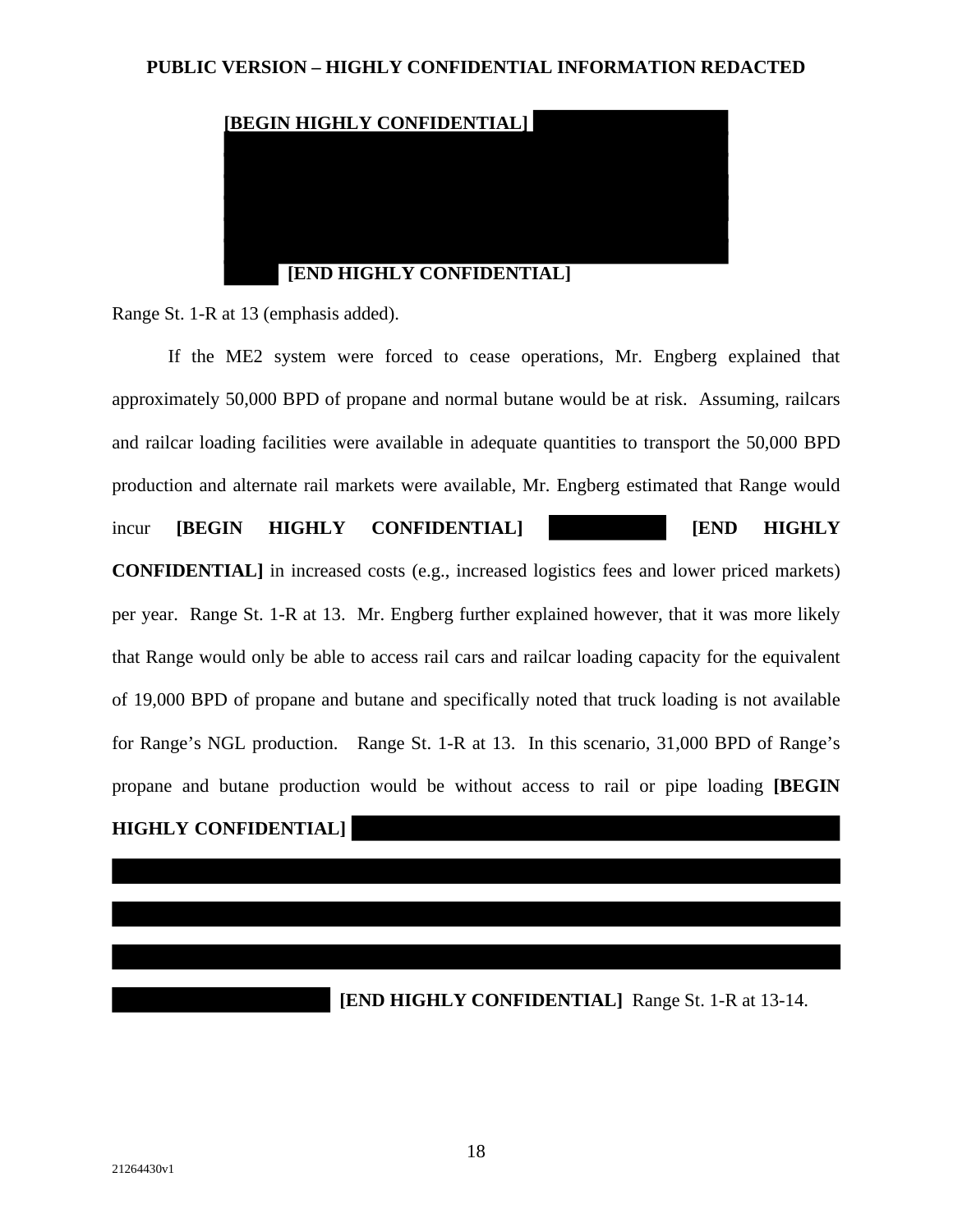Contrary to the arguments of other parties, Mr. Engberg's calculation of economic harms to Range are well-founded and based on Range's past experience.<sup>10</sup> Specifically, Mr. Engberg identified three prior shutdowns of ME1, and quantified the additional costs incurred by Range due to each of these prior shutdowns. *See* Range St. 1-R at 10-12. In addition, **[BEGIN** 

**HIGHLY CONFIDENTIAL]** 

**[END** 

## **HIGHLY CONFIDENTIAL]** Tr. 2787.

Mr. Engberg's quantification of harms was further corroborated on cross examination, when counsel for CAC asked if Range incurred losses due to a scheduled shutdown of ME1 in September 2019, for work at the Marcus Hook facility. *See* Tr. 2816-2818. First, Mr. Enberg explained that a *scheduled* shutdown is dissimilar to an *unscheduled* shutdown (i.e., what the Complainants request here) due to the amount of pre-planning that is able to take place to avoid more significant losses. *See* Tr. 2817. Second, the September 2019 work was limited and resulted in only a short disruption. Even during this pre-planned and limited outage, Range was impacted as Mr. Engberg confirmed that it was forced to divert ethane that was not able to flow on ME1 and, although Range did not have to shut-in wells (Tr. 2817) it did incur **[BEGIN** 

## **HIGHLY CONFIDENTIAL] [END HIGHLY**

**CONFIDENTIAL]** in increased costs. Tr. at 2840.

 $10$  Counsel for the Flynn Complainants specifically attempted to disparage Mr. Engberg for presenting these calculations. *See, e.g.*, Tr. 2785-2786, 2787-2792, 2793. However, the Flynn Complainants never sought the underlying documentation relied upon by Mr. Engberg to make his calculations and presented no factual testimony that contradicted it. It is well-established that if a party rebuts a complainant's evidence, the burden of going forward with the evidence shifts back to a complainant, who must rebut that party's evidence by a preponderance of the evidence. *Burleson v. Pa. Pub. Util. Comm'n,* 443 A.2d 1373 (Pa. Cmwlth. 1982), *aff'd*, 461 A.2d 1234 (Pa. 1983). If the complainants do not rebut this evidence, they have failed to satisfy their burden.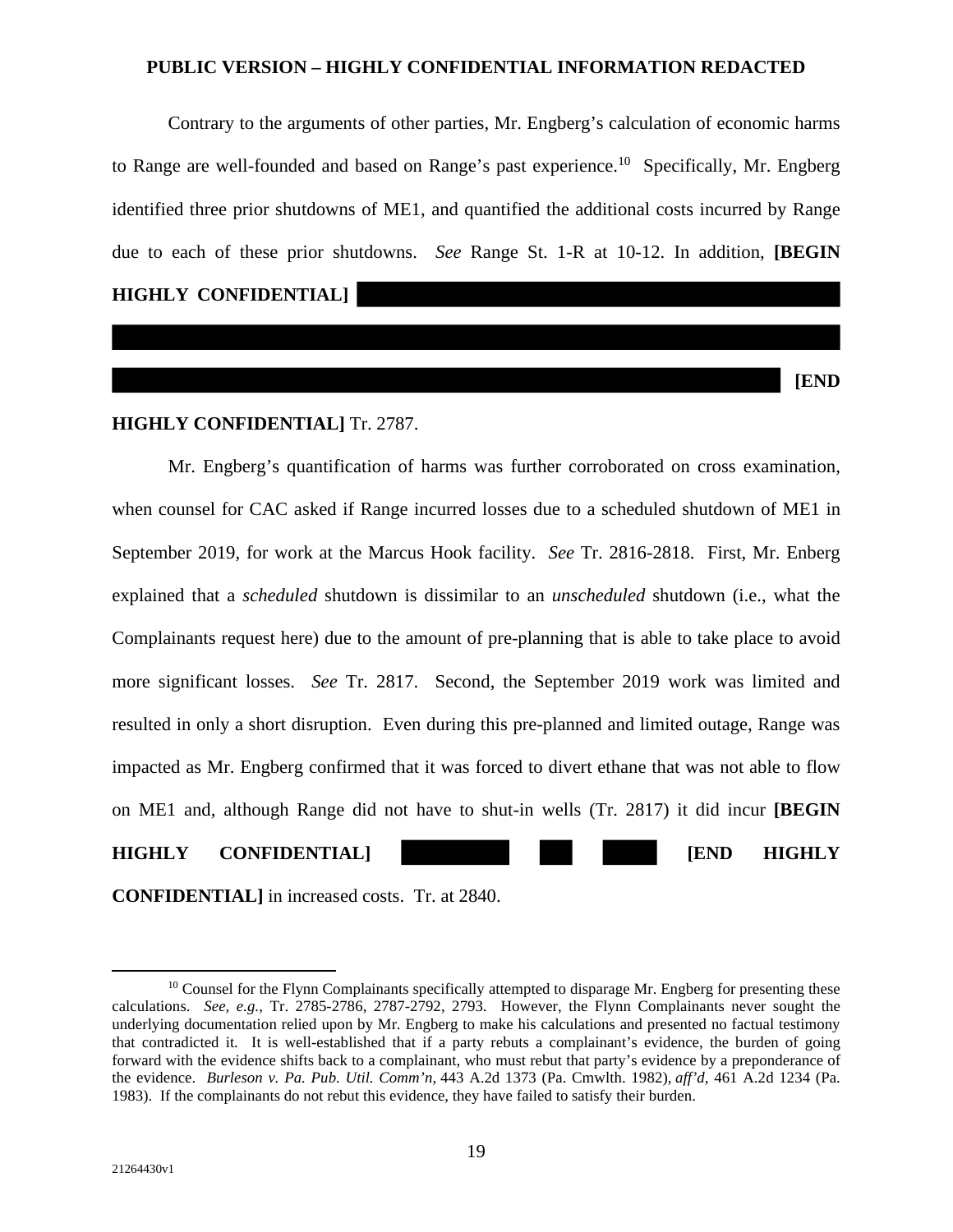# **2. A Shutdown Of The Mariner East Pipelines Will Result In Substantial Harms To The Public.**

In addition to the substantial economic harms that Range would directly experience if the Complainants' requested injunctive relief were granted, Mr. Engberg also testified regarding the negative impacts to royalty owners, natural gas and propane consumers throughout the Northeastern United States, Pennsylvania workers, and the Commonwealth. These additional indirect economic impacts upon the individuals Range does business with and the communities that rely, in some fashion, upon the products it produces could also further exacerbate the adverse impacts of the COVID-19 pandemic. The Complainants' requested relief would also significantly harm the public at large.

# **a. Royalty-Landowners Would Suffer Substantial Economic Harm If The Pipelines Are Shut Down.**

In order to develop natural gas and NGLs in Pennsylvania, Range has entered into individual leases or contracts with landowners. Those leases and landowners and the forthcoming development by Range pursuant to those leases is centered in Washington County, Pennsylvania. As part of the lease agreement, Range pays a royalty each month to those landowners which is largely based upon the amount of production and the price received by Range for that production. Those monthly payments, therefore, are contingent upon Range's ability to produce natural gas, and the associated NGLs, and transport and NGLs on the Mariner East Pipelines. *See* Tr. 2830 (Mr. Engberg noting that a shutdown of the Mariner East Pipelines "would have [an] interruption to their cash flows" and "I would think most people, their budgets may be tight at this time and impact to cash flow could be significant."). If the Complainants' request to shutdown ME1 and ME2 were granted, these Pennsylvania citizens would be substantially harmed.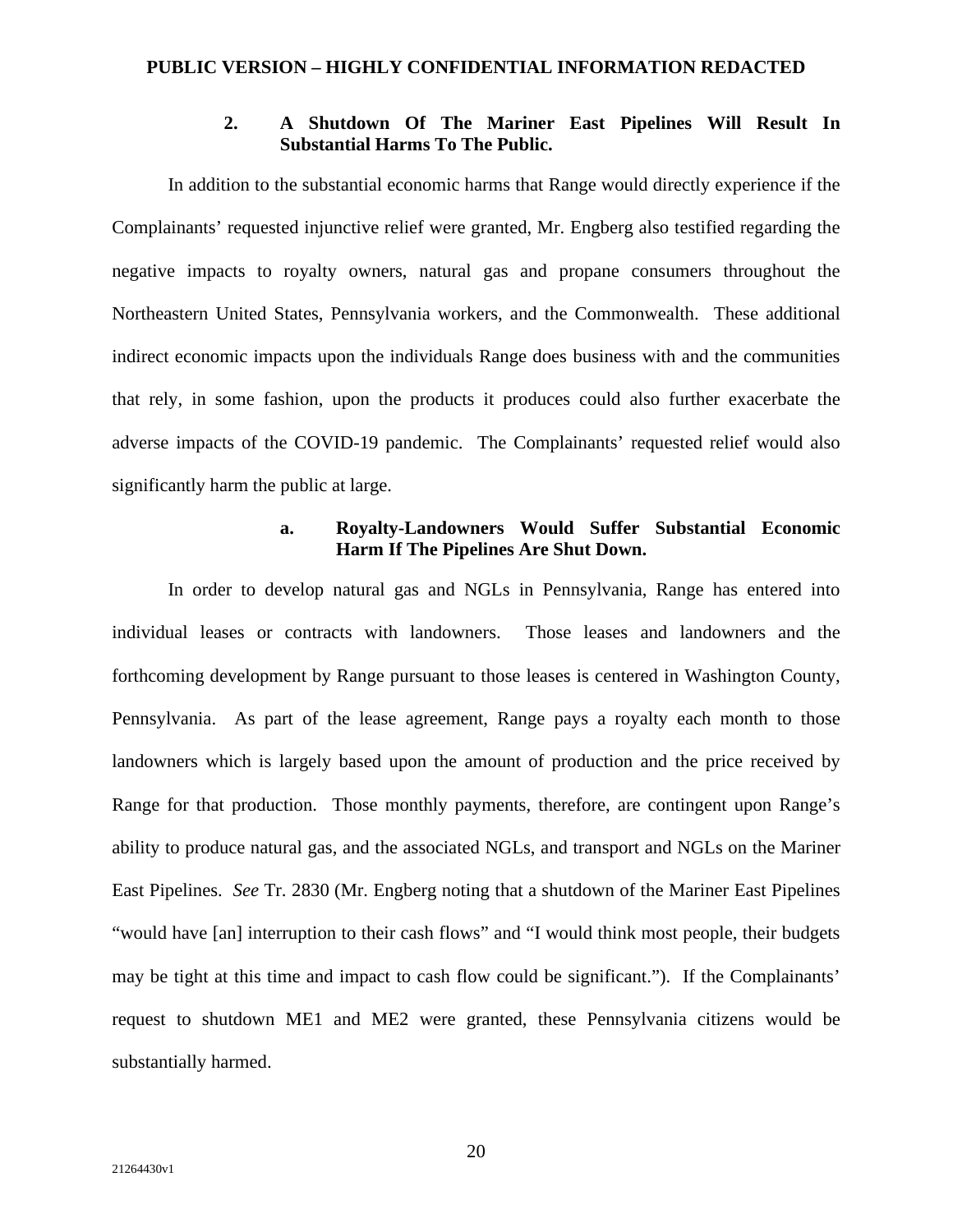Specifically, Mr. Engberg estimated that a shutdown of ME1, which would affect Range's transportation of ethane, could **[BEGIN HIGHLY CONFIDENTIAL] [END HIGHLY CONFIDENTIAL]** Range St. 1-R at 14. Assuming that Range was unable to access alternate ethane markets and ethane rejection was not available, its royalty owners would [**BEGIN HIGHLY CONFIDENTIAL] [END HIGHLY** 

**CONFIDENTIAL]** Range St. 1-R at 14.

Similarly, if ME2 was shut-down and Range could only access railcars and railcar loading capacity for 38% of its 50,000 BPD of ME2 flows, **[BEGIN HIGHLY CONFIDENTIAL]** 

**HIGHLY CONFIDENTIAL]** Range St. 1-R at 14. However, the harms to royalty owners would be substantially worse if Range could not access railcars and rail loading capacity for its ME2 flows at all.

The Complainants simply ignore these significant impacts to other Pennsylvanians. Their failure to consider such impacts further demonstrates that the requested injunctive relief should be denied.

> **b. Natural Gas And Propane Consumers Throughout The Northeastern United States Will Be Harmed If The Pipelines Are Shut Down.**

Shutting down the Mariner East Pipelines would cause significant economic harms to natural gas and propane consumers in the Northeast. Mr. Engberg quantified the adverse impacts on Northeastern United States' natural gas and propane consumers, that would result from another shutdown of the Mariner East Pipelines. He explained that:

**[END**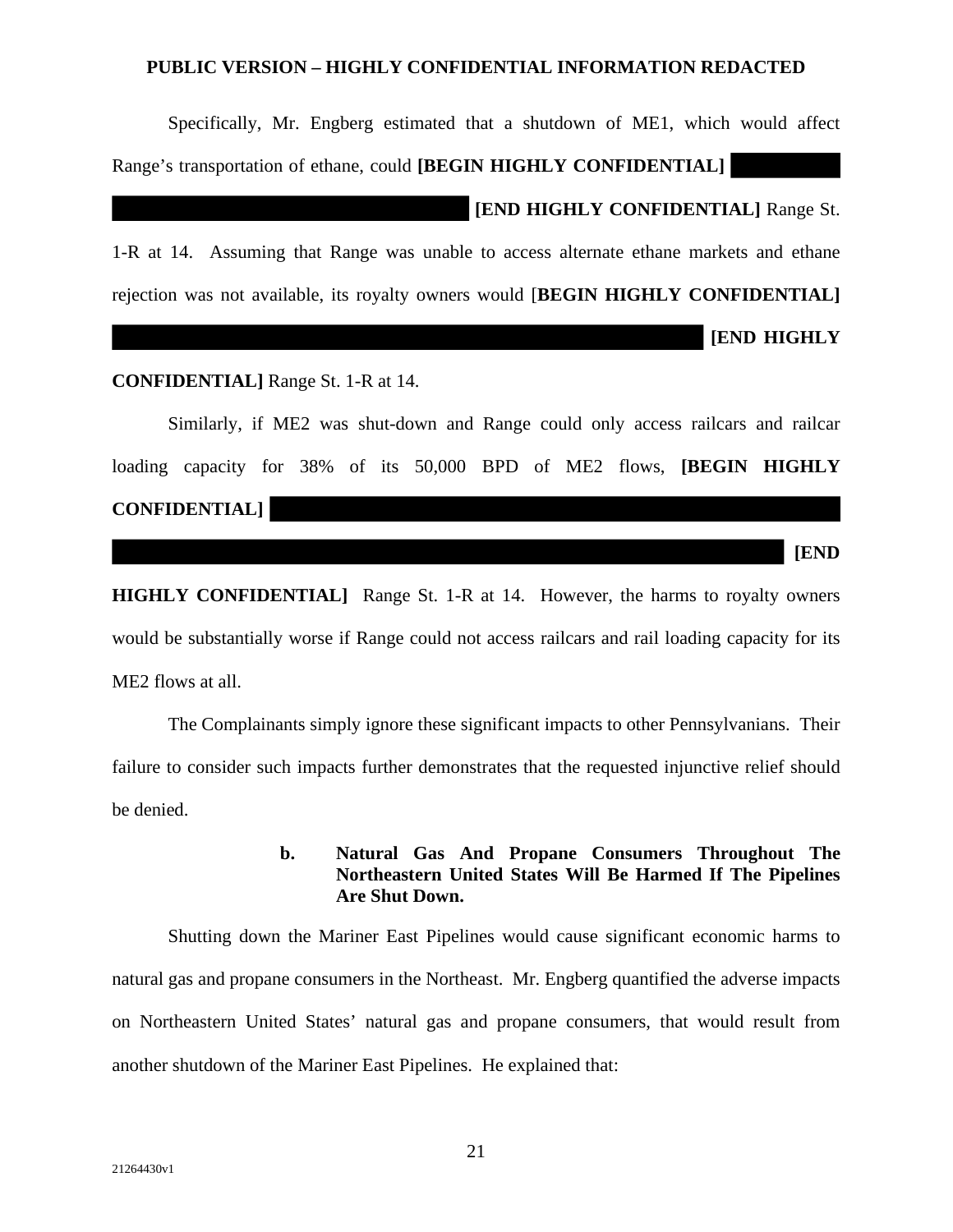A decrease in ethane, propane, butane and natural gas supply resulting from a shut-in of ME1 and ME2 would very likely increase the price of NGLs and natural gas to consumers in Pennsylvania. Demand for both propane and natural gas is highest during the winter when people use these key products to heat their homes in the region. It is estimated that the shut-down of these pipelines would result in the shut-in of approximately one third of Appalachian NGL production and 8% of Appalachian natural gas production. This would likely leave the region short of supply to meet winter demand and require high cost imports to the region by rail, pipeline and from overseas. Accordingly, decreasing supply could result in severe price inflation for consumers during the critical winter months. If we assumed a 10% increase in Northeastern winter propane and natural gas prices as a result of this lost supply, the EIA's October 2019 Winter Fuels Outlook report suggests that Northeastern natural gas consumers would pay an extra \$71/household during the winter while Northeastern propane consumers would pay an extra \$166/household.

Range St. 1-R at 14-15.<sup>11</sup>

At the hearing, counsel for CAC attempted to discredit Mr. Engberg's calculations. Tr.

2823. These attempts were fruitless given the reality of the situation and the sound data and

methodology provided by Range. Indeed, Mr. Engberg fully explained and supported his

method for reaching these conclusions on cross examination. He explained:

Q. So, to be clear, Mr. Engberg, the question I'm asking is, for the analysis you just referred to that looked at the economic impacts to the Commonwealth, how did you perform that analysis?

A. By looking at what the impact would be on Range Resources, first and foremost. And I identified those numbers in the report. And then I also identified the effect on royalty owners, which are landholders in the state that would not get paid if we are not producing a certain well on their property. And I looked at the impact on the payment of the state impact fees.

Then I took that and said, all right, that's the effect on Range. Range is roughly a quarter of what is being transported on ME2. So, I could take -- assuming other producers were impacted

<sup>&</sup>lt;sup>11</sup> Mr. Engberg corrected the certain of the figures (i.e., the extra amounts that would be paid for natural gas and propane consumers per household) at the hearing prior to the admission of his testimony. Tr. 2778. The abovequoted portion of his rebuttal testimony reflects these corrections.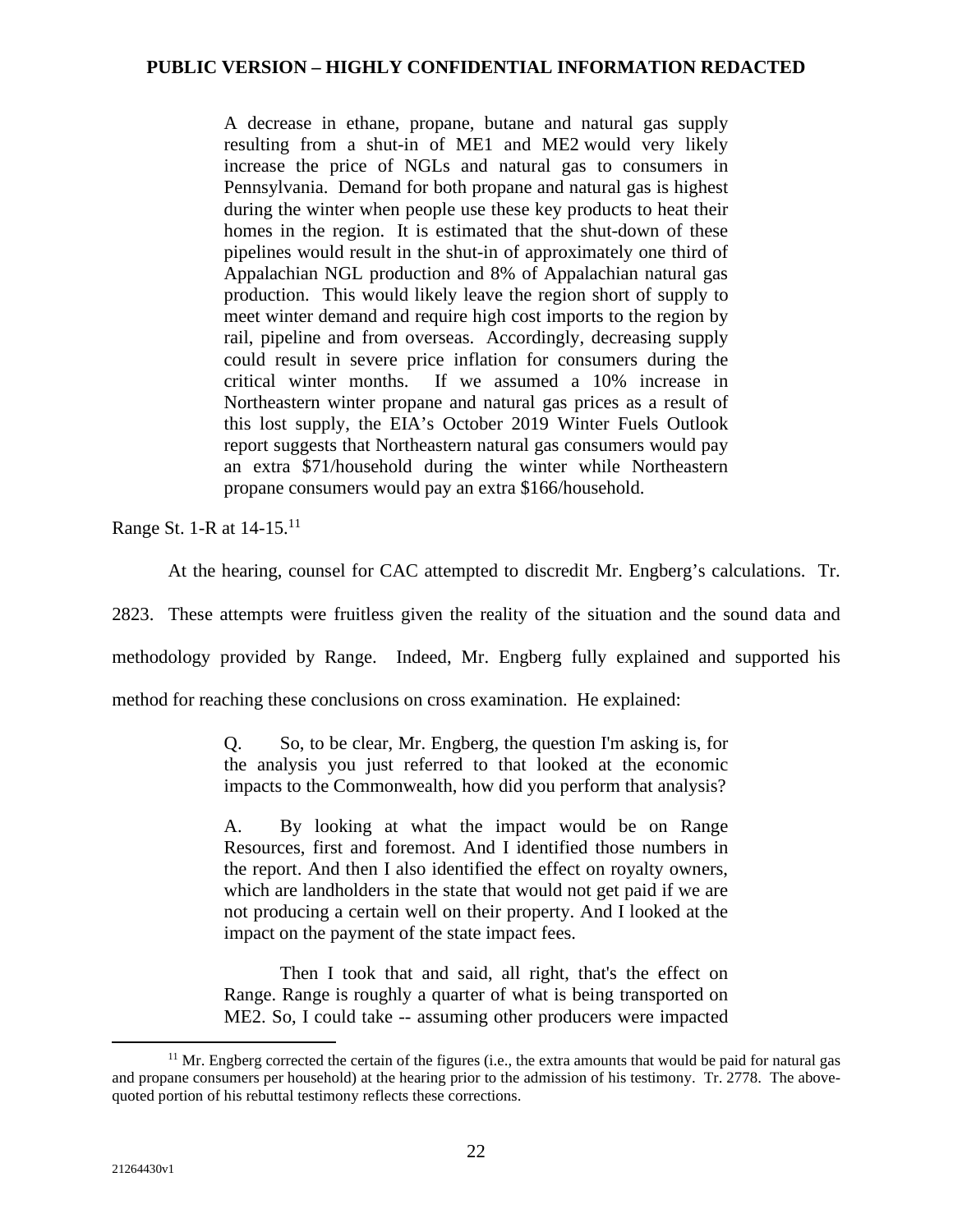in the same way as us, I could gross that up by a factor of four and say what the impact is on the industry. And I came up with percent of industry gas relative to the production in Appalachia that's taken off line -- that's roughly 8 percent -- a percentage of industry Appalachian NGLs that are taken offline are propane and butane specifically as a result of this. And that ended up being 33 percent.

Then I took a government report that was issued last winter that identifies the cost  $-$  or it's the forecast that the government made of the cost into homes in the northeast for natural gas and for propane. And to be very, very conservative, I said, all right, if we lost 8 percent of our natural gas production, 33 percent of the region's NGL production, what would the impact be on propane and natural gas? There's a lot of study you can do to come up with an exact number on that. I thought I was being very conservative saying this is a 10 percent increase.

If there's a 10 percent increase, then that turns into the number that I show, I believe, on page 15 of the document. So, it would be that incremental 71 dollars per household during the winter for natural gas consumers and 166 dollars per household for propane consumers.

Tr. 2824-2826. And, importantly, Mr. Engberg explained that, while this analysis may seem complicated, it essentially follows the basic tenets of supply and demand, *i.e*., "If you increase supply, prices go down. If you decrease, it can go up. Vice versa for demand." Tr. 2831. Effectively, the Complainants' requested injunctive relief will decrease the available natural gas and propane supply in the Northeastern United States by eliminating volumes transported on the Mariner East Pipelines, which will result in a substantial increase in the price of natural gas and propane consumed by many households and businesses.

At the hearing, parties also suggested that there was no proof that products transported on the Mariner East Pipelines are used by Pennsylvanians. *See* Tr. 2800-2801, 2830-2831 (Enberg Cross). This argument should not be accepted for several reasons. First, it is uncontested that Pennsylvanians rely heavily on the types of products that are shipped on the Mariner East Pipelines, including propane. While such molecules are not tracked with specificity, it is only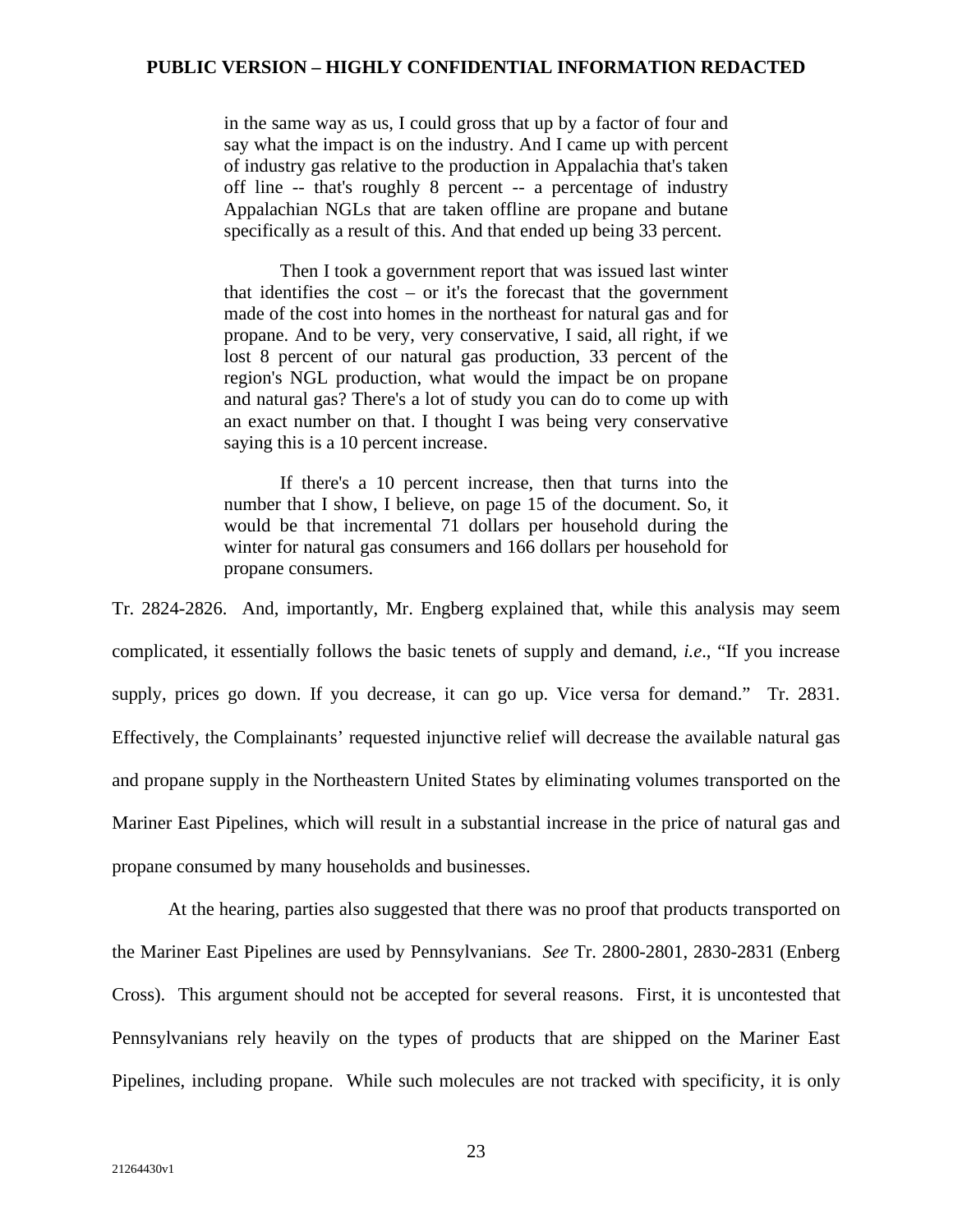logical that the closest consumers to the pipeline outlet consume and use the products that are being moved on the pipelines. It does not make logistical or economic sense for propane sellers to incur additional transportation costs; rather, the market is set up to rely upon local and regional supply. Second, Mr. Engberg testified that **[BEGIN HIGHLY CONFIDENTIAL]**  

## **[END HIGHLY CONFIDENTIAL]** Tr.

2803. In this regard, Mr. Engberg's testimony directly corroborates the testimony of Sunoco witness Mr. Billman regarding the adverse impacts a shutdown of the Mariner East Pipelines would have on propane, butane and ethane supplies and, as a result, prices. *See* SPLP St. 10 at 7.

## **c. Pennsylvania Jobs Would Be Adversely Impacted If The Pipelines Are Shut Down.**

Mr. Engberg also testified regarding the impacts a shutdown of the Mariner East Pipelines would have on individuals employed by Range as employees, contractors and subcontractors. Mr. Engberg explained that Range has 457 employees in Pennsylvania and, if it were forced to shut-in production due to a cessation of ME1 and/or ME2 operations, it would likely be forced to implement lay-offs. Range St. 1-R at 15. Range further explained that these impacts could reverberate down the supply chain (Range St. 1-R at 15) and, indeed, affect "people's livelihoods" (Tr. 2807).

Mr. Engberg corroborated the testimony of Sunoco witnesses Mr. Snell regarding the impacts of a shutdown of the Mariner East Pipelines on Pennsylvania jobs. Consistent with Mr. Engberg's testimony regarding Range, Mr. Snell testified that any stoppage of the Mariner East Pipelines would idle skilled workers across the Commonwealth, and result in these individuals losing work and the opportunity to make a living. SPLP St. 11 at 4.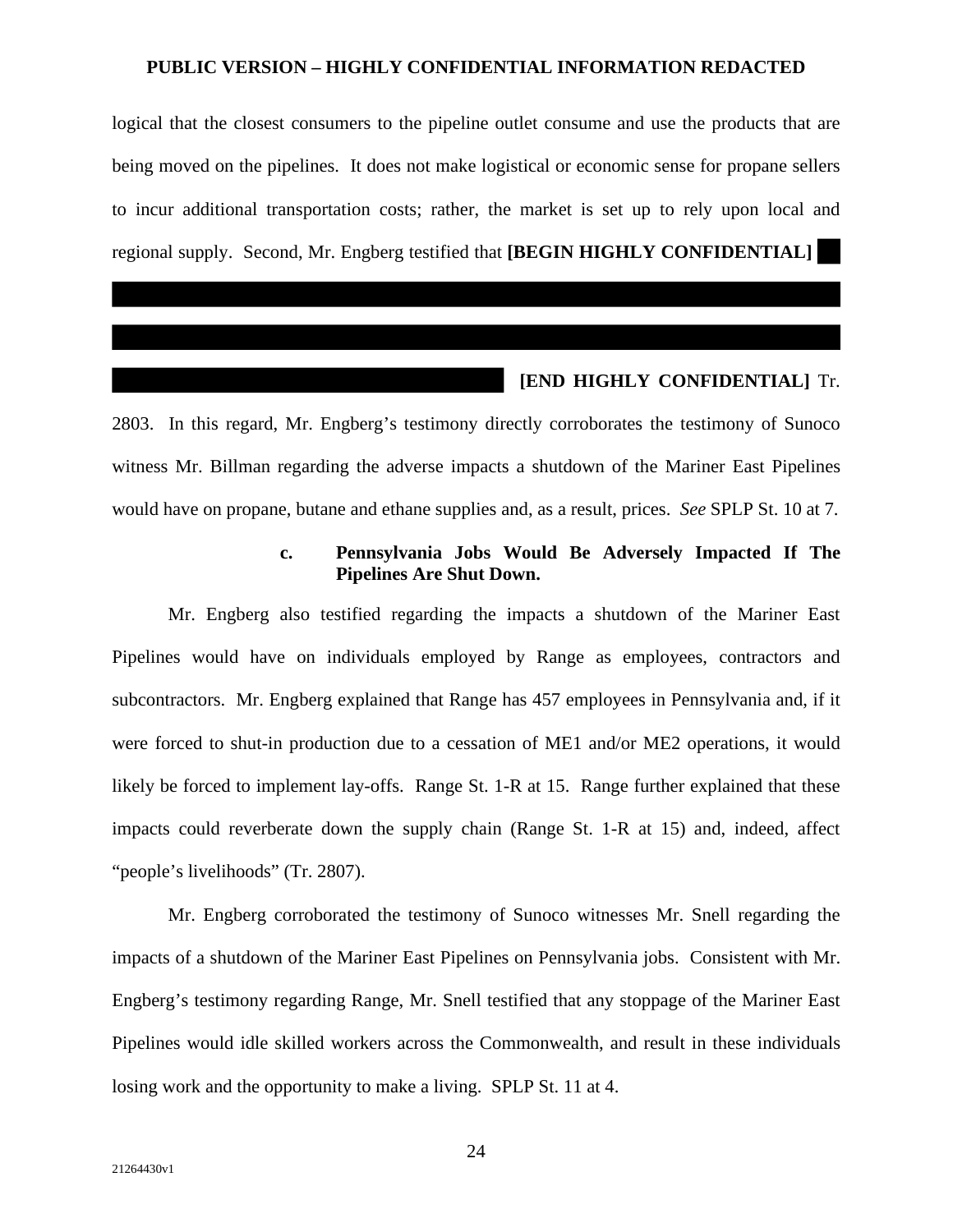## **d. The Commonwealth Of Pennsylvania Will Collect Less Drilling Impact Fees If The Pipelines Are Shut Down.**

Range demonstrated that specific harms to the Pennsylvania drilling impact fee that would result if the Complainants' requested relief were granted. Since the inception of the drilling impact fee in 2012, it has generated nearly \$1.67 billion in new revenue for communities in all 67 counties of the Commonwealth. Range St. 1-R at 15. Drilling impact fees are based on production. Range St. 1-R at 16. As such, assuming only Range's volumes on ME1 and ME2 were impacted by the Complainants' requested relief, the Commonwealth itself would lose out on approximately \$8.7 million in drilling impact fees per year. Range St. 1-R at 16. The collective impact, accounting for the other producers that ship on ME1 and ME2, would be far greater. Range St. 1-R at 16. The Complainants' requested relief would specifically decrease the amount of these revenues gained by communities across Pennsylvania.

## **e. The Harms Identified By Range Could Exacerbate The Impacts Of The COVID-19 Pandemic On Pennsylvania.**

Finally, it is important to recognize that natural gas extraction and pipeline transportation activities have been deemed to be "life sustaining" businesses in the face of the COVID-19 pandemic. Pennsylvania Governor Tom Wolf issued a 90-Day Declaration of Disaster Emergency on March 4, 2020 and thereafter ordered the closure of all non-life-sustaining businesses on March 21, 2020. Natural gas extraction and pipeline transportation companies, which provide critical supplies of energy to Pennsylvania residents and businesses, were deemed life-sustaining businesses and were permitted to remain open. *See* Range St. 1-R at 5-6. Governor Wolf extended his original Declaration of Disaster Emergency for another ninety days on June 4, 2020. Range St. 1-R at 6.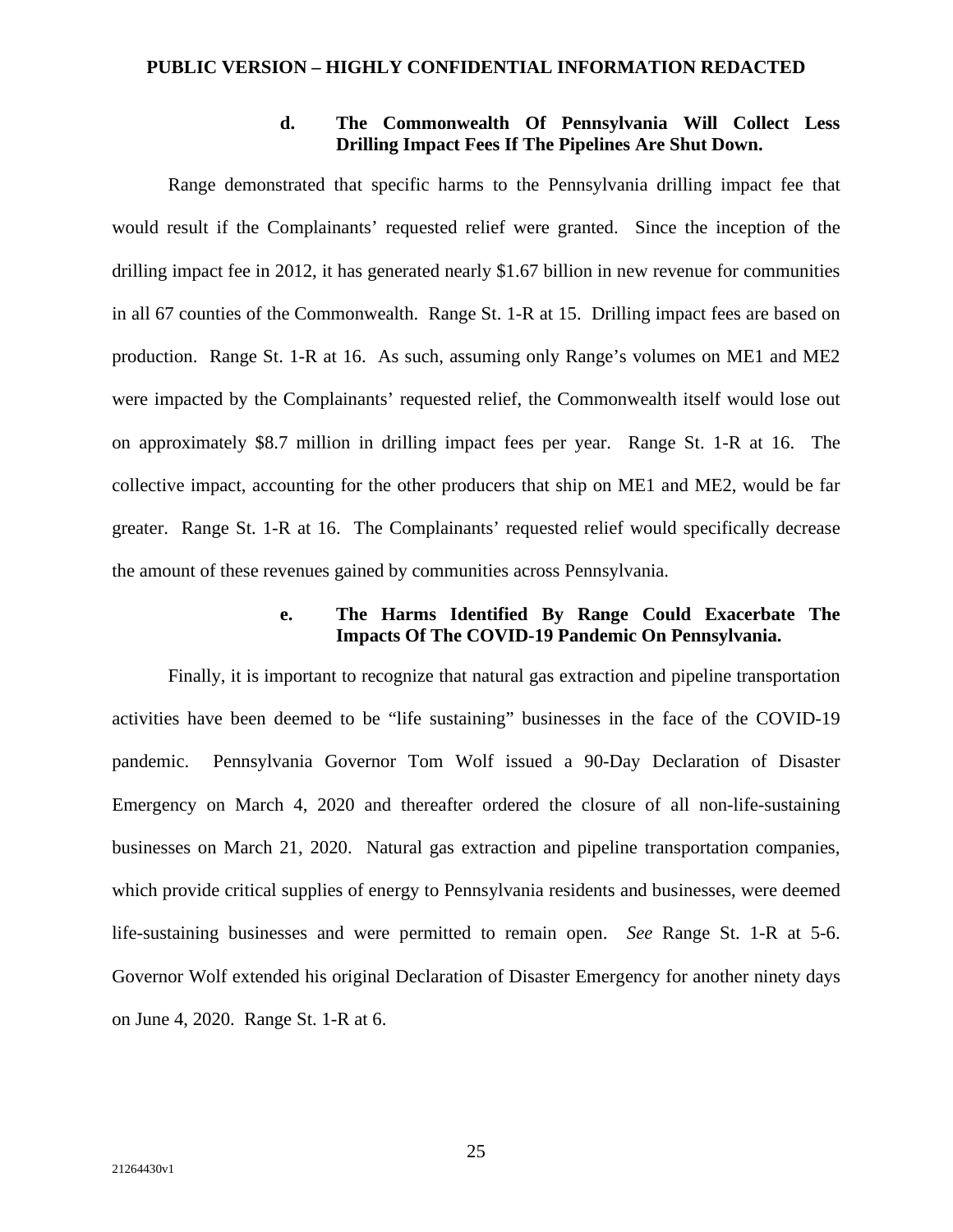Since the onset of the COVID-19 pandemic in Pennsylvania, it has been well-recognized that natural gas extraction and pipeline transportation activities are essential and life-sustaining businesses. Mr. Engberg testified:

> While the duration of the COVID-19 pandemic and its effects upon Pennsylvania businesses remain unclear, it is essential that Pennsylvania-based energy producers continue to have access to safe and reliable means of transporting essential, locally produced products to end users across the state. The Complainants request would eliminate the primary means by which NGL producers such as Range-Appalachia transport these products in and across Pennsylvania. This would result in the substantial economic harms I detail below and could exacerbate the economic impacts of COVID-19 on the Commonwealth at a time when access to lessexpensive, locally produced energy products is critical.

Range St. 1-R at 6 (emphasis added).

The aforementioned impacts on Range, Pennsylvania and the Northeastern United States are heightened by the ongoing effects of the COVID-19 pandemic. While the pandemic continues to affect the daily lives of Pennsylvanian's, it is all the more important that they have reliable access to affordable, locally produced energy supplies transported by producers like Range, over the Mariner East projects. Shutting down the Mariner East Pipelines could result in a result in a price spike for Northeastern natural gas consumers of approximately 10%, and increase their heating bills during critical winter months, while the COVID-19 pandemic rages on. *See* Range St. 1-R at 15.

Furthermore, the products Range transports on the Mariner East Pipelines are needed to help prevent the spread of COVID-19. Mr. Engberg explained the "[c]hemicals and polymers made from ethane, propane and butane feedstocks are critical…for the manufacturing of detergents, hygiene products, face masks, medical gowns and medical devices." Range St. 1-R at 6. A shutdown of ME1 and ME2 could limit the availability of Range-produced NGLs that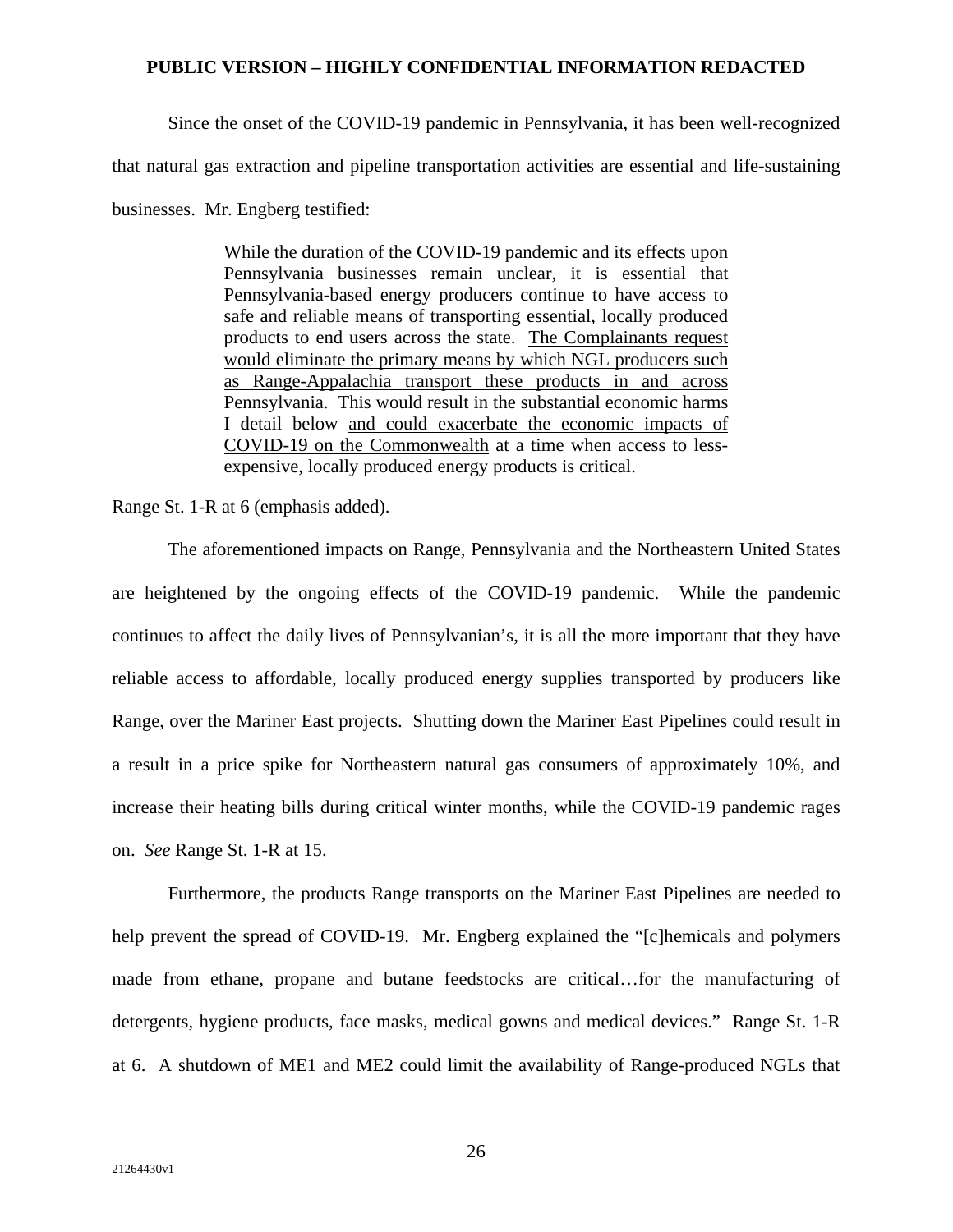are essential to the manufacturing of these products. The ALJ and the Commission must consider these impacts when evaluating the Complainants' requested relief.

## **3. Conclusion.**

The Complainants' requested injunctive relief will cause significant direct and indirect economic harms to Range, its Pennsylvania-based royalty owners, natural gas and propane consumers throughout the Northeastern United States and the Commonwealth as a whole. The Complainants have not demonstrated any legal right to the relief that they request. As explained below, the Complainants' requested injunctive relief should, therefore, be denied by both the ALJ and the Commission.

# **B. THE COMPLAINANTS HAVE FAILED TO DEMONSTRATE THAT THEY ARE ENTITLED TO INJUCTIVE RELIEF REQUIRING A CESSATION OF OPERATIONS ON THE MARINER EAST PIPELINES.**

The Complainants have failed to demonstrate that they are entitled to a shutdown of the Mariner East Pipelines, as requested in Counts I-IV of the Flynn Complaint, the Obenski Complaint, the DiBernardino Complaint and the Andover Complaint. As noted above, in order to demonstrate that they are entitled to injunctive relief, the Complainants must demonstrate that Sunoco has violated the Public Utility Code, a Commission regulation or order or a Commissionapproved tariff. *See West Penn* at 949 ("We hold that in order for the PUC to sustain a complaint brought under this section [66 Pa. C.S. § 1501], the utility must be in violation of its duty under this section. Without such a violation by the utility, the PUC does not have the authority, when acting on a customer's complaint, to require any action by the utility." (emphasis added). Moreover, in order to obtain the mandatory injunctive relief that they seek, the Complainants must establish a "strong case" showing that their right to injunctive relief is entirely clear and that the injunction sought is necessary to avoid a legal harm for which they have no adequate remedy at law. *See* Section III.B. *supra* (citing authorities).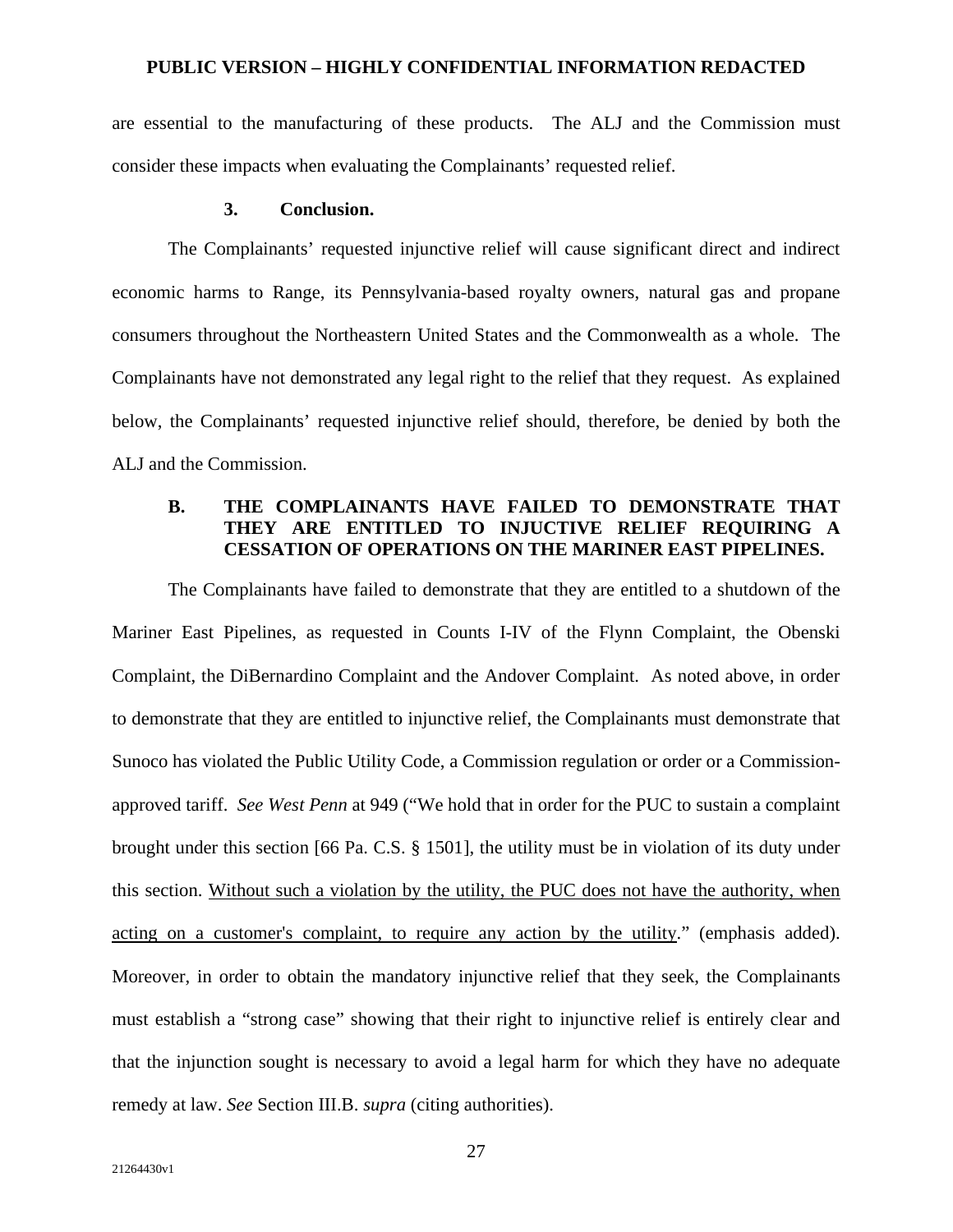Furthermore, "[a]n injunction is an extraordinary remedy to be granted only with extreme caution." *Pye v. Com. Ins. Dep't*, 372 A.2d 33, 35 (Pa. Cmwlth. 1977). "Even where the essential prerequisites of an injunction are satisfied, the court must narrowly tailor its remedy to abate the injury"); *see also West Goshen Township v. Sunoco Pipeline L.P.*, Docket No. C-2017- 2589346, at pp. 17-18 (Order entered Mar. 15, 2018). Although the Complainants' allegations advance unfounded and speculative theories of harm that might occur from the continued operation of the Mariner East Pipelines, $12$  Range presented credible and unrebutted evidence regarding the harms to Range, other producers and the public at large that have occurred due to prior shutdowns of the Mariner East Pipelines and will occur if the Complainants' requested relief is granted.

Range supports the arguments raised in Sunoco's Main Brief, which make clear that the Complainants have failed to carry their burden of proof with respect to any of the relief sought in this proceeding. *See* Sunoco M.B. at Sections II and V.A.-D. With respect to various injunctive relief requested by the Complainants, Range specifically notes below that the Complainants have (1) failed to demonstrate that their right to relief is "entirely clear," (2) failed to demonstrate that any injunctive relief is necessary to address an immediate harm, (3) failed to demonstrate that any injunctive relief is necessary to avoid an irreparable harm, and (4) failed to demonstrate that the injunctions sought are necessary to avoid a legal harm for which they have no adequate remedy at law. Moreover, Range submits that the Complainants' requested injunctive relief is injurious to the public interest. *See* Section V.A. *supra*. Therefore, and for the reasons explained below, the requested injunctive relief should be denied.

<sup>&</sup>lt;sup>12</sup> As with the Flynn Complainants' Petition for Interim Emergency Relief, none of the Complainants in this proceeding presented any evidence of the probability or likelihood that a pipeline release or failure will occur on the Mariner East Pipelines. Therefore, as explained in Sunoco's Main Brief, the Complainants did not and cannot meet their burden of proving that the Mainer East pipelines are unsafe or present an undue risk to the public. *See*  Sunoco M.B. at Section V.A.2.a.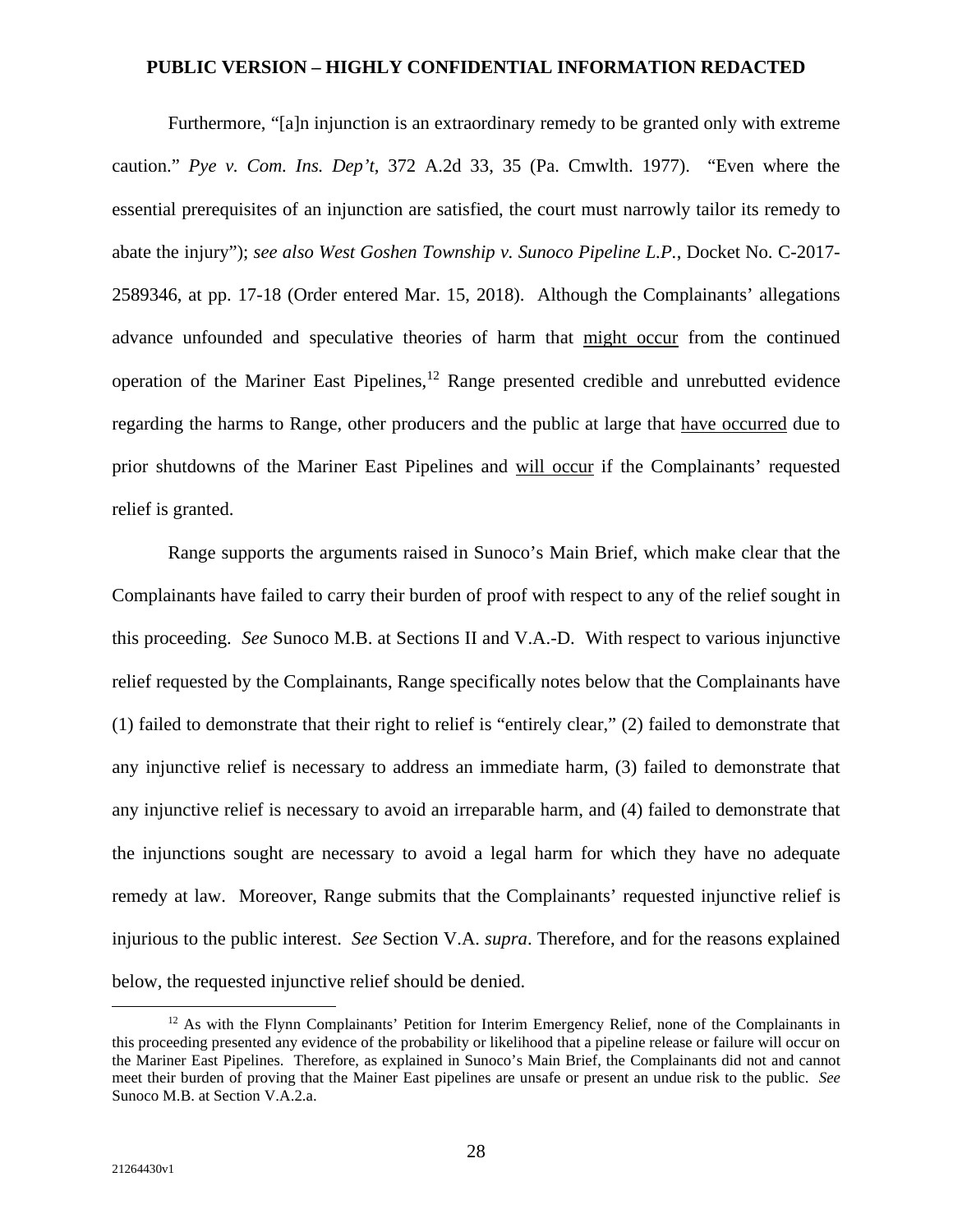# **1. The Complainants Have Failed To Demonstrate Their Right To Mandatory Injunctive Relief Is Entirely Clear.**

As the Complainants seek a mandatory type injunction, they must demonstrate that their right to relief is entirely clear. *Allen*, 417 A.2d at 401. This requires a stronger showing than a typical "restraining type" injunction. *Big Bass Lake Community Assoc.*, 950 A.2d at 1145.

The Complainants allege four primary issues with regard to the injunctive relief that they seek in this proceeding. With respect to the permanent cessation of operations, the Complainants argue that they have a right to injunctive relief because they allege (1) Sunoco's public awareness program is deficient and (2) Sunoco's emergency management program is deficient. *See* Flynn Compl. Counts I and II, ¶¶ 122 and 126. With respect to the temporary cessation of operations, the Complainants argue they have a right to relief because they allege (1) the Commission must evaluate the potential loss of human life, property, and public infrastructure, and ensure the risk is reduced to a tolerable level (*see* Flynn Compl. Count III, ¶ 136 (alleging inherent risk of harm), and (2) a temporary cessation of operations on Sunoco's ME1 pipeline<sup>13</sup> and 12-inch workaround pipeline until a remaining life study of those pipelines by an independent consultant is completed (*see* Flynn Compl. Count IV, ¶ 143).

The Complainants have no right to relief, much less injunctive relief, on these issues. Petitioners' argument that SPLP's public awareness program is deficient was conclusively addressed in the *Dinniman Order Reinstating ME1*<sup>14</sup> and was again rejected by the Commission

<sup>13</sup> *See* footnote 4 *supra*.

<sup>&</sup>lt;sup>14</sup> At no time—for at least the last ten years—has the United States Department of Transportation ever required a pipeline operator to shut down a pipeline while the operator amends a deficient public awareness program, let alone before a determination has even been made that a particular public awareness program is in fact deficient. It is not appropriate to shut-down pipeline operations due to alleged deficiencies in a pipelines public awareness program. Rather, the appropriate remedial process for alleged deficiencies in a public awareness plan required under 49 C.F.R. § 195.440 is for the Commission or the United States Department of Transportation to issue a notice of amendment, a warning, or in rare occasions after all other enforcement methods have been exhausted, a compliance order with the potential for a civil penalty. *See In re the Matter of Toledo Refining Company, LLC*, Case No. 3-2014-5001M (Dep't of Transp.) (Closure Letter May 13, 2016),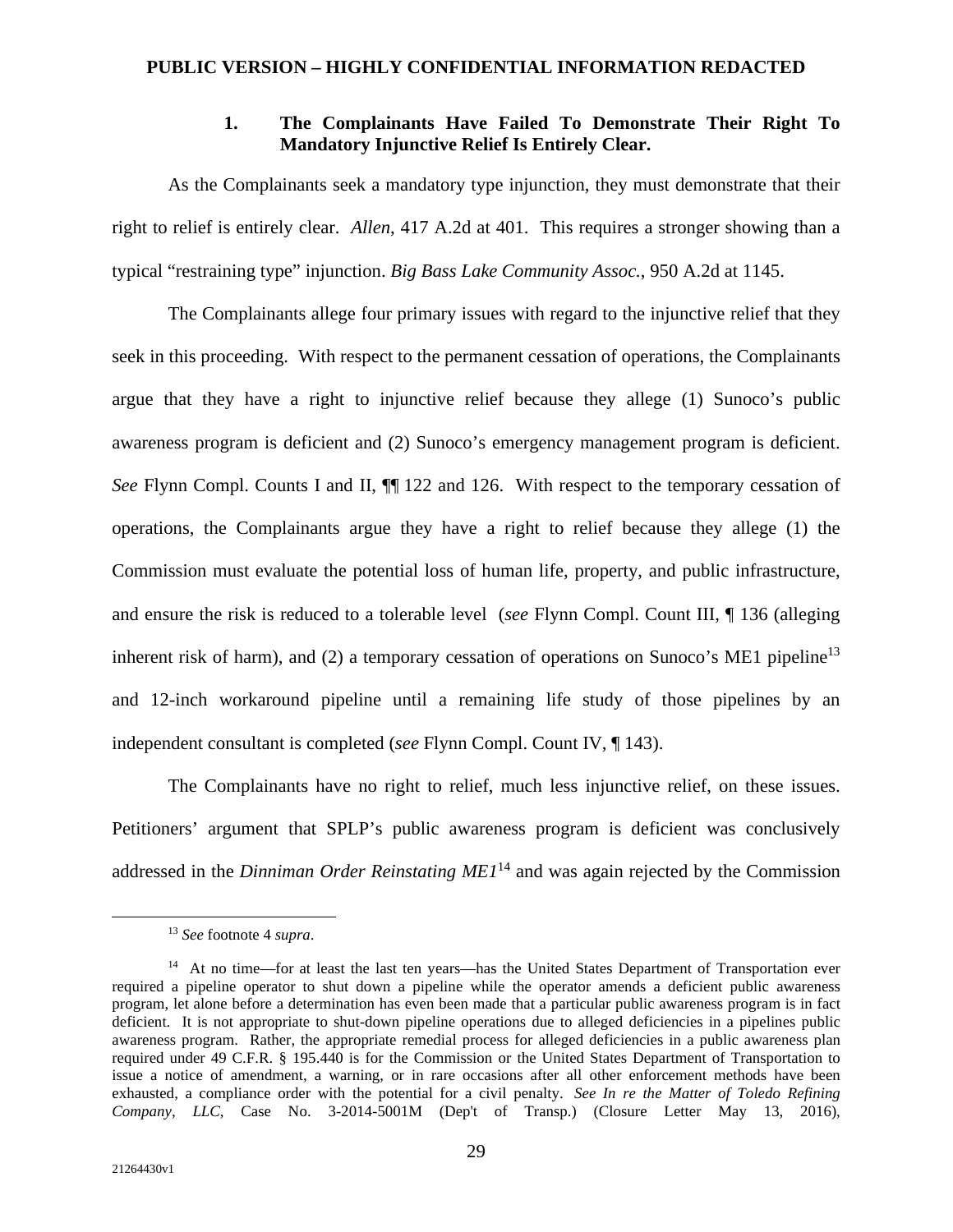in the Order denying the Flynn Complainants' Petition for Interim Emergency Relief. The Commission has twice denied arguments that SPLP's public awareness program was inadequate, and concluded that this argument was not an adequate basis for enjoining ME1. *Dinniman Order Reinstating ME1*, pp. 5-6, 20-21, Order Paragraphs 1, 3.<sup>15</sup>

Moreover, Sunoco has demonstrated that it has a robust public awareness program that meets or exceeds all applicable state and federal regulations, and provides the public with information on pipeline safety and what to do in the event of a release from the Mariner East Pipelines. *See* Sunoco M.B., Section V.C. More specifically, Sunoco's expert, Mr. Zurcher, presented testimony explaining that:

- Sunoco's brochures are substantially similar to the brochures of several hundred other pipeline companies, including those that operate in Chester and Delaware Counties. *See* SPLP St. 2 at 14.
- Industry brochures are standardized so that messages are consistent to the audiences from all pipeline companies. SPLP St. 2 at 14.
- Sunoco's brochures are compliant with all regulations, with industry practices, and appropriately cover the topics that they are required to cover. SPLP St. 2 at 14.

Sunoco also presented extensive evidence regarding its public outreach program and

efforts. Sunoco witness Mr. Perez testified:

<sup>15</sup> The Commission also found that SPLP's public awareness program for ME2 was adequate and did not provide a basis for enjoining ME2. *Order Partially Lifting ME2 and ME2X Injunction*, pp. 24-25.

https://primis.phmsa.dot.gov/comm/reports /enforce/CaseDetail\_cpf\_320145001 M.html?nocache=6907 (defendant ordered to amend public awareness plan distributed to the public because it did not include all baseline messages required by API RP 1162); *In re the Matter of Nova Chemicals (dba Vantage Pipeline)*, Case No. 3-2018-5006W (Dep't of Transp.) (Warning Letter July 3, 2018), https://primis.phmsa.dot.gov/comm/reports/enforce/ CaseDetail cpf 320185006W.html?nocache=9516 (company issued warning letter for failure to include convey all baseline messages using printed material); *In re the Matter of ONEOK Partners LP*, Case No. 3-2017-5005 (Dep't of Transp.) (Final Order March 29, 2018; Closure Letter March 30, 2018), https://primis.phmsa .dot.gov/comm/reports/enforce/CaseDetail\_cpf\_320175 005.html?nocache=3204 (company issued warning regarding failure to include provisions in public education program to educate the public on all hazards associated with unintended release in 2013; company fined in 2018 after additional instance of failing to include these provisions); *In re the Matter of Mid-Valley Pipeline Company*, Case No. 3-2003-5022 (Dep't of Transp.) (Final Order January 3, 2006), https://primis.phmsa.dot.gov/comm/reports/enforce/CaseDetail\_cpf\_ 320035022. html?nocache=6267 (company fined \$15,000 for failure to keep record of material distributed to affected public, emergency responders, local officials, and other appropriate figures).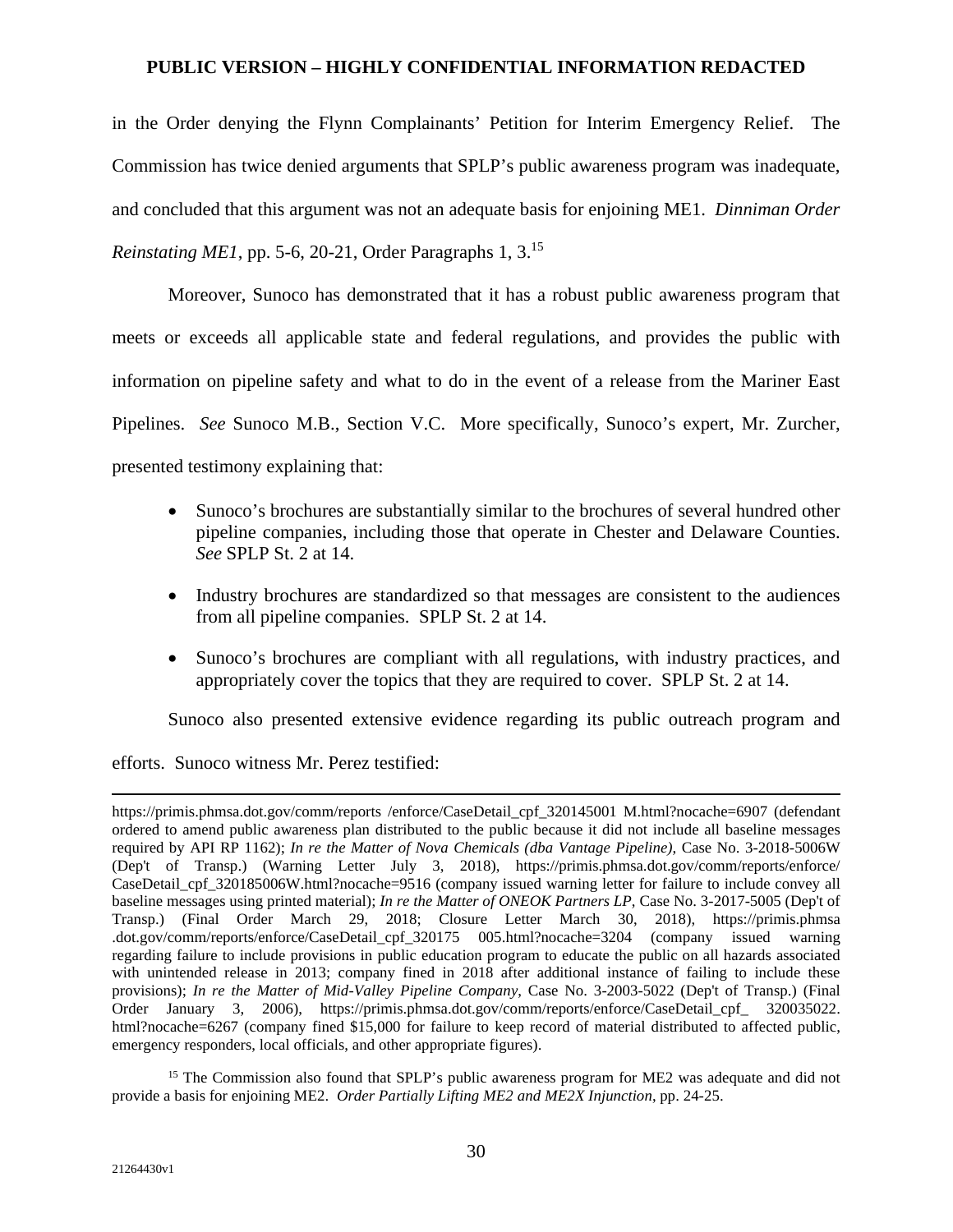- Sunoco has a robust public awareness program that includes meetings (both in oneon-one and group settings), mass mailings and specialized training. SPLP St 5 at 6.
- Sunoco has held numerous open houses at regarding the construction of the Mariner East Pipelines that the public has attended. *See* SPLP St. 5 at 9-10.
- Sunoco has conducted and is continuing to conduct extensive outreach to school districts to provide emergency planning information. *See* SPLP St. 5 at 10-11.
- Sunoco's additional outreach efforts have been acknowledged by parties to this proceeding and, in many cases, the parties have attempted to take advantage of those additional efforts. *See, e.g.*, Tr. 2367 (DASD witness Mr. Hubbard admitting he "welcomes the assistance" offered by Sunoco in an August 13, 2020 letter); Tr. 2467 (Middletown witness Mr. Kirchgasser admitting the township council "would give strong consideration" to the additional outreach Sunoco offered in an August 13, 2020 letter).

The aforementioned evidence in this proceeding demonstrates that Complainants' have no right to injunctive relief, let alone an "entirely clear" right to relief, based upon their allegations that Sunoco's public awareness program is deficient.

Complainants' next argument that Sunoco's emergency management program is deficient and provides sufficient basis for injunctive relief has also been repeatedly denied by the Commission. Paragraphs 1-12 of an Interim Emergency Order issued on May 24, 2018, contained specific requirements relating to Sunoco's emergency management plan in enjoining ME1 operations and ME2 and ME2X construction activities. *See Pennsylvania State Senator Andrew E. Dinniman v. Sunoco Pipeline, L.P.*, Docket Nos. C-2018-3001451, P-2018-3001453, Ordering Paragraphs 10-12 (Interim Emergency Order dated May 21, 2018). The Commission ultimately overturned the Interim Emergency Order's injunction of ME1 operations for all reasons, including arguments regarding the inadequacy of Sunoco's emergency management. *See Dinniman Order Reinstating ME1*, pp. 33-34, Order Paragraphs 1, 3. The Commission also directed Sunoco to file additional information regarding its emergency management plan with respect to ME2. *Dinniman Order Reinstating ME1*, Ordering Paragraph 2. Sunoco has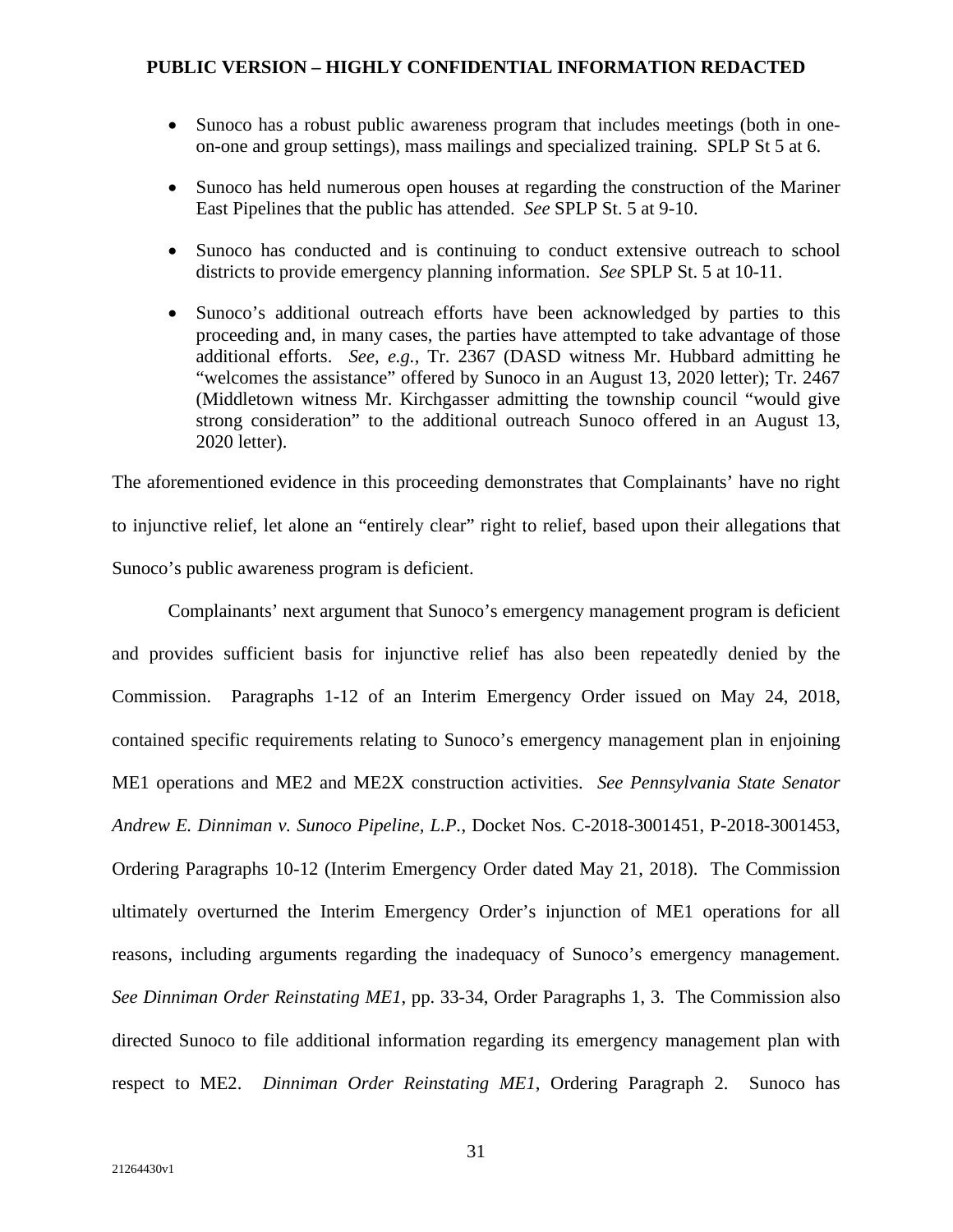complied with this directive. *Pennsylvania State Senator Andrew E. Dinniman v. Sunoco Pipeline, L.P.*, Docket Nos. C-2018-3001451, P-2018-3001453 (Order entered Aug. 14, 2018) ("*Order Partially Lifting ME2 and ME2X Injunction*"). Moreover, the Commission reached similar findings and conclusions with respect to the Flynn Complainants' allegations in support of their Petition for Interim Emergency Relief in this proceeding. *See* Order Denying Petition for Interim Emergency Relief at 18 (concluding that the Flynn Complainants' allegations regarding Sunoco's emergency management plan did not constitute an emergency and denying the petition). Therefore, the Commission has already held that ME1, ME2 and ME2X cannot be enjoined for alleged issues related to Sunoco's emergency management plan.

In addition, Sunoco has shown that it has developed and implements a comprehensive emergency response and preparedness program that exceeds state and federal regulatory requirements. *See* Sunoco M.B. Sections B.C.2.d. In particular:

- Sunoco witness Mr. Noll, an expert in emergency planning, response and management, testified regarding SPLP's Mariner Emergency Responder Outreach ("MERO") program. SPLP St. 4 at 6-28.
- Sunoco witness Mr. Noll further testified that local officials are the point person to address any incidents. SPLP St. 4 at 12.
- Sunoco witness Mr. Perez testified about the MERO program training provided to emergency response officials by Sunoco. *See, e.g.*, SPLP St 4. at 6-10.

In addition to this evidence, as explained above, Sunoco has an extensive emergency management plan that has already been reviewed and accepted by the Commission. For these reasons, the Complainants have no right to injunctive relief based upon their allegations that Sunoco's emergency management plan is deficient.

The Complainants' third argument is that they are entitled to injunctive relief because NGL pipeline operations are so inherently dangerous that they should be enjoined from operations. *See* Flynn Compl., Count III, ¶ 136. Although the Complainants have attempted to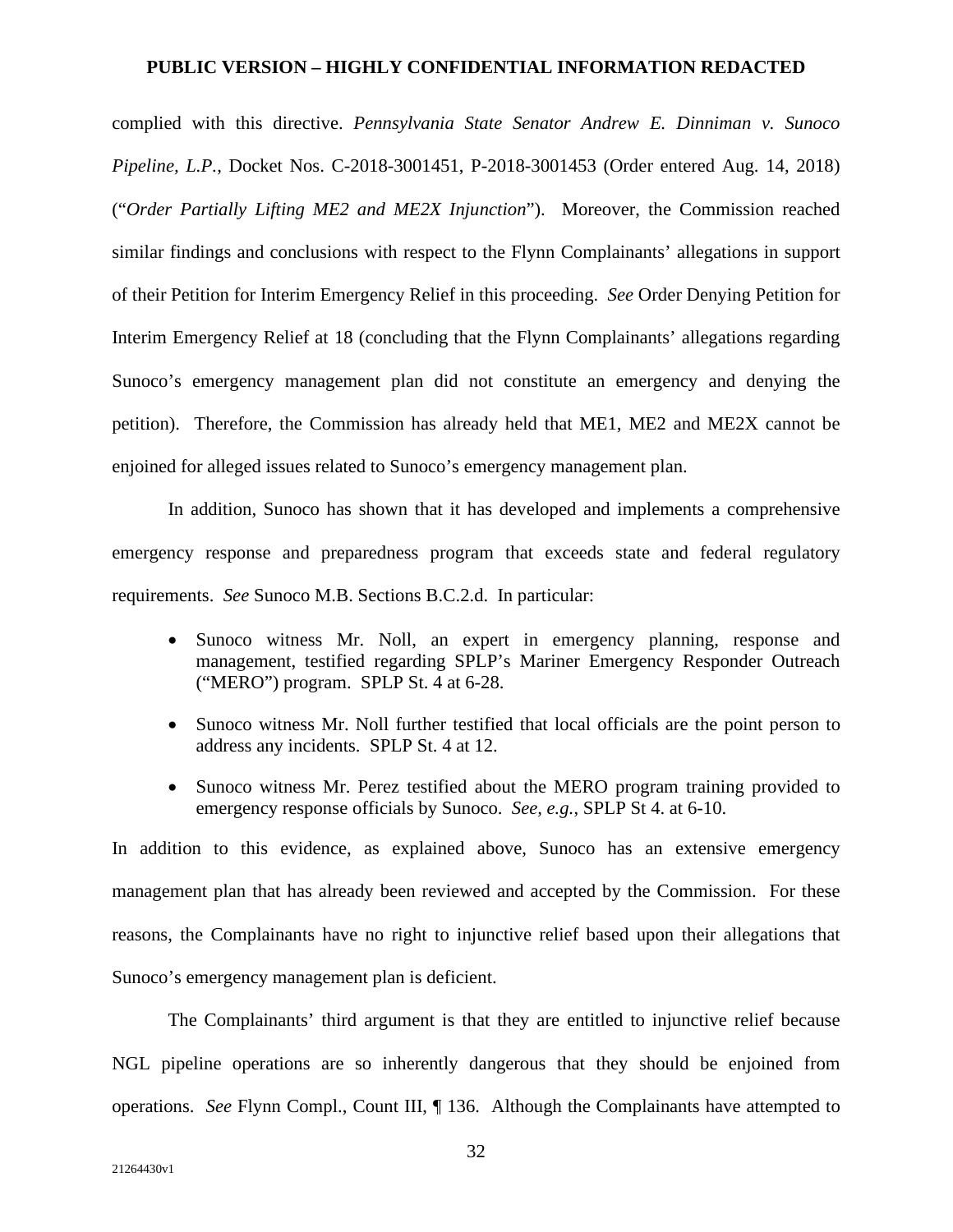raise concerns about Sunoco's integrity management program and the existence of corrosion within the Mariner East Pipelines, Sunoco has demonstrated that the Complainants have failed to present any evidence regarding the risk or probability of an incident happening justify an injunction. *See* Sunoco M.B., Section V.B. Moreover, Sunoco has shown that its comprehensive integrity management program applicable to the Mariner East Pipelines is compliant with state and federal law. *See* Sunoco M.B., Section V.B.

In this regarding, the Complainants' arguments regarding the alleged inherent dangers of pipelines provides no basis for injunctive relief. NGL pipeline operations are lawful and cannot be enjoined on the basis that a worst case scenario accident "could" cause catastrophic injury. There are 210,000 miles of NGL pipelines in the United States (SPLP. St. 2 at 9), and these operations cannot be enjoined on the basis that a worst case scenario event could cause catastrophic injury—particularly, when it is an accepted fact that pipelines are the safest mode of transporting these products important to everyday life. *See* Exhibit SPLP JPS-4 at 2 ("Studies have confirmed that pipelines are the safest way to transport energy in the United States"); *see also* Range St. 1-R at 7 ("Pipeline transportation provides the safest and most reliable means of transportation of natural gas and natural gas liquids.").

Likewise, Sunoco worked extensively with I&E and the Commission's pipeline safety decision to ensure that its operations are safe. *See, e.g.*, *Commission's Unanimous Order Reinstating ME1*, p. 13 (citing I&E's satisfaction with Sunoco's actions in accordance with a prior emergency order). The Commission also completely lifted prior injunctions on ME1 and partially lifted injunctions on ME2 and ME2X based upon its findings that ME1 can safely operate, and that the reinstated segments of ME2 and ME2X can safely be constructed and operated.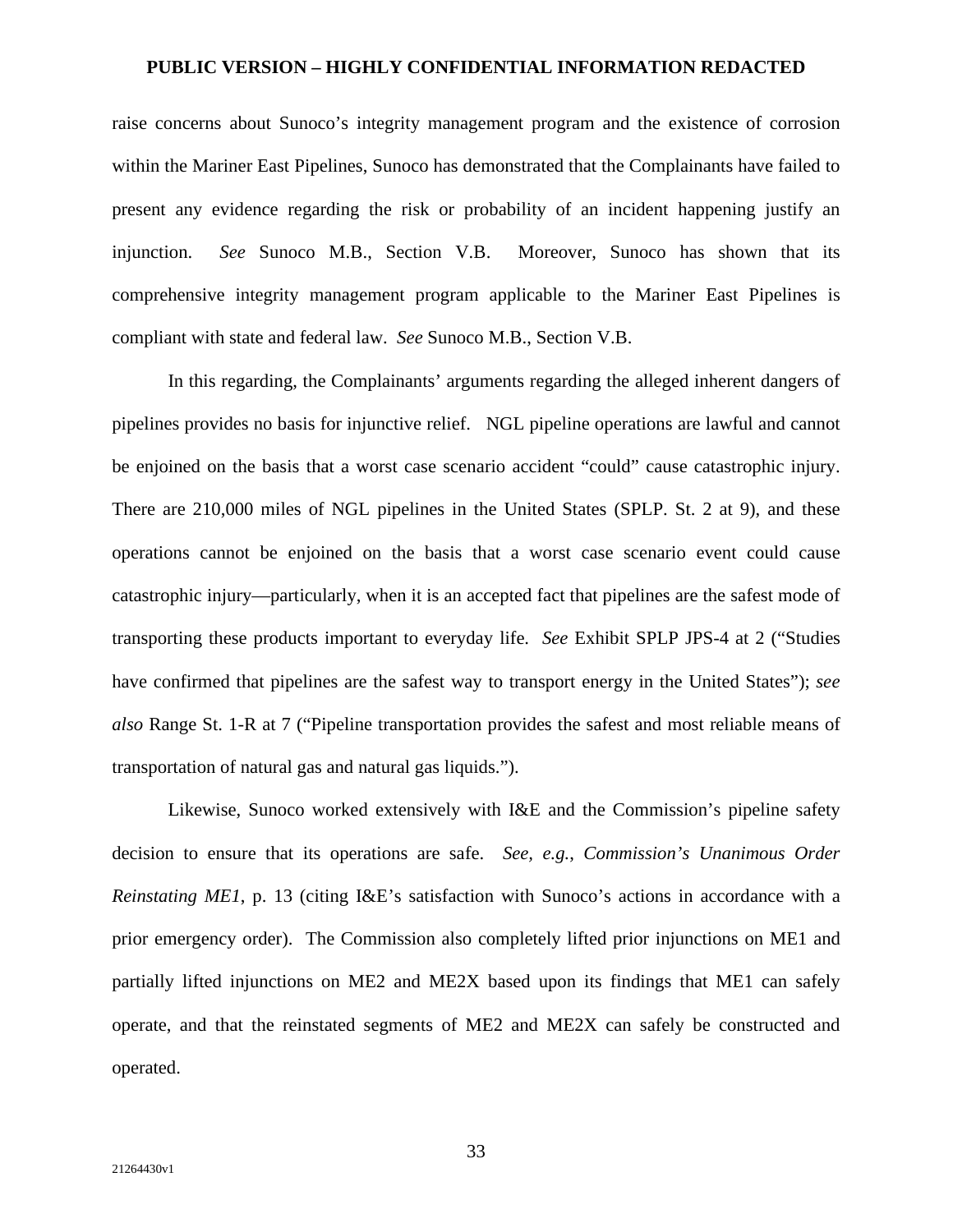For the reasons explained above, the Petitioners have provided no legal or factual basis supporting their right to injunctive relief. Therefore, the Flynn Petition must be denied.

# **2. The Complainants Have Failed To Demonstrate That The Need For The Requested Injunctive Relief Is Immediate.**

The need for injunctive relief is not immediate where the complained of events are not imminent, or likely to occur. *See Application of Fink Gas Company for Approval of the Abandonment of Service by Fink Gas Company to 22 Customers Located in Armstrong County, Pennsylvania, and the Abandonment by Fink Gas Company of all Natural Gas Services and Natural Gas Distribution Services*, Docket No. A-2015-2466653, 2015 Pa. PUC LEXIS 408, \*21-22 (Order entered Aug. 20, 2015); *see also Zebra v. School Dist.*, 206 A.2d 748, 752 (Pa. 1972).

Here, the Complainants' have simply presented no evidence regarding the likelihood or probability of a fatality occurring due to an accidental leak on any of the Mariner East Pipelines. *See* Sunoco M.B., Section V.A.2. In this regard, the Petitioners have failed to demonstrate that the need for relief is immediate.

Importantly, the Flynn Complainants' witness, Mr. Marx, confirmed that his "risk" analysis did not examine the "probability" that the hypothetical loss of containment described in his testimony would actually occur. The following exchange occurred:

> Q. Does your written testimony include any evaluation of the likelihood or probability that the hypothetical pipeline, loss of containment…that you describe in your testimony, will occur?

> A. No. My testimony in this case was confined to evaluating the consequences of such events.

Tr. 1832. When asked again, Mr. Marx unequivocally confirmed his analysis did not evaluate the probability of the subject even occurring, stating: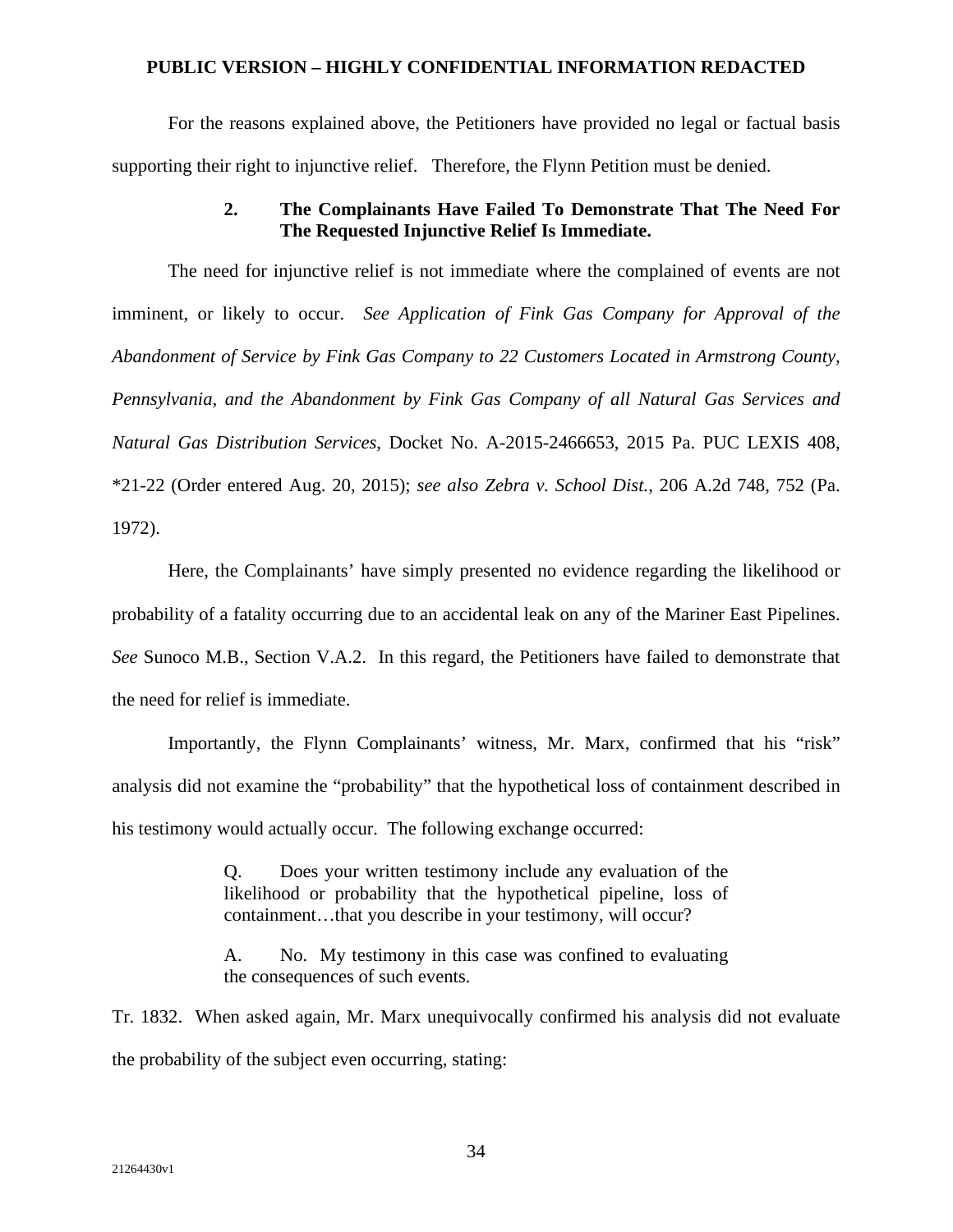Q. And you did no evaluation of the probability or likelihood of any other kind of event, including an event having no consequence occurring, correct?

A. That's correct.

Tr. 1833. Rather, Mr. Marx conceded that his analysis was based upon assumptions specifically designed to represent a "worst case scenario" without evaluating the likelihood or probability of that scenario occurring. Tr. 1842-1843.

Mr. Marx's analysis was further undermined by the fact that he admitted he has analyzed the likelihood or probability of an accident or event occurring as part of a risk assessment for other pipelines. Tr. 1833. He further admitted that he, and his company, have performed quantitative risks assessments using probabilistic values for other pipelines (Tr. 1835), that those pipelines are located in high consequence areas (Tr. 1836), and that certain of those pipelines remain in operation today (Tr. 1837). By failing to use a consistent methodology when analyzing other pipelines, and making clear that the other pipelines analyzed using that different methodology still operate today, Mr. Marx made clear that his analysis of the Mariner East Projects is not credible.

Finally, Range notes that counsel for the Flynn Complainants appears to have, once again, admitted that the Complainants have presented no evidence regarding risk because they have presented no evidence regarding the probability of the hypothetical events identified by Mr. Marx as occurring. The following exchange occurred during cross-examination of Mr. Marx by Sunoco's counsel:

> Q. And so when a risk is determined, safety is determined, it's not based only on the hypothetical worst case consequence. It considers some evaluation of the likelihood of a range of consequences, correct?

MR. MICHAEL BOMSTEIN: Objection, relevance.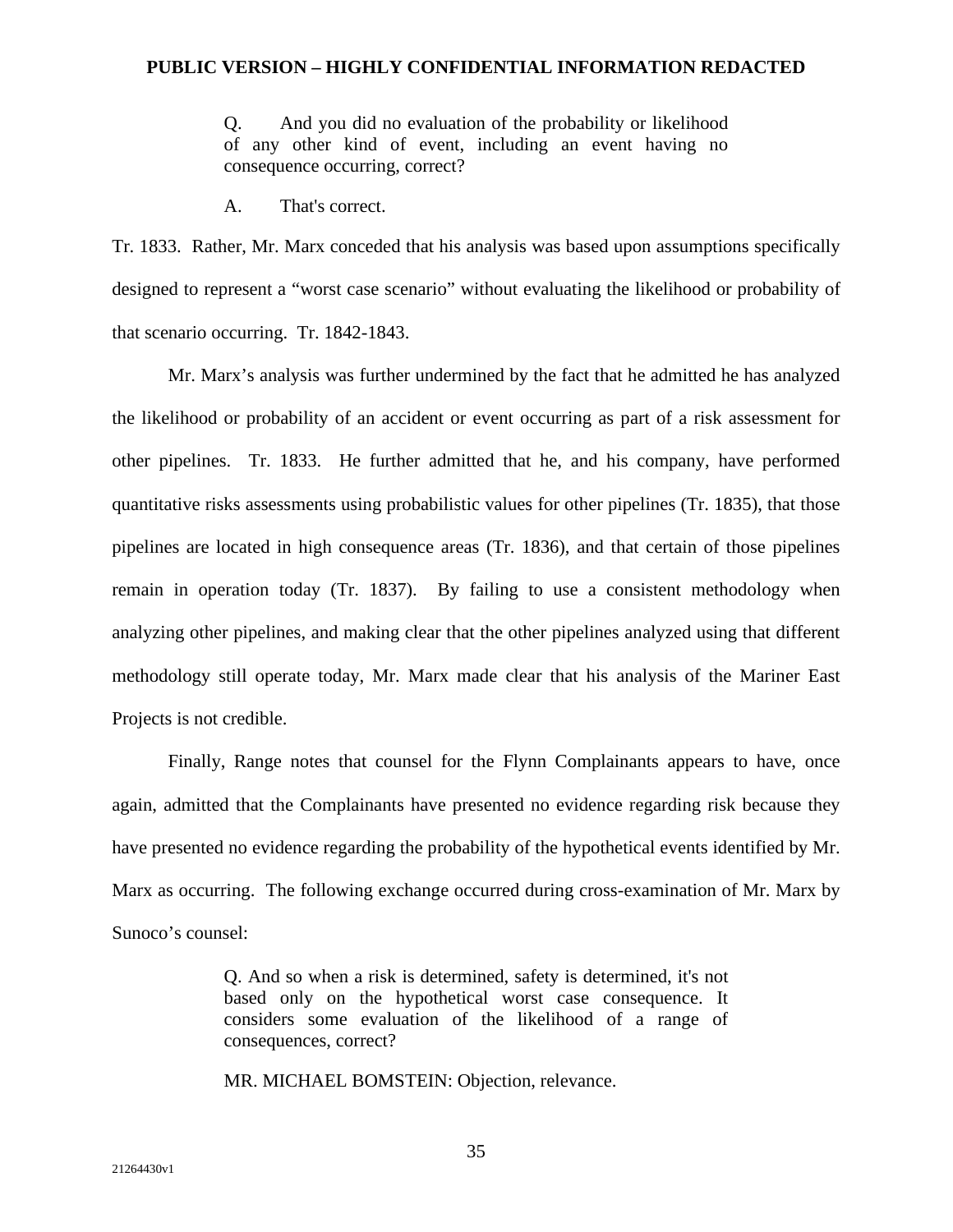JUDGE BARNES: (Inaudible) -- the question.

MR. WITKES: I'm sorry, Your Honor. I just couldn't hear you.

JUDGE BARNES: What is the relevance of the question?

MR. WITKES: That risk cannot be determined by looking solely at a consequence.

MR. MICHAEL BOMSTEIN: But we're not talking about risk here.

JUDGE BARNES: Apparently one side is. I'm going to overrule the objection.

Tr. 1861 (emphasis added). Indeed, the Complainants have not presented any evidence regarding risk because they have failed to present any evidence regarding the probability or likelihood of the hypothetical consequences identified by Mr. Marx occurring.

As explained above, the Complainants have presented no evidence that there is an imminent threat of fatality from an accidental leak on the Mariner East Pipelines. Therefore, the Complainants' requests for injunctive relief must be denied.

# **3. The Complainants Have Failed To Demonstrate That The Requested Mandatory Injunctive Relief Is Necessary To Avoid Irreparable Injury.**

A complainant seeking a mandatory injunction must also demonstrate that the injunction is necessary to avoid an irreparable harm. *See Allen*, 417 A.2d at 401; *see also* 52 Pa. Code § 3.6(b). The Complainants have failed to demonstrate irreparable harm would result from continued operation of the Mariner East Pipelines.

While the Petitioners have alleged that an accidental leak of an HVL pipeline could result in physical injuries or a fatality, they have not provided credible evidence to show that, so long as SPLP continues to operate ME1 and construct and operate ME2 and ME2X in compliance with the processes, directives and conditions imposed by state and federal regulations, the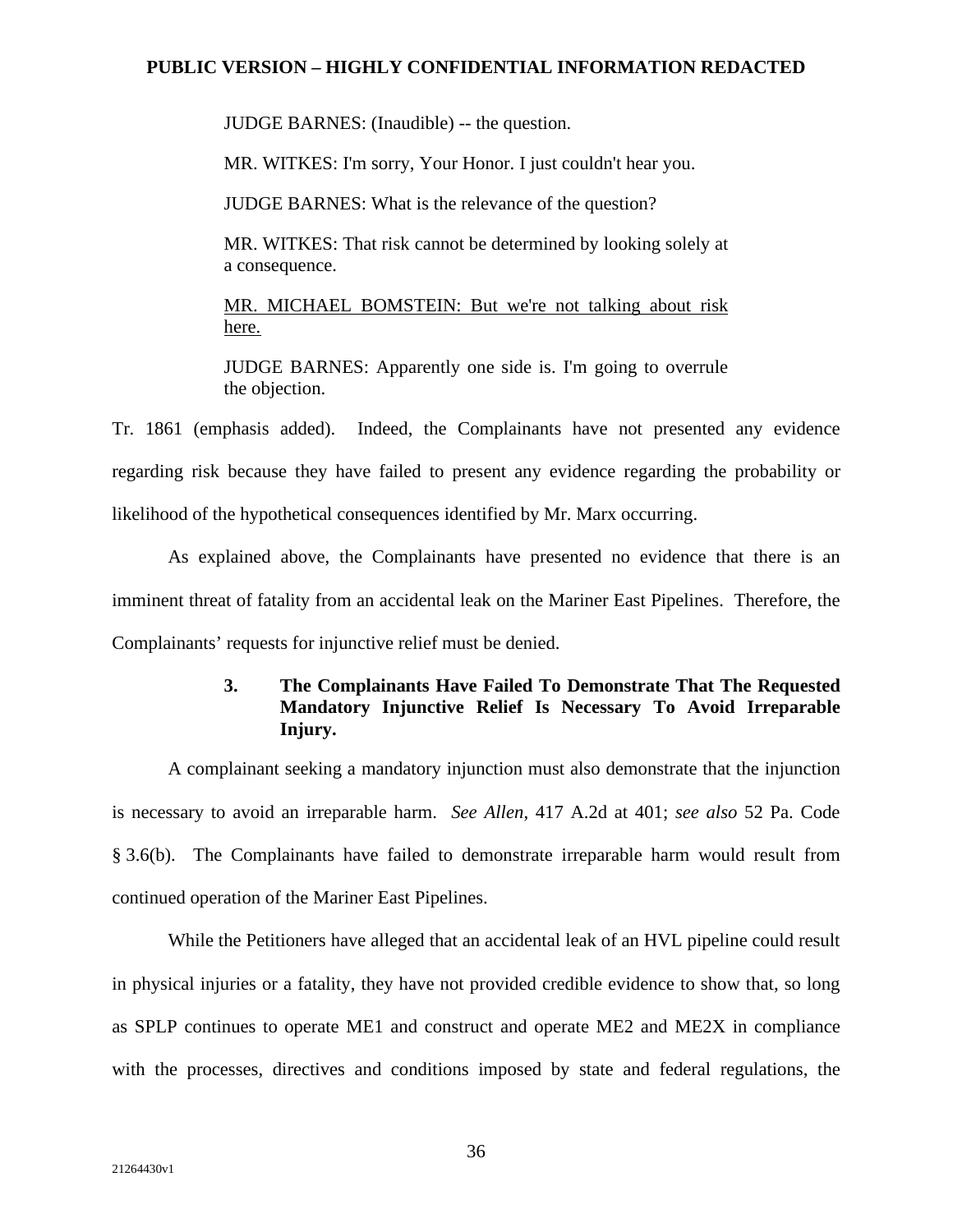alleged irreparable harm is likely to occur. Indeed, Sunoco demonstrated that it has constructed, operated and maintains the Mariner East Pipelines in accordance with all applicable state and federal regulatory requirements. *See* Sunoco M.B., Sections V.A. through V.D. For these reasons, the Complainants have failed to demonstrate that irreparable harm would result from the continued, safe operation of the Mariner East Pipelines.

# **4. The Complainants Have Failed To Demonstrate That The Requested Injunctive Relief Is Necessary To Avoid A Legal Harm For Which They Have No Adequate Remedy At Law.**

As noted above, in order to prevail, the Complainants must demonstrate that their requested cessation of operations over the Mariner East Pipelines is necessary to prevent a legal wrong for which there is no adequate redress at law. *See Buffalo Twp.*, 813 A.2d at 663. As explained in Sunoco's Main Brief, the Complainants have simply failed to demonstrate that any legal wrong has occurred. Therefore, the Complainants have failed to satisfy this requirement to demonstrate they are entitled to injunctive relief.

## **5. The Relief Sought By The Complainants Is Not Narrowly Tailored To The Harms Alleged.**

Range has also demonstrated that a shutdown of the Mariner East Pipelines will result in substantial harms to: (1) Range; (2) Range's Pennsylvania-based royalty owners; (3) natural gas and propane consumers throughout the Northeastern United States; (4) Pennsylvania jobs at every point of the natural gas supply chain; and (5) Pennsylvania communities that would be deprived of drilling impact fee revenues. *See* Section V.A. *supra*. The injunctive relief sought by the Complainants is not narrowly tailored but rather has direct, wide-ranging and significant adverse impacts on the public, which far exceed the narrow issues they allege justify the requested relief (*e.g.*, Sunoco's allegedly inadequate public awareness program). Where the Complainants did not and cannot demonstrate that the complained of harms will or are likely to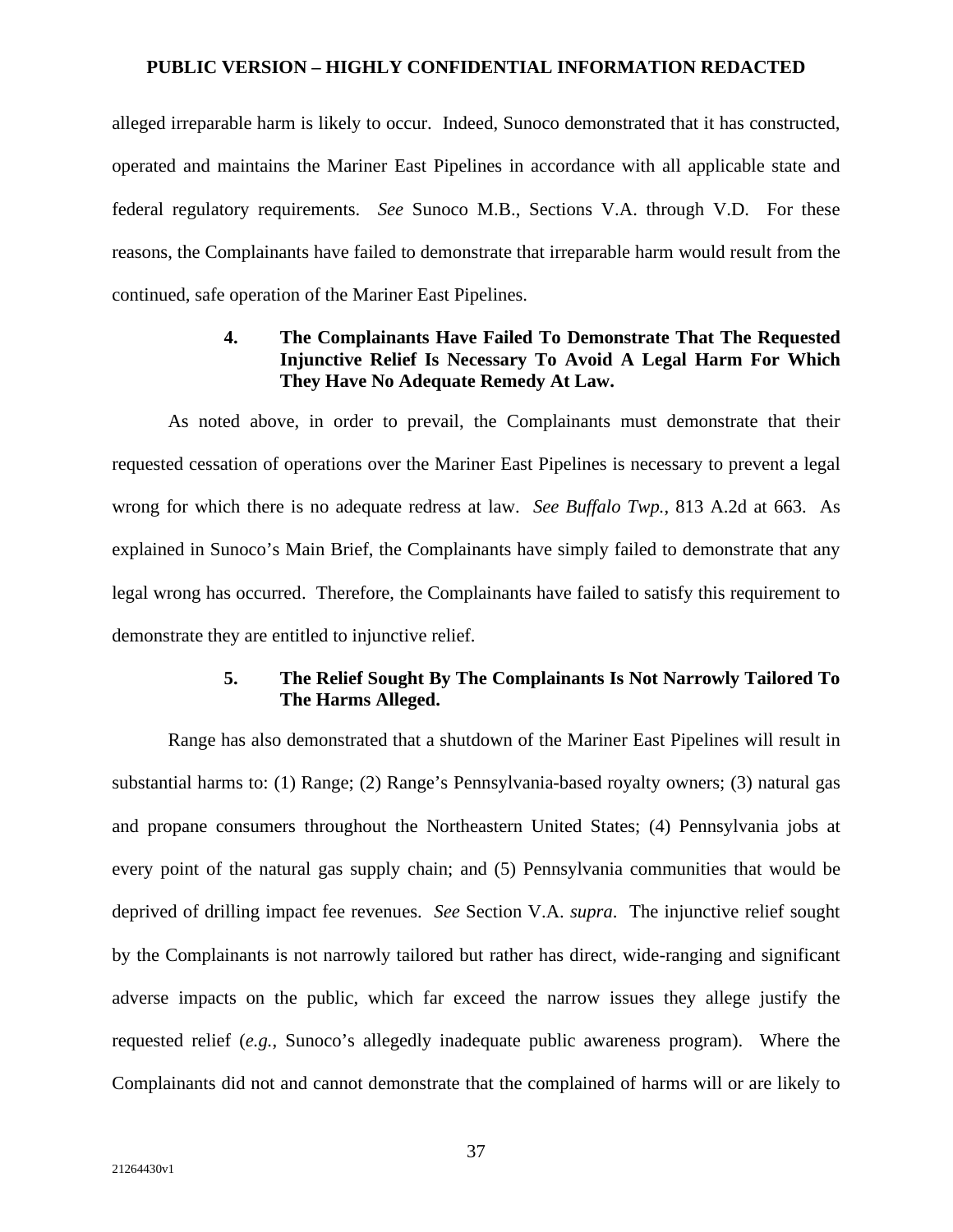occur, and it has been demonstrated that the relief sought by the Complainants will result in substantial public harms, the ALJ and the Commission must reject the requested injunctive relief as being overbroad and contrary to the public interest.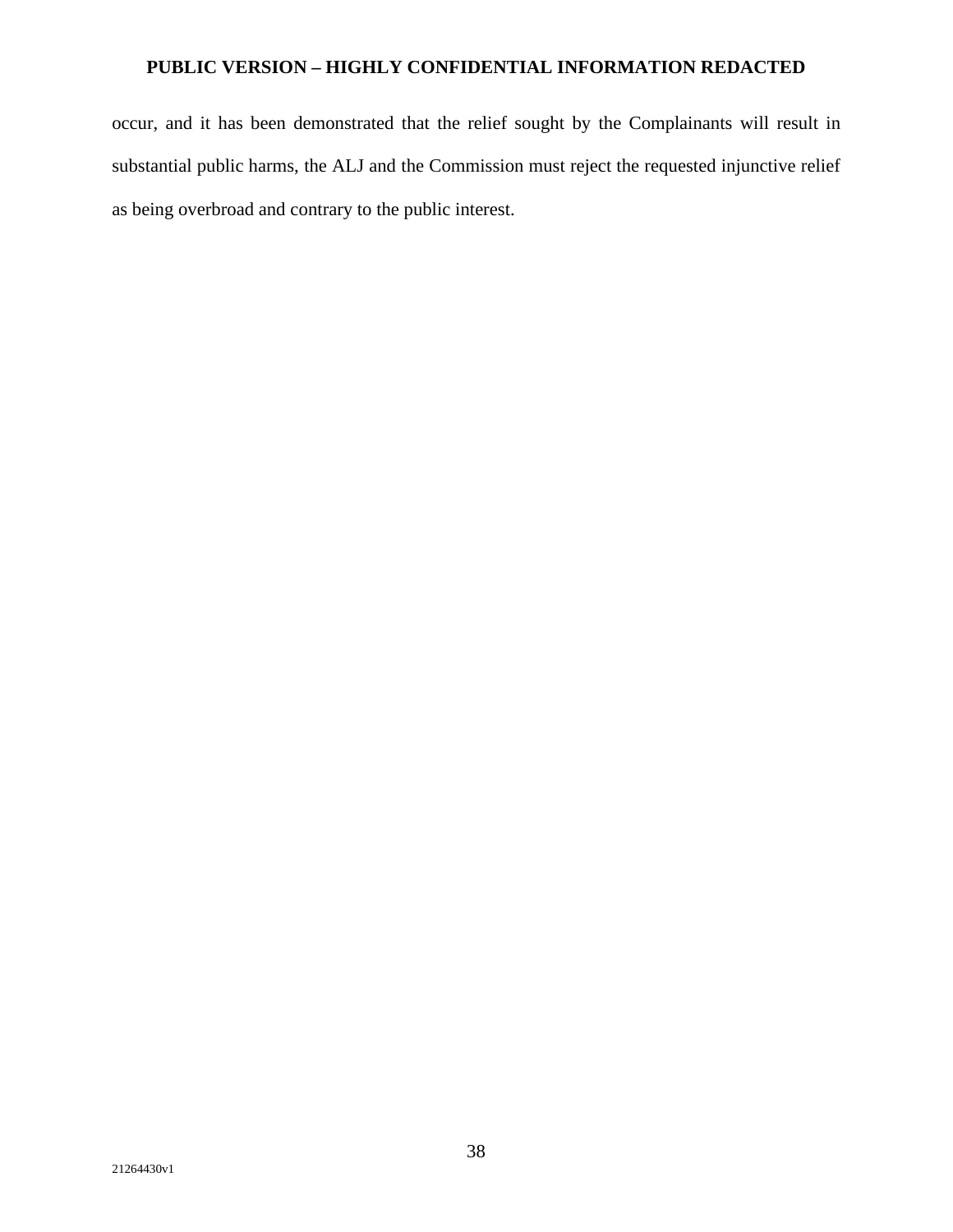# **VI. CONCLUSION**

WHEREFORE, Range Resources – Appalachia, LLC respectfully requests that the Administrative Law Judge Elizabeth J. Barnes and the Pennsylvania Public Utility Commission: (1) dismiss with prejudice the Complaint filed at Docket No. C-2018-3006116 by Meghan Flynn, Rosemary Fuller, Michael Walsh, Nancy Harkins, Gerald McMullen, Caroline Hughes, and Melissa Haines on June 18, 2019; (2) dismiss with prejudice the Complaint filed by the Andover Homeowners Association at Docket No. C-2018-3003605 on July 24, 2018; (3) dismiss with prejudice the *pro se* Complaint filed by Melissa DiBernardino at Docket No. C-2018-3005025 on October 1, 2018; (4) dismiss with prejudice the *pro se* Complaint filed by Rebecca Britton at Docket No. C-2018-3006898 on December 27, 2018; (5) dismiss with prejudice the *pro se*  Complaint filed by Laura Obenski at Docket No. C-2018-3006905 on January 2, 2019; and (6) close the above-captioned dockets.

Respectfully submitted,

hours Kangy

Erin McDowell (PA ID # 93684) Division Counsel – Appalachia Range Resources – Appalachia, LLC 3000 Town Center Boulevard Canonsburg, Pennsylvania 15317 Phone: (725) 754-5352 E-mail: emcdowell@rangeresources.com

Anthony D. Kanagy, Esquire (PA ID #85522) Garrett P. Lent, Esquire (PA ID #321566) Post & Schell, P.C. 17 North Second Street, 12th Floor Harrisburg, PA 17101-1601 Phone: (717) 731-1970 Fax: (717) 731-1985 E-mail: akanagy@postschell.com E-mail: glent@postschell.com

\_\_\_\_\_\_\_\_\_\_\_\_\_\_\_\_\_\_\_\_

Date: December 16, 2020 *Counsel for Range Resources - Appalachia, LLC*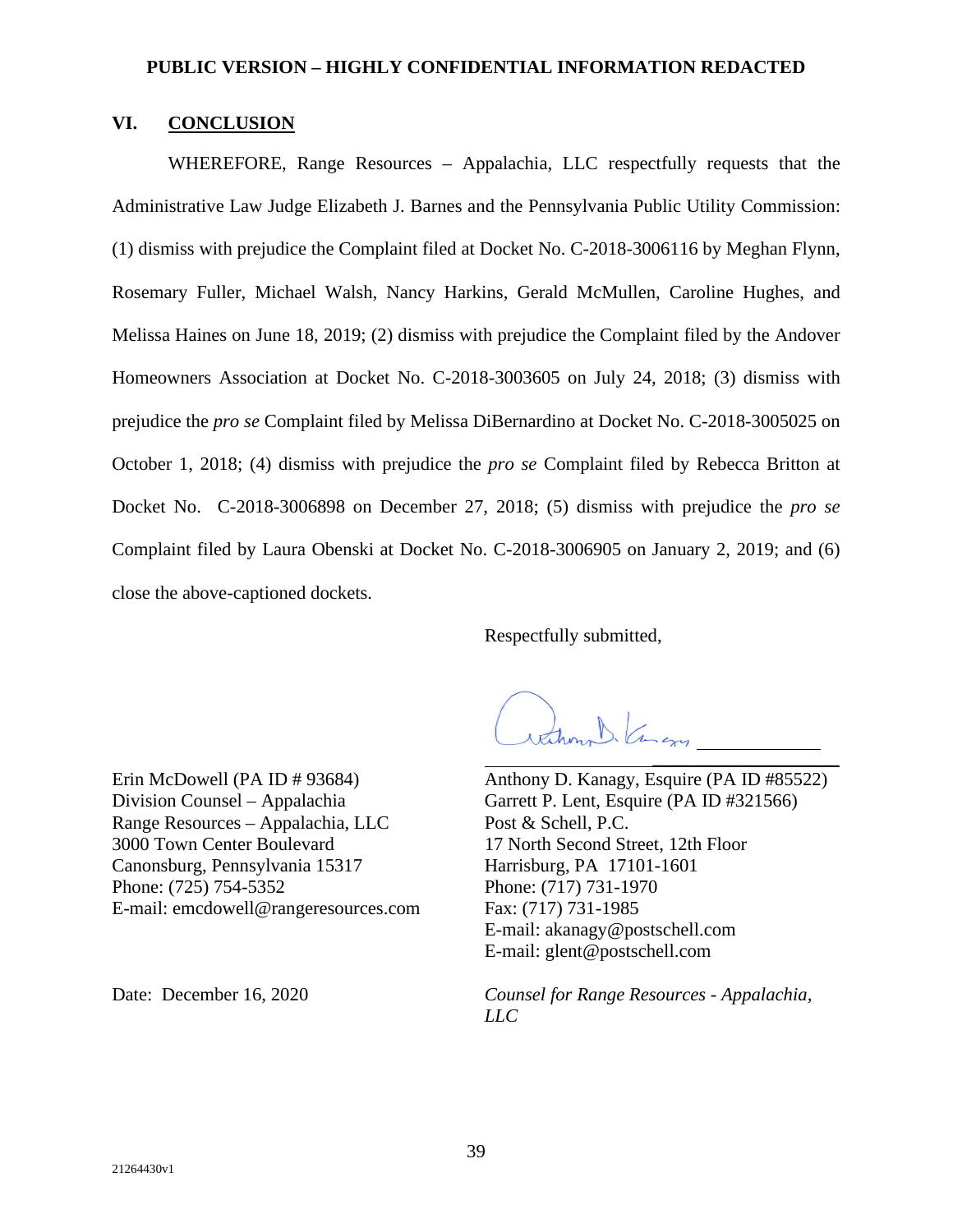## **APPENDIX A PROPOSED FINDINGS OF FACT**

Range Resources – Appalachia, LLC ("Range" or the "Company") proposes the following findings of fact:

1. Range is a shipper on the Mariner East Pipelines. *See* Range St. 1-R at 5.

2. Range is a pioneer in the development of the Marcellus Shale in Pennsylvania and, since 2004, has acquired approximately 833,00 net acres across the Commonwealth. Range St. 1-R at 3.

3. Range is a top 10 natural gas producer and a top 5 NGL producer in the country. Range St. 1-R at 3.

4. Since 2004, Range has invested over \$7 billion of capital in the Commonwealth. Range St. 1-R at 3.

5. Since 2015, Range has paid Pennsylvania-based royalty owners over \$1.115 billion. Range St. 1-R at 3.

6. Range has paid over \$216 million to the Commonwealth via the drilling impact fee. Range St. 1-R at 4.

7. Range currently directly and indirectly transports 70,000 BPD of natural gas liquids on ME1 and ME2. Range St. 1-R at 5.

8. Range transports 20,000 barrels per day ("BPD") of ethane on ME1. Range St. 1- R at 5.

9. Range transports 30,000 BPD or propane and 10,000 BPD of normal butane on the ME2 pipeline. Rate St. 1-R at 5.

10. Range sells 10,000 BPD of a combination of propane and normal butane to a third party that transports this product on ME2.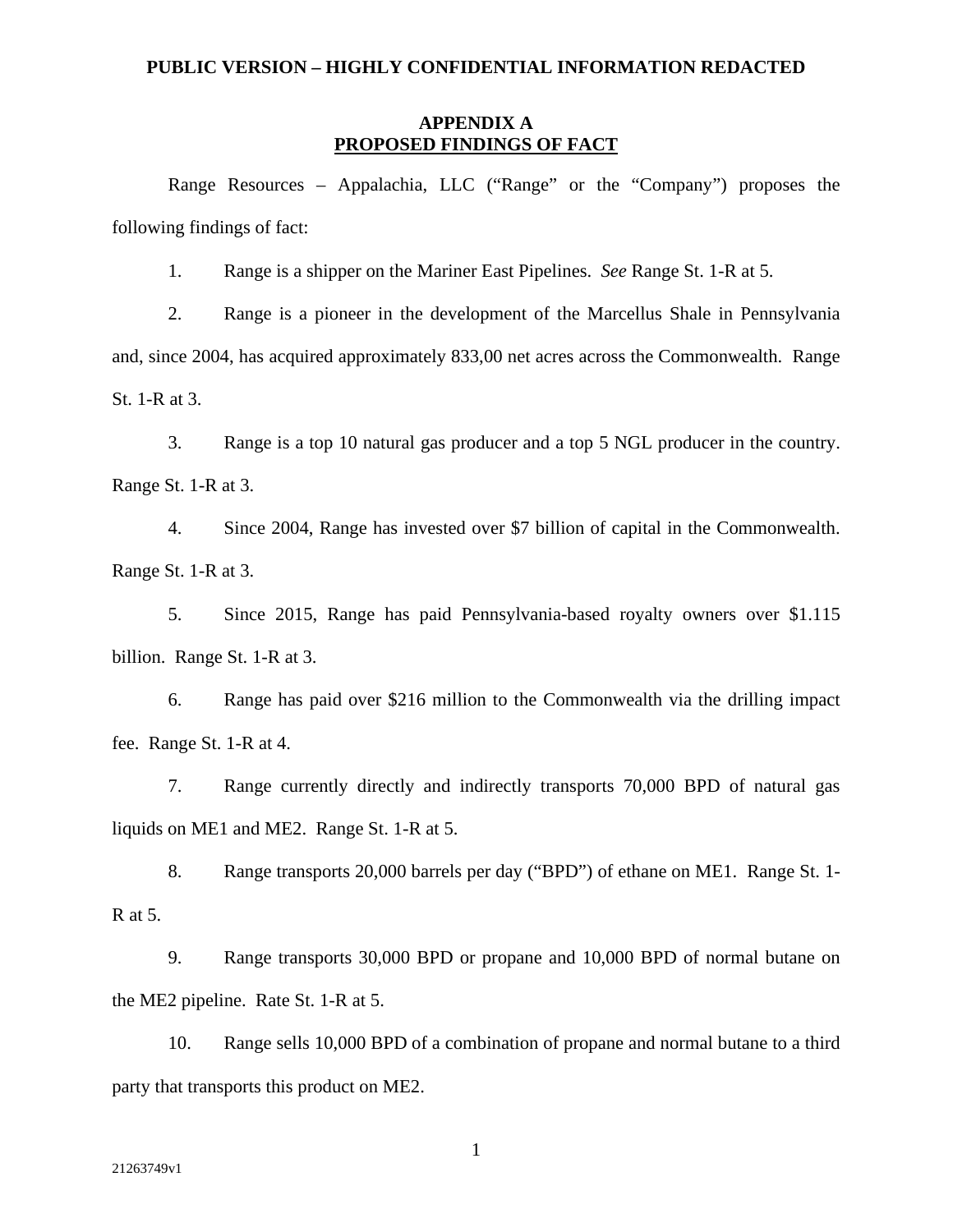11. Range's shipments on the Mariner East Pipelines represents approximately 32% of its typical ethane and 100% of its current propane and normal butane production in Pennsylvania. Range St. 1-R at 5.

12. Pipeline transportation provides the safest and most reliable means of transportation of natural gas and natural gas liquids. Range St. 1-R at 7.

13. The Mariner East Pipelines provide Range with a safe and reliable takeaway capacity for the NGLs it produces from the NGL-rich natural gas that is produced in portions of the southwestern region of Pennsylvania. Range St. 1-R at 7.

14. The Mariner East Pipelines alleviate NGL supply congestion and over-supply in the Appalachian market. Range St. 1-R at 7.

15. Large volumes of ethane can only be transported by pipeline due to its boiling point that makes large scale bulk truck or rail transportation ineffective and uneconomic. *See*  Range St. 1-R at 7-8.

16. In the absence of NGL pipeline capacity, a natural gas producer would be forced to limit or possibly shut in wells and natural gas production as the downstream natural gas pipelines limit the BTU content of the natural gas, and therefore the amount of ethane that may be "rejected" or left in the natural gas stream that is transported by intra-or interstate pipelines. Range St. 1-R at 8.

17. A rail alternative for liquified natural gas transportation through Pennsylvania, whether someday offered by New Fortress Energy or another entity, is not applicable to the transport of ethane and therefore does not alleviate the restraints on shipping ethane by rail. Tr. 2820.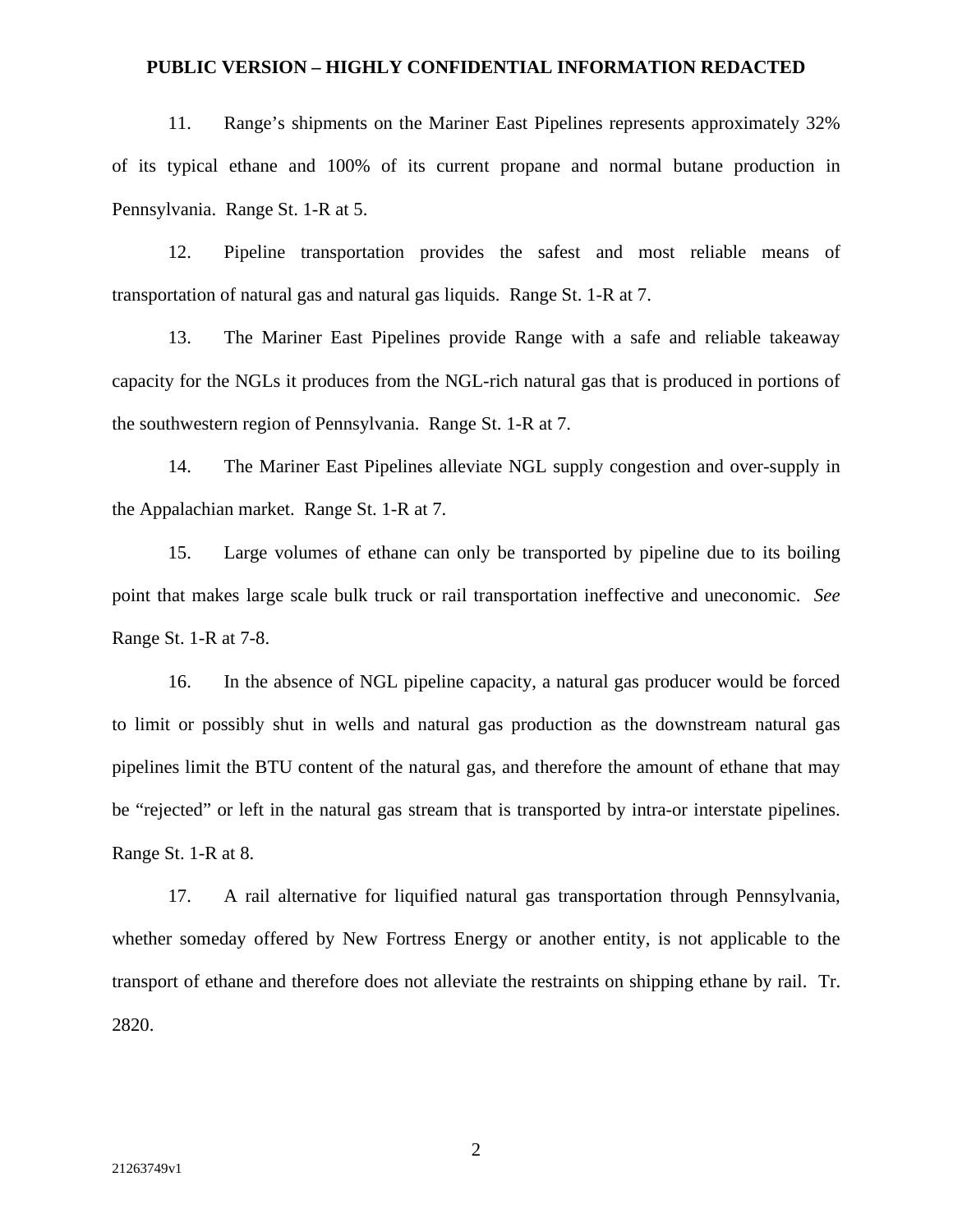18. Propane and butane can be more easily chilled and/or compressed than ethane for transportation by rail or truck. Range St. 1-R at 8.

19. The volume of propane and butane transported by Range on the Mariner East Pipelines in any given month would necessitate 2,130 railcars or 7,600 trucks. Range St. 1-R at 8.

20. The total volumes of Appalachian-produced propane and normal butane flowing on the Mariner East Pipelines today (estimated at a maximum of 200,000 barrels/day) exceed the available railcar and truck loading capacity in Appalachia. Range St. 1-R at 8.

21. Range has previously confirmed the rail loading facilities operated by its midstream service provider did not have adequate loading capacity to accommodate the current NGL flows on the Mariner East Pipelines, *i.e.*, 226,000 BPD of NGLs. Range St. 1-R at 9.

22. The Mariner East Pipelines are one of only two pipeline systems transporting propane from production in western Pennsylvania, Ohio and West Virginia. Range St. 1-R at 9- 10.

23. The other pipeline system is Enterprise's TEPPCO pipeline, which has approximately 12.5% of ME2's capacity. Range St. 1-R at 9.

24. If western Pennsylvania production is prohibited from flowing on the Mariner East Pipelines, and the TEPPCO pipeline is already subscribed, the remainder of this Pennsylvania-based production would be forced to flow on available rail and truck loading capacity which would be quickly overwhelmed resulting in well-pad shut-ins. Range St. 1-R at 9.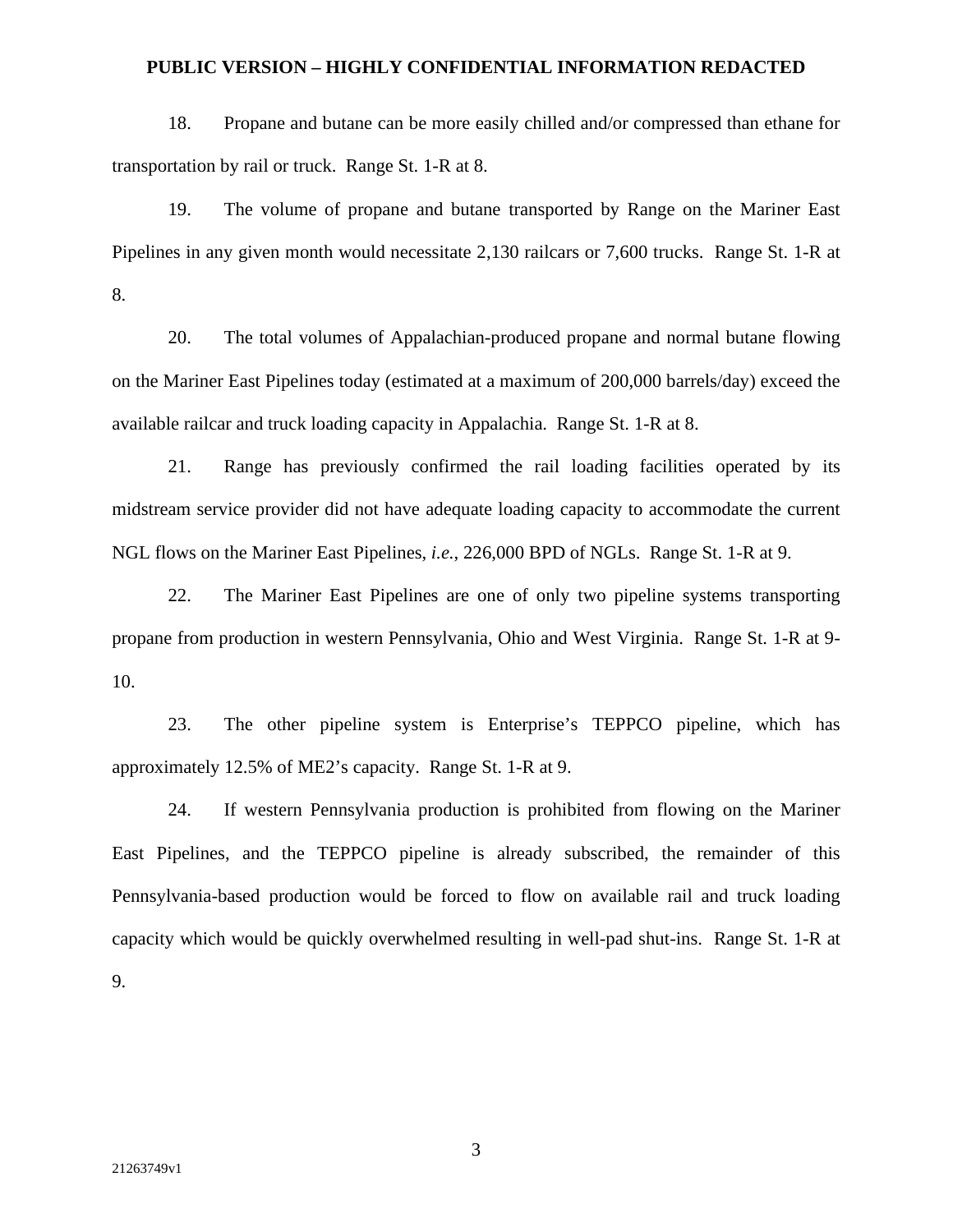25. If the Mariner East Pipelines are forced to cease operations, then Range, and possibly other producers, would be forced to shut-in natural gas production throughout Pennsylvania, resulting in significant economic harms. Range St. 1-R at 8-9.

26. IF the Mariner East Pipelines are forced to cease operations, Range's ethane that normally flows on ME1 would either be sold into an alternate market or be rejected into the gas stream, but only in limited quantity, resulting in significant financial losses. Range St. 1-R at 12.

27. Assuming Range could find an alternative market for the ethane it normally flows on ME1, Range would incur approximately **[BEGIN HIGHLY CONFIDENTIAL]**

**[END HIGHLY CONFIDENTIAL]** in additional transportation costs and lost profits per year. Range St. 1-R at 13.

## 28. **[BEGIN HIGHLY CONFIDENTIAL]**

#### **[END HIGHLY CONFIDENTIAL]** Range St. 1-R at 13 (emphasis added).

29. Assuming, railcars and railcar loading facilities were available in adequate quantities to transport the 50,000 BPD propane and normal butane production and alternate rail markets were available, Range would incur **[BEGIN HIGHLY CONFIDENTIAL]**

**[END HIGHLY CONFIDENTIAL]** in increased costs (e.g., increased logistics fees and lower priced markets) per year. Range St. 1-R at 13.

30. It is more likely that Range would only be able to access rail cars and railcar loading capacity for the equivalent of 19,000 BPD of propane and butane and specifically noted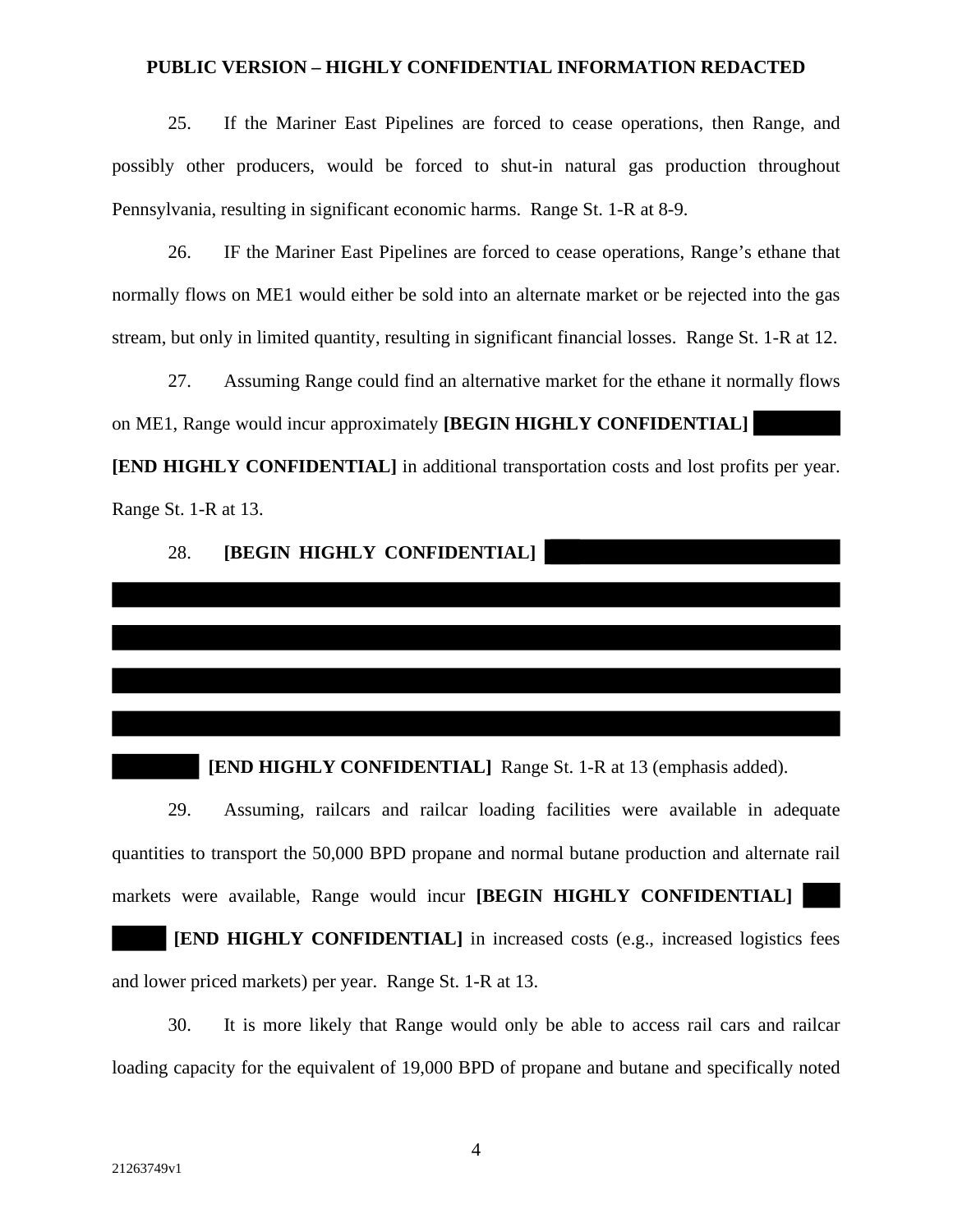that truck loading is not available for Range's NGL production. Range St. 1-R at 13. In this scenario, 31,000 BPD of Range's propane and butane production would be without access to rail or pipe loading **[BEGIN HIGHLY CONFIDENTIAL]**

**[END HIGHLY CONFIDENTIAL]** 

Range St. 1-R at 13-14.

31. Range's estimates of harm are based off past experience with three prior shutdowns of ME1. *See* Range St. 1-R at 10-12.

# 32. **[BEGIN HIGHLY CONFIDENTIAL]**

## **[END HIGHLY CONFIDENTIAL] Tr. 2787.**

33. As part of its lease agreement, Range pays a royalty each month to those landowners which is largely based upon the amount of production and the price received by Range for that production. Those monthly payments are contingent upon Range's ability to produce natural gas, and the associated NGLs, and transport and NGLs on the Mariner East Pipelines. *See* Tr. 2830.

34. A shutdown of ME1, which would affect Range's transportation of ethane, could

## **[BEGIN HIGHLY CONFIDENTIAL]**

**[END HIGHLY CONFIDENTIAL]** Range St. 1-R at 14.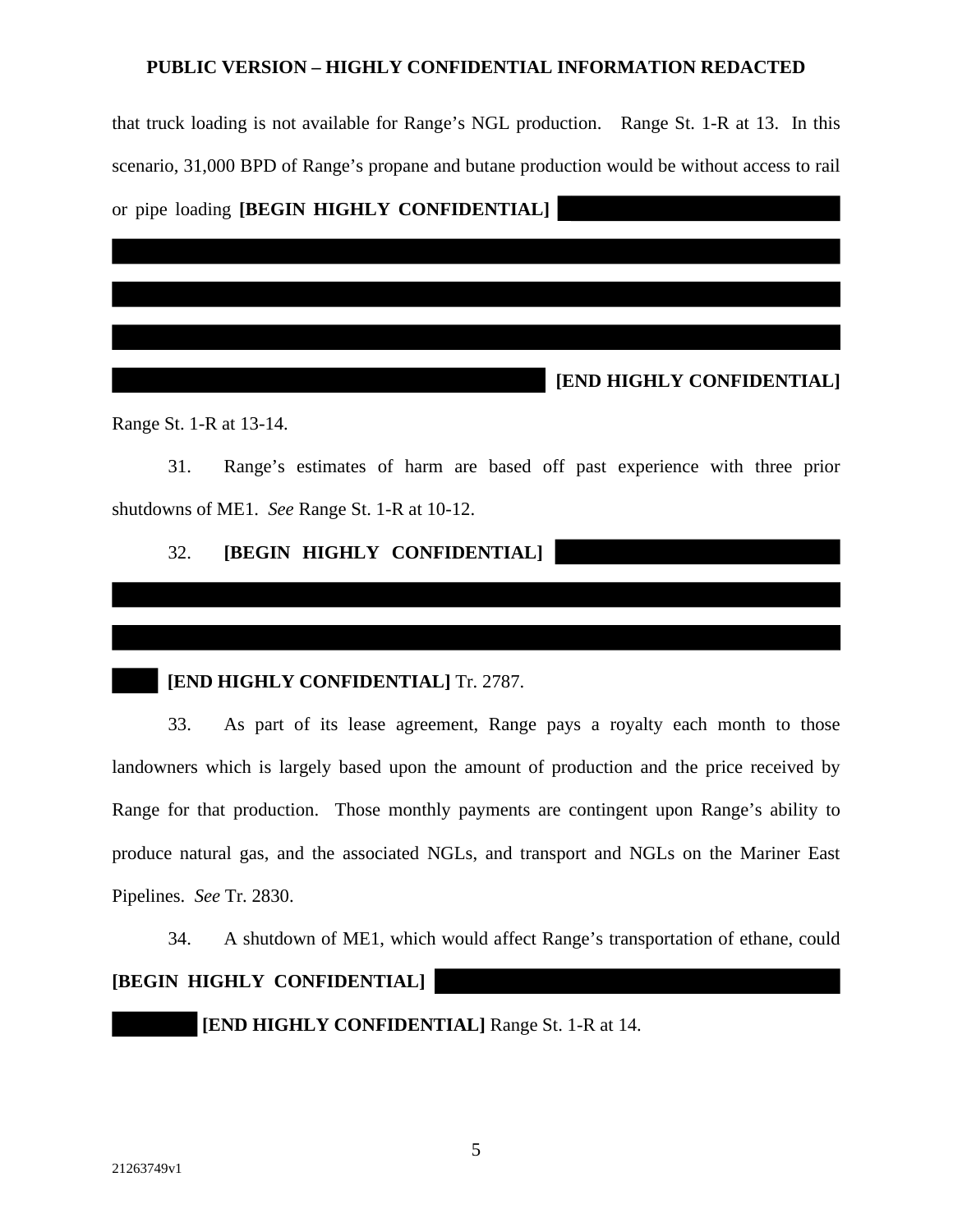35. A shutdown of ME2, which would affect propane and butane transportation, where Range could only access railcars and railcar loading capacity for 38% of its 50,000 BPD of ME2 flows, **[BEGIN HIGHLY CONFIDENTIAL]** 

# **[END HIGHLY CONFIDENTIAL]** Range St. 1-R at 14.

36. A decrease in ethane, propane, butane and natural gas supply resulting from a shut-in of ME1 and ME2 would very likely increase the price of NGLs and natural gas to consumers in Pennsylvania. Assuming a 10% increase in Northeastern winter propane and natural gas prices as a result of this lost supply, the EIA's October 2019 Winter Fuels Outlook report suggests that Northeastern natural gas consumers would pay an extra \$71/household during the winter while Northeastern propane consumers would pay an extra \$166/household. Range St. 1-R at 14-15.

37. Range's price impacts analysis follows the basic tenets of supply and demand, *i.e.*, "If you increase supply, prices go down. If you decrease, it can go up. Vice versa for demand." Tr. 2831.

# 38. **[BEGIN HIGHLY CONFIDENTIAL]**

### **[END HIGHLY CONFIDENTIAL]** Tr. 2803.

39. Range has 457 employees in Pennsylvania and, if it were forced to shut-in production due to a cessation of ME1 and/or ME2 operations, it would likely be forced to implement lay-offs. Range St. 1-R at 15.

 $\overline{\phantom{a}}$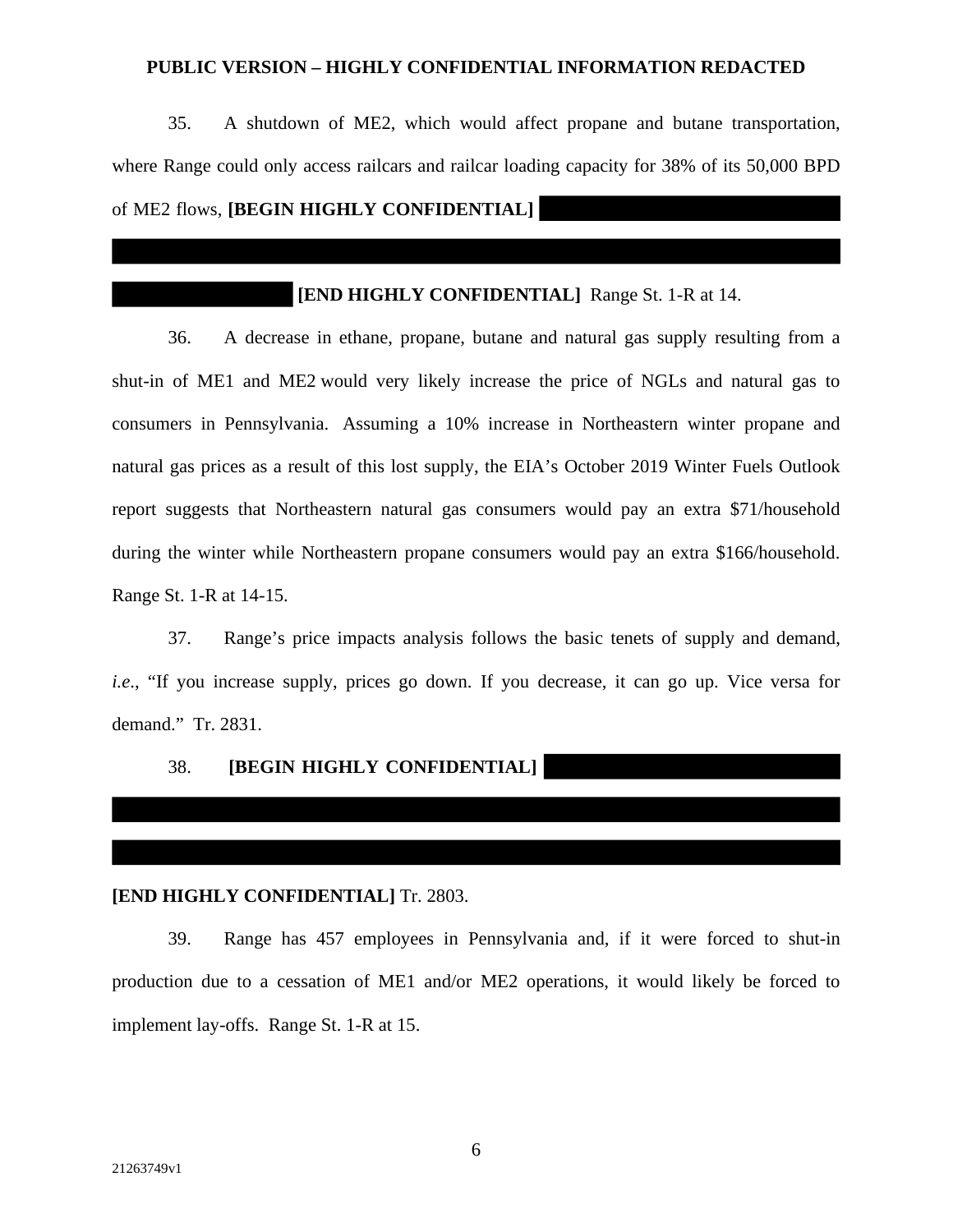40. These job impacts could reverberate down the supply chain (Range St. 1-R at 15) and, indeed, affect "people's livelihoods" (Tr. 2807).

41. Since the inception of the drilling impact fee in 2012, it has generated nearly \$1.67 billion in new revenue for communities in all 67 counties of the Commonwealth. Range St. 1-R at 15.

42. Drilling impact fees are based on production. Range St. 1-R at 16.

43. Assuming only Range's volumes on ME1 and ME2 were impacted by the Complainants' requested relief, the Commonwealth itself would lose out on approximately \$8.7 million in drilling impact fees per year. Range St. 1-R at 16.

44. The collective impact, accounting for the other producers that ship on ME1 and ME2, would be far greater. Range St. 1-R at 16.

45. Natural gas extraction and pipeline transportation companies, which provide critical supplies of energy to Pennsylvania residents and businesses, were deemed life-sustaining businesses and were permitted to remain open. *See* Range St. 1-R at 5-6. Range witness Mr. Engberg testified:

> While the duration of the COVID-19 pandemic and its effects upon Pennsylvania businesses remain unclear, it is essential that Pennsylvania-based energy producers continue to have access to safe and reliable means of transporting essential, locally produced products to end users across the state. The Complainants request would eliminate the primary means by which NGL producers such as Range-Appalachia transport these products in and across Pennsylvania. This would result in the substantial economic harms I detail below and could exacerbate the economic impacts of COVID-19 on the Commonwealth at a time when access to lessexpensive, locally produced energy products is critical.

Range St. 1-R at 6.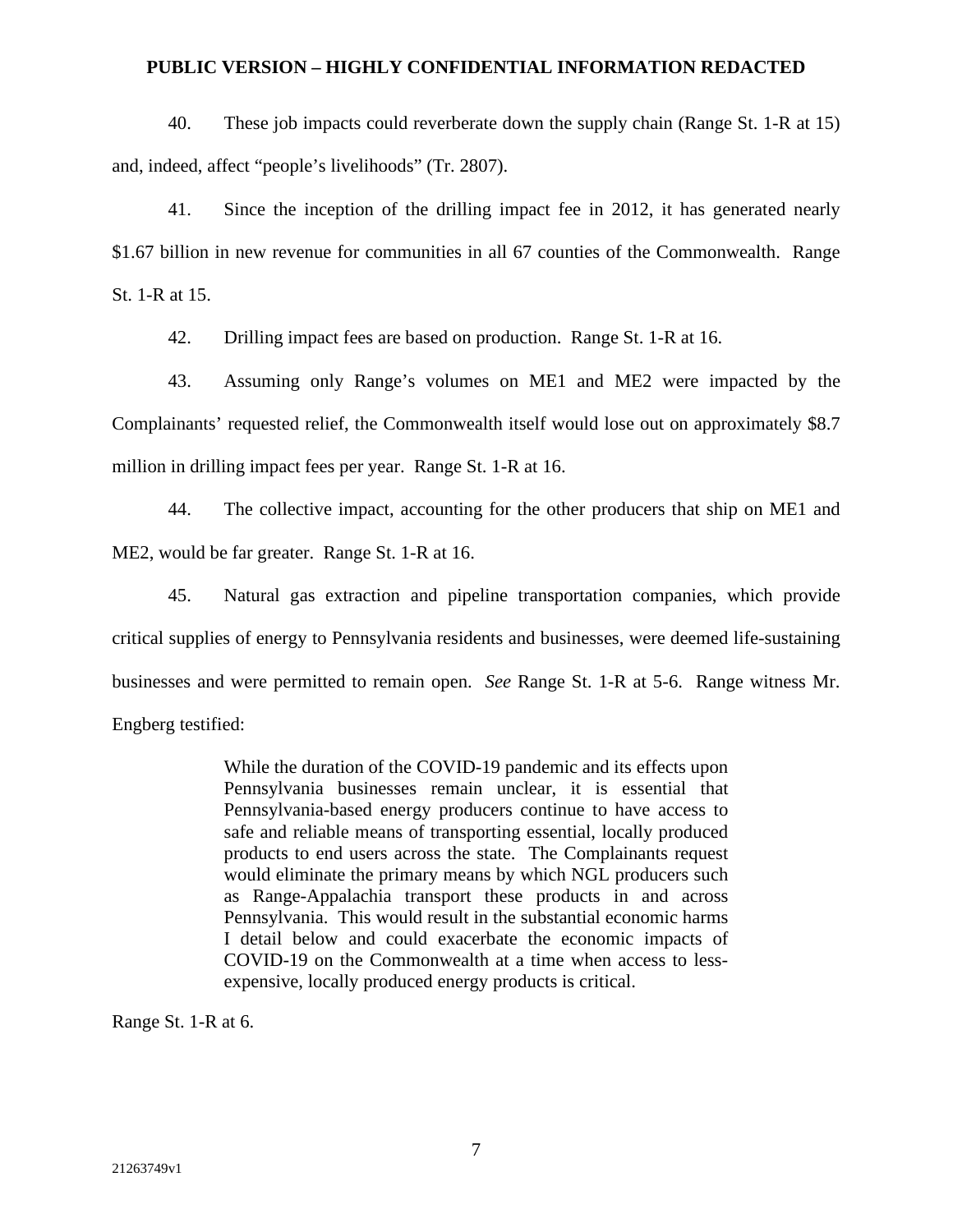## **APPENDIX B PROPOSED CONCLUSIONS OF LAW**

Range Resources – Appalachia, LLC ("Range" or the "Company") proposes the following conclusions of law:

1. Section 332(a) of the Public Utility Code, 66 Pa. C.S. § 332(a), provides that the party seeking a rule or order from the Commission has the burden of proof in that proceeding.

2. A litigant's burden of proof before administrative tribunals as well as before most civil proceedings is satisfied by establishing a preponderance of evidence, which is substantial and legally credible. *Se-Ling Hosiery v. Margulies*, 70 A.2d 854 (Pa. 1950); *Samuel J. Lansberry, Inc. v. Pa. Pub. Util. Comm'n*, 578 A.2d 600, 602 (Pa. Cmwlth. 1990).

3. The preponderance of evidence standard requires proof by a greater weight of the evidence. *Cmwlth. v. Williams*, 557 Pa. 207, 732 A.2d 1167 (Pa. 1999).

4. Only if the proponent of the rule or order present evidence found to be of greater weight than the other parties, will it have carried its burden of proof. *Morrissey v. Commonwealth*, 225 A.2d 895 (Pa. 1986); *Burleson v. Pa. Pub. Util. Comm'n*, 641 A.2d 1234, 1236 (Pa. 1983); *V.J.R. Bar Corp. v. P.L.C.B.*, 390 A.2d 163 (Pa. 1978); *Milkie v. Pa. Pub. Util. Comm'n*, 768 A.2d 1217, 1220 (Pa. Cmwlth. 2001).

5. Consequently, as the parties seeking affirmative relief in this proceeding, the Complainants bear the burden of proving that Sunoco has violated the Public Utility Code, or a Commission regulation or order, and proving that they are entitled to the relief they seek.

6. Although the factual burden may shift during a proceeding, the proponent of the rule or order (*i.e.*, the complainant) always maintains the overarching burden of proof. *Burleson v. Pa. Pub. Util. Comm'n,* 443 A.2d 1373 (Pa. Cmwlth. 1982), *aff'd*, 461 A.2d 1234 (Pa. 1983).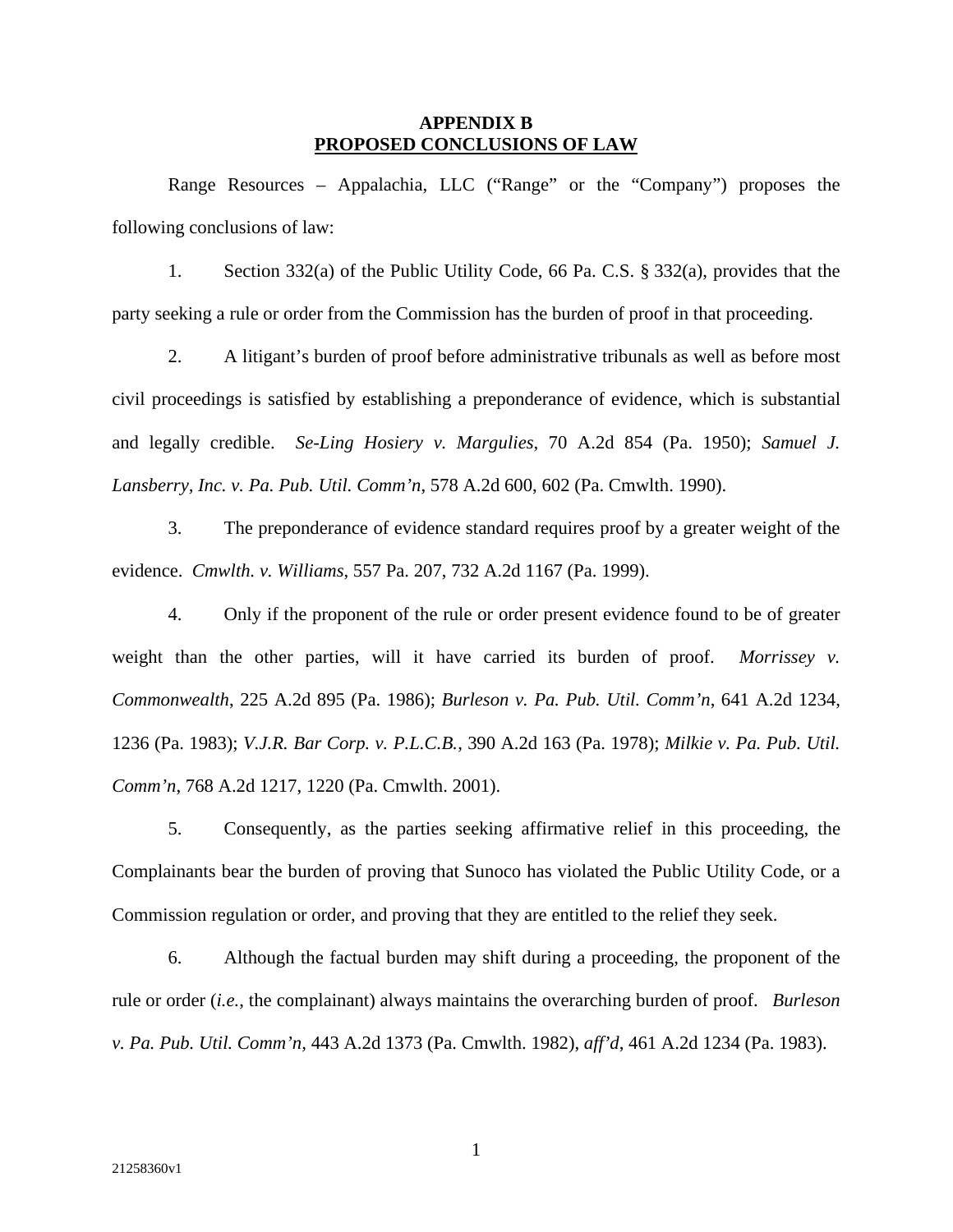7. The burden of going forward with the evidence may shift from one party to another, but the burden of proof never shifts; it always remains on a complainant. *Milkie v. Pa. Pub. Util. Comm'n*, 768 A.2d 1217 (Pa. Cmwlth. 2001); *Replogle v. Pennsylvania Electric Company*, 54 Pa. PUC 528, 1980 Pa. PUC LEXIS 20 (Order dated Oct. 9, 1980).

8. Finally, any finding of fact necessary to support an adjudication of the Commission must be based upon substantial evidence. *Met-Ed Indus. Users Group v. Pa. Pub. Util. Comm'n*, 960 A.2d 189, 193 n.2 (Pa. Cmwlth. 2008) (citing 2 Pa.C.S. § 704).

9. Substantial evidence is such relevant evidence that a reasonable mind might accept as adequate to support a conclusion. *Borough of E. McKeesport v. Special/Temporary Civil Serv. Comm'n*, 942 A.2d 274, 281 (Pa. Cmwlth. 2008).

10. The "presence of conflicting evidence in the record does not mean that substantial evidence is lacking." *Allied Mechanical and Elec., Inc. v. Pa. Prevailing Wage Appeals Bd.*, 923 A.2d 1220, 1228 (Pa. Cmwlth. 2007) (citation omitted).

11. The Complainants have failed to carry their burden of proving that Sunoco has violated the Public Utility Code, or a Commission regulation or order, and proving that they are entitled to the relief they seek.

12. In order to obtain any relief, a complainant must demonstrate that a utility violated the Public Utility Code, a Commission regulation or order or a Commission-approved tariff. *West Penn Power Co. v. Pa. Pub. Util. Comm'n*, 478 A.2d 947, 949 (Pa. Cmwlth. 1984) ("*West Penn*") ("We hold that in order for the PUC to sustain a complaint brought under this section [66 Pa. C.S. § 1501], the utility must be in violation of its duty under this section. Without such a violation by the utility, the PUC does not have the authority, when acting on a customer's complaint, to require any action by the utility." (emphasis added)); *Township of*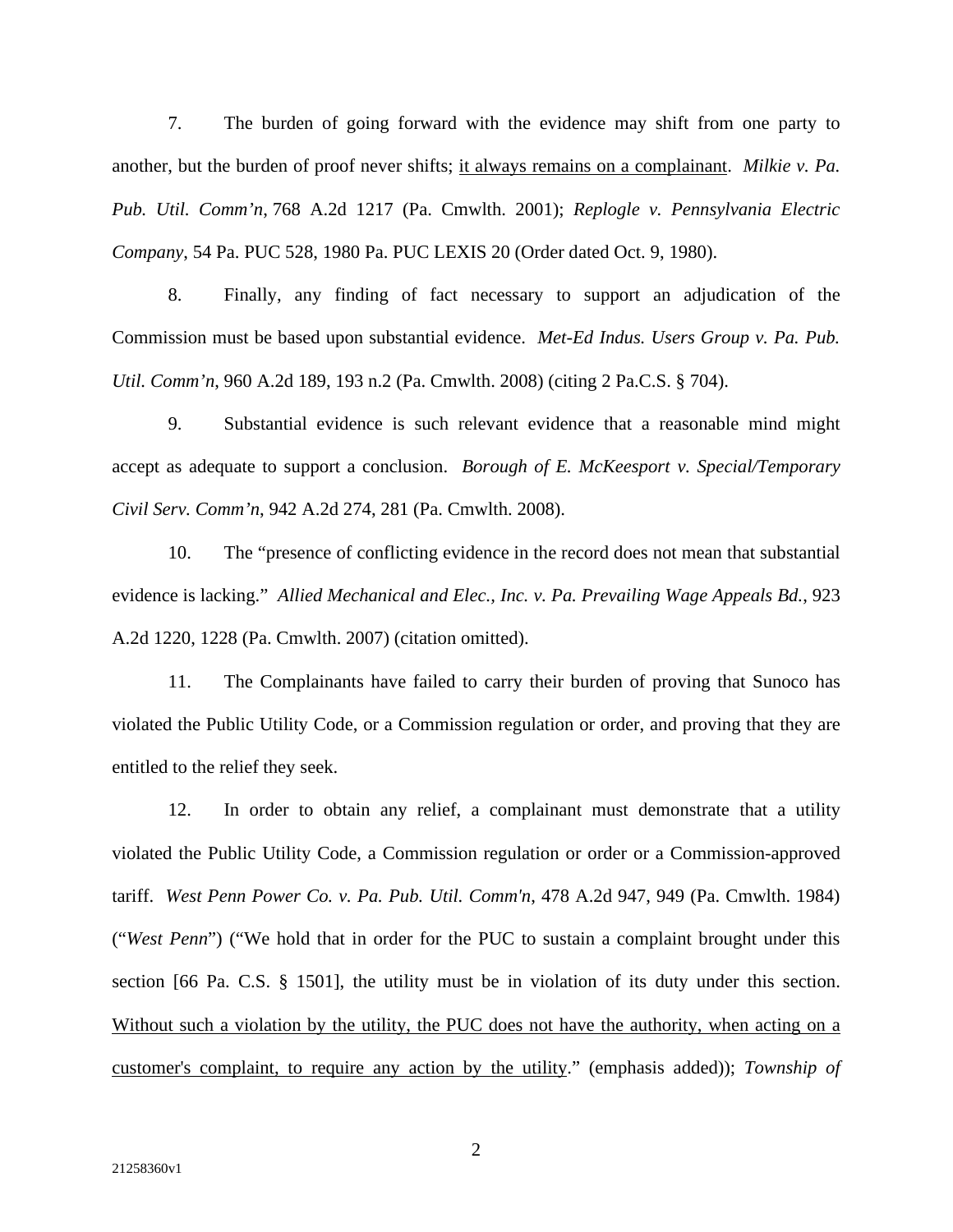*Spring et al. v. Pennsylvania-American Water Company*, Docket Nos. C-20054919 et al, 2007 WL 2198196 at  $*6$  (Order entered Jul. 27, 2007) ("If we were to order PAWC to conduct testing of the property in the Stonegate community, we would have to base that order on credible evidence that some act or omission by PAWC in violation of the Code or our Regulations would be remedied by the testing.") (citing *West Penn*); *Baker* at 6.

13. In order to obtain permanent injunctive relief,<sup>1</sup> a party must establish that his or her right to relief is clear and that the relief is necessary to prevent a legal wrong for which there is no adequate redress at law. *See Buffalo Twp. v. Jones*, 571 Pa. 637, 644, 813 A.2d 659, 663 (Pa. 2002), *cert. denied*, 157 L. Ed. 2d 41, 2003 U.S. LEXIS 6042 (2003).

14. Where a complainant seeks temporary injunctive relief,<sup>2</sup> however, they must also demonstrate that (1) the need for relief is immediate; and (2) injury would be irreparable if relief is not granted. *See Buffalo Twp.* 813 A.2d at 663 (citing *Soja v. Factoryville Sportsmen's Club*, 361 Pa. Super. 473, 522 A.2d 1129, 1131 (Pa. Super. 1987)).

15. In addition, the Commission's regulations contemplate a party seeking a temporary injunction must also demonstrate that the requested relief is not injurious to the public interest. 52 Pa. Code § 3.6(b) *see also Peoples Natural Gas Co. v. Pa. Pub. Util. Comm'n*, 555 A.2d 288, 291 (Pa. Cmwlth. 1989).

16. If any one of these essential pre-requisites is not proved by a complainant, the Commission will deny the relief requested. *See Crums Mill Assoc. v. Dauphin Consolidated* 

<sup>&</sup>lt;sup>1</sup> The Flynn Complainants have specifically sought the permanent cessation of operations on Sunoco's 8inch ME1, its workaround pipeline, ME2, and ME2X. *See* Flynn Compl. Counts I and II, ¶¶ 122 and 126.

<sup>&</sup>lt;sup>2</sup> The Flynn Complainants have specifically sought a temporary a temporary cessation of operations on Sunoco's 8-inch ME1, the 12-inch workaround pipeline, ME2, and ME2X "until such time as the Commission has evaluated the potential loss of human life, property, and public infrastructure, and has ensured the risk is reduced to a tolerable level" (*see* Flynn Compl. Count III, ¶ 136 (alleging inherent risk of harm)), and/or a temporary cessation of operations on Sunoco's 12-inch workaround pipeline until a remaining life study of those pipelines by an independent consultant is completed (*see* Flynn Compl. Count IV, ¶ 143).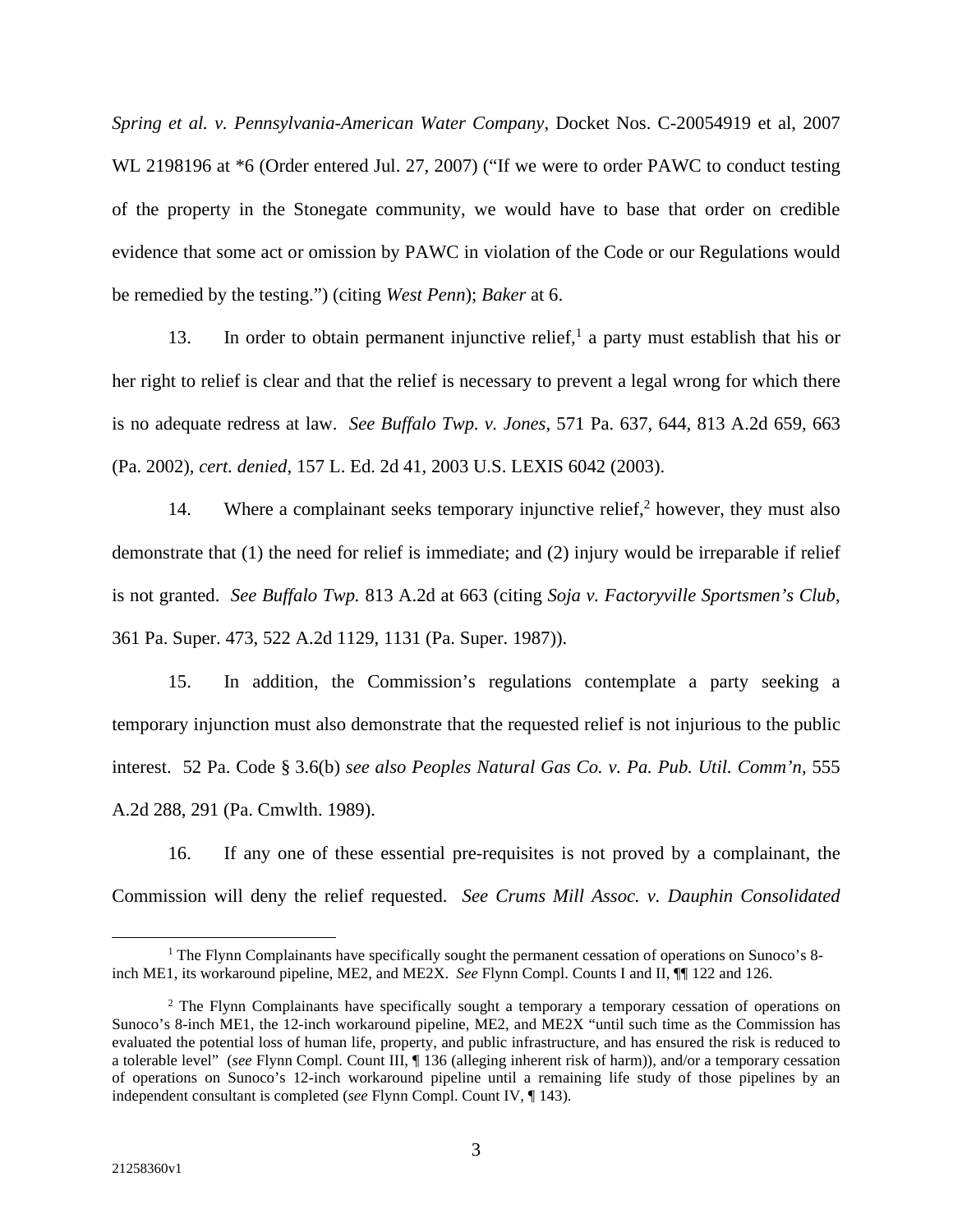*Water Supply Co.*, 1993 Pa. PUC LEXIS 90 (Order dated April 16, 1993); *see also County of* 

*Allegheny v. Commonwealth*, 518 Pa. 556, 544 A.2d 1305, 1307 (Pa. 1988).

17. The ALJ and this Commission have previously held that injunctive relief must be

narrowly tailored to abate the harm complained of:

Injunctive relief must be narrowly tailored to abate the harm complained of. *Pye v. Com. Ins. Dep't*, 372 A.2d 33, 35 (Pa.Cmwlth. 1977) ("An injunction is an extraordinary remedy to be granted only with extreme caution"); *Woodward Twp. v. Zerbe*, 6 A.3d 651, 658 (Pa.Cmwlth. 2010) ("Even where the essential prerequisites of an injunction are satisfied, the court must narrowly tailor its remedy to abate the injury"); *West Goshen Township v. Sunoco Pipeline L.P.*, Docket No. C-2017-2589346 at 17-18 (Order entered Mar. 15, 2018).

*West Goshen Township v. Sunoco Pipeline L.P.*, Docket No. C-2017-2589346, at p. 42 (Recommended Decision dated July 16, 2018) (Barnes, J.), *adopted in full*, (Order dated Oct. 1, 2018). *See also Baker* at 26 (holding directives to provide additional training, submit a plan to enhance public awareness and emergency training plans and record keeping, and complete an audit of public awareness program by a third-party "were not justified on the basis of the finding of a violation of the duty meet public awareness and outreach obligations under 49 C.F.R. §  $195.440"$ ).

18. An injunction that commands the performance of an affirmative act, a "mandatory injunction," is the rarest form of injunctive relief and is often described as an extreme remedy. *Woodward Twp. v. Zerbe*, 6 A.3d 651 (Pa. Cmwlth. 2010) (citing *Big Bass Lake Community Assoc. v. Warren*, 950 A.2d 1137, 1144 (Pa. Cmwlth. 2008)).

19. The case for a mandatory injunction must be made by a very strong showing, one stronger than that required for a restraining-type injunction. *Id.* at 1145; *see also Crums Mill Assoc., et al. v. Dauphin Consolidated Water Supply Company*, Docket No. C-00934810, 1993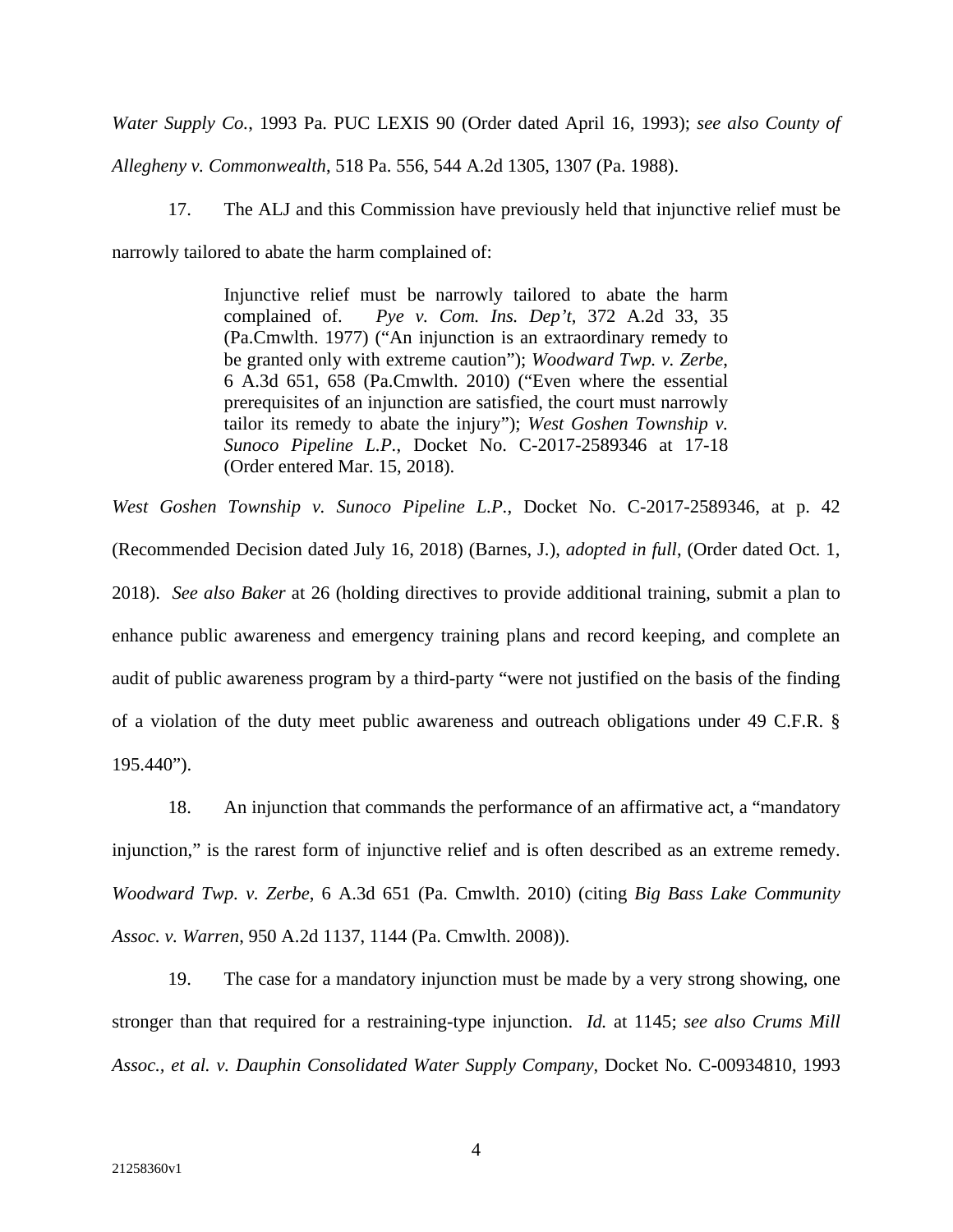Pa. PUC LEXIS 89, at \*10 (Interim Emergency Order Denying Relief dated Mar. 23, 1993) (citing *Allen v. Colautti*, 417 A.2d 1303 (Pa. Cmwlth. 1980)).

20. A party seeking a mandatory injunction "must demonstrate that they are clearly entitled to immediate relief and that they will suffer irreparable injury if relief is not granted." *See Allen*, 417 A.2d at 401.

21. The Complainants have failed to satisfy any of elements required to show they are entitled to temporary and/or permanent injunctive relief.